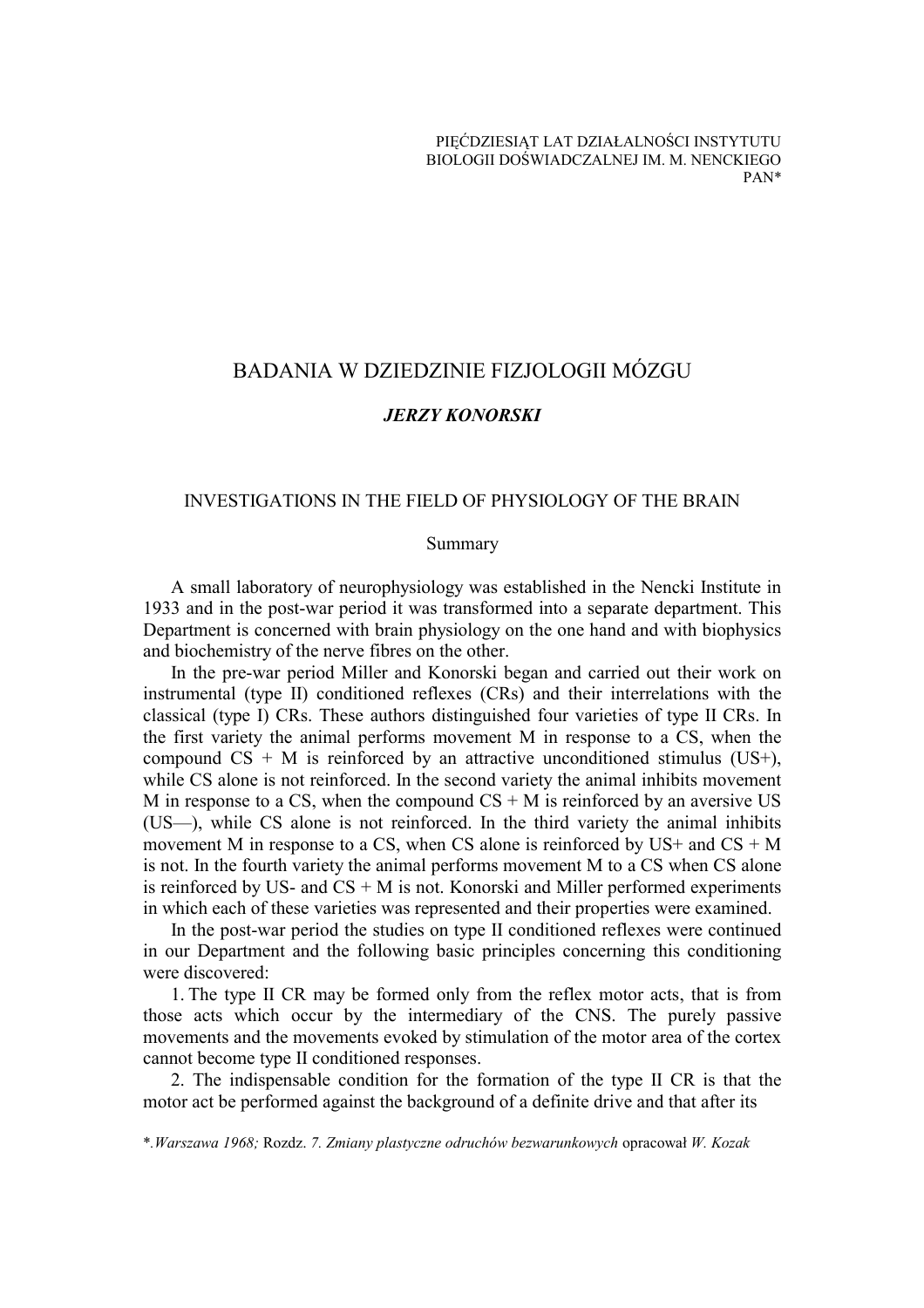performeance the drive be reduced; this reduction is accomplished by inhibition of hunger drive, when the food is placed in the mouth, or by cessation of the fearproducing stimulus.

3. The type II CR is formed and produced by the joint action of connections running directly from the CS center to the kinesthetic center of the movement and form the drive center to the kinesthetic center (Fig. 1). Connections running from the CS center to the kinesthetic center determine the movement to be performed, whereas connections running from the drive center to the kinesthetic center release the movement determined by the former connections.

4. The proprioceptive feedback of a motor act is in principle not indispensable either for the formation of an instrumental response from this act, or for its execution, since the type II CR may be formed or preserved after deafferentation of the limb involved.

Another line of research has been concerned with the problem of the so called internal inhibition and transformations of CRs. It was found that a stimulus presented without a reinforcing agent among positive CSs acquires strong inhibitory properties with regard to that agent. It is hypothesized that this stimulus becomes a Cs signalling no-US, and as such it is antagonistic to a CS signalling the presentation of the US. In this way the extinction of a CR by non-reinforcement of the appropriate CS may be regarded as a transformation of the positive CR into the negative one, and it obeys the same rules as those obeyed in transformations of heterogenous CRs.

A great part of the research work performed in the Department is concerned with the problems of functional organization of particular regions in the brain. Much work was done on the function of the prefrontal area. It has been established that lesions in this area may produce the following behavioral disorders:

a) disinhibition of inhibitory alimentary CRs, b) impairment of delayed responses, and c) ,,magneto-reaction" consisting in strong directional response to the source of a CS. It seems that these symptoms are independent from one another and are produced by a different placement of lesions.

Studies on the functional role of the sensori-motor cortex led to a conclusion that this region is important for a technical aspect of the execution of the learned motor act, but not for its programing. It seems that this programing is accomplished by the caudate nucleus with regard to simple movements and by the pre— motor cortex with regard to complex movements.

A great deal of work was performed on the functional role of the emotive brain and in particular of the hypothalamus and amygdala. Experimental data show that these two structures are concerned with various drives, and in particular with hunger, fear and anger. There is some evidence to show that the centres controlling particular drives consist of two sub-centers, one being concerned with excitation of the drive, and the other being concerned with its inhibition on satisfaction Since, as stated before, instrumental CRs are produced by reduction of appropriate drives, there is a close relation between stimulation or removal of particular parts of the emotive brain and instrumental responding.

The study devoted to the problem of plasticity of URs led to the conclusion that the intensity of these reflexes changes considerably with their mere repetition: some of them tend to increase by repeated elicitation, others on the contrary tend to decrease and even disappear.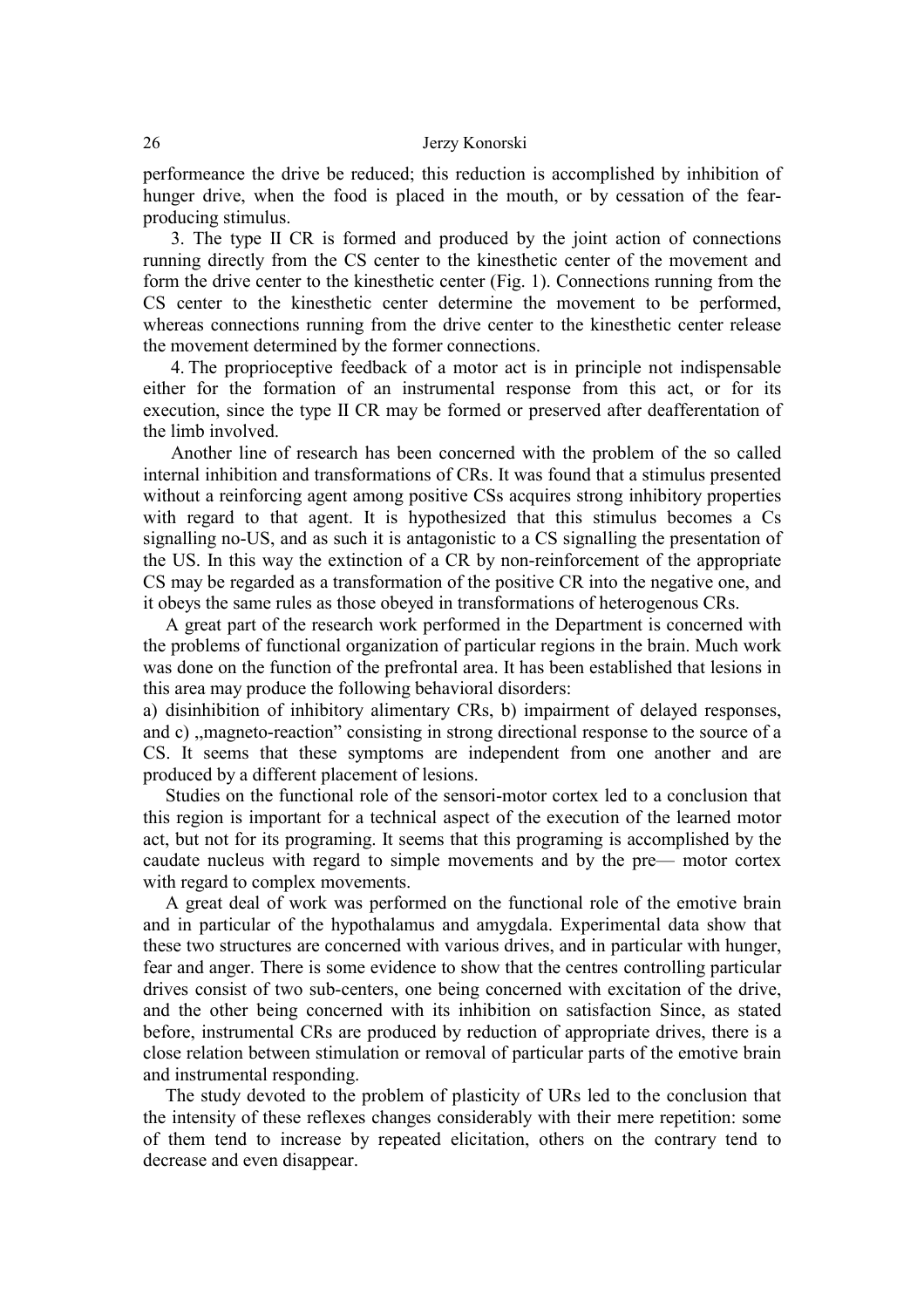In recent years two important lines of investigation have been started in the Department, namely the study of the function of the isolated waking brain obtained by midpontine incision, and the study of functional properties of the visual system.

Jak podano w artykule dotyczącym historii Instytutu im. Nenckiego, Pracownia Neurofizjologii powstała w roku 1933, a w okresie powojennym została przekształcona w

oddzielny Zakład. Obecnie prace tego Zakładu obejmują dwa działy, mianowicie fizjologię mózgu oraz własności włókien nerwowych. Niniejszy artykuł jest poświęcony badaniom dotyczącym pierwszej z tych dziedzin. Wydaje się, że byłoby rzeczą niecelową omawianie na tym miejscu choćby pobieżnie wszystkich wykonanych w Zakładzie prac z zakresu fizjologii mózgu ze względu na ich wielką ilość; raczej zajmiemy się rozważaniem tych zagadnień, które były w ciągu dłuższego czasu w sposób systematyczny opracowywane i których badanie doprowadziło do lepszego zrozumienia odnośnych zjawisk. Ponadto, ze względu na to, iż Zakład Fizjologii Zwierząt Uniwersytetu Łódzkiego oraz Zakład Fizjologii Układu Nerwowego Instytut Psychoneurologicznego w Pruszkowie prowadziły badania ściśle związane z badaniami Zakładu Neurofizjologii i należące do tego samego ogólnego planu naukowego, przeto prace obydwóch tych placówek zostały również włączone do tego artykułu.

# 1. BADANIA W OKRESIE MIĘDZYWOJENNYM

Badania, które rozwinęły się w Zakładzie Neurofizjologii Instytutu im. Nenckiego w zakresie fizjologii wyższych czynności nerwowych po drugiej wojnie światowej, biorą swój początek w pracach wykonanych w okresie międzywojennym przez Millera i Konorskiego w Zakładzie Psychologii Wolnej Wszechnicy Polskiej (1928- 29), w Zakładzie Fizjologii Uniwersytetu Warszawskiego (1930-31), w Pracowni Wyższych Czynności Nerwowych Instytutu Medycyny Doświadczalnej w Leningradzie (1931-33), oraz w Zakładzie Fizjologii Instytutu im. Nenckiego (1934- 39) (Miller i Konorski 1928 a, 1928 b, Konorski i Miller 1933, 1936, Konorski 1939, 1948).

1) W pierwszych pracach Millera i Konorskiego zastało wykazane, że klasyczny odruch warunkowy typu sygnalizacyjnego, który stanowił przedmiot badań laboratoriów Pawiowa, nie jest jedynym mechanizmem ośrodkowym, do którego dałoby się sprowadzić nabyte zachowanie się zwierząt. Zostało stwierdzone przez tych autorów, że działalność ruchowa zwierząt, określana w psychologii behawiorystycznej mianem nawyków (habits), ma inną strukturę niż odruchy warunkowe Pawłowa i wy-maga całkowicie odrębnej metodyki doświadczalnej. Konorski i Miller nazwali odruchy warunkowe klasyczne odruchami warunkowymi I typu, zaś odruchy, na których opiera się główna część działalności ruchowej zwierząt odruchami warunkowymi II typu. Zostały wydzielone cztery odmiany odruchów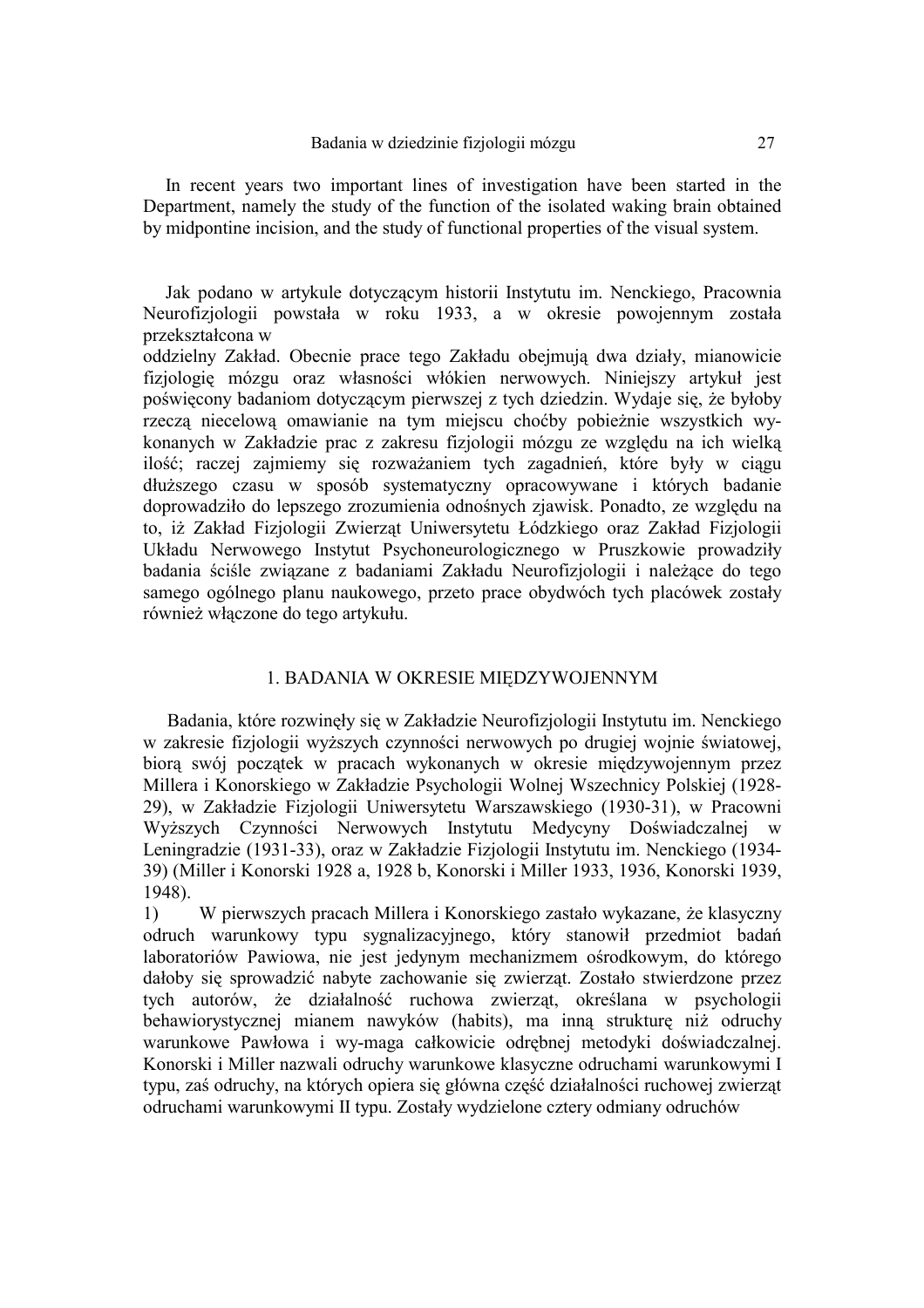warunkowych II typu, odpowiadające czterem różnym procedurom doświadczalnym, a mianowicie:

Jeśli zespół złożony z bodźca eksteroceptywnego *(SE)* i bodźca proprioceptywnego *(SPr)* generowanego przez wykonany przez zwierzę ruch *(R)* jest

wzmacniany przez bodziec bezwarunkowy atrakcyjny S<sup>+</sup><sub>B</sub>, np. podanie pokarmu, zaś każdy z tych bodźców działających oddzielnie nie jest wzmacniany, zwierzę uczy się na bodziec S<sub>E</sub> wykonywać

ruch *R* ( $S_E \rightarrow \sim R$  — S<sup>+</sup><sub>B</sub>, strzałka oznacza tu wywoływanie reakcji, zaś kreska sekwencję czasową).

2) Jeśli zespół złożony z bodźców *SE* i *SPr* jest wzmacniany przez bodziec bezwarunkowy awersyjny (S*—* ), np. bodziec bólowy, zaś każdy z tych bodźców działających oddzielnie wzmacniany nie jest, wówczas zwierzę uczy się na bodziec  $S_E$  wykonywać ruch antagonistyczny do ruchu *R (~ R) (S<sub>E</sub> → ~ R— S<sub>B</sub>).* 

3) Jeśli bodziec S<sub>E</sub> jest wzmacniany przez bodziec S<sup>+</sup><sub>B</sub>, zaś zespół złożony z bodźców S<sub>E</sub> i S<sub>Pr</sub> nie jest wzmacniany, wówczas zwierzę uczy się na bodziec S<sub>E</sub> wykonywać ruch antagonistyczny do ruchu R *(S<sub>E</sub>*→ ~ *R*— *S*).

4) Jeśli bodziec SE jest wzmacniany przez S-B, zaś zespół złożony z bodźców *SE* i  $S_{Pr}$ , nie jest wzmacniany, zwierzę uczy się wykonywać na ruch  $S_E$  ruch  $R/S_E \rightarrow R$ —  $\sim S_B$ ).

Powyższe formy doświadczalne stanowią podstawy czynności nawykowych, polegających na wykonywaniu przez organizm aktów ruchowych, prowadzących do uzyskania bodźca atrakcyjnego lub uniknięcia bodźca awersyjnego, bądź na powstrzymywaniu się od aktów ruchowych prowadzących do zadziałania bodźca awersyjnego lub pozbawienia zwierzęcia bodźca atrakcyjnego (metoda nagrody i kary).

Miller i Konorski poświęcili wiele uwagi dokładnemu zbadaniu własności poszczególnych odmian odruchów warunkowych II typu oraz przeprowadzili analizę stosunku tych odruchów do odruchów warunkowych I typu. Z ważniejszych osiągnięć tych autorów zasługują na uwagę następujące:

l) Zostało dokładnie zbadane wygaszanie i różnicowanie pierwszej odmiany odruchów warunkowych II typu  $(S_E \rightarrow R \rightarrow S_B^+)$ , kiedy bodziec warunkowy przestaje być wzmacniany przez podawanie pokarmu (wygasanie), bądź też stosuje się bodziec podobny do bodźca warunkowego bez wzmocnienia przy stosowaniu ze wzmocnieniem bodźca warunkowego pierwotnego (różnicowanie). Stwierdzono, iż wygasanie reakcji warunkowej II typu (ruchu) następuje mniej więcej równolegle do wygasania reakcji warunkowej I typu (wydzielania śliny), aczkolwiek jedna lub druga z tych reakcji wygasa wcześniej.

2) Zostało stwierdzone, że czwarta odmiana odruchów warunkowych II typu ( $S_E$ )  $\rightarrow R \rightarrow S^-$ <sub>B</sub> wyuczonego ruchu, jest praktycznie niewygaszalna, tj. zwierzę wykonuje na bodziec SE ruch)" zwłaszcza w przypadku gdy działanie bodźca *SE,*  zostaje natychmiast przerwane po wykonaniu *R* w ciągu tygodni i miesięcy, mimo iż bodziec bezwarunkowy ujemny nie jest nigdy stosowany.

3) Ustalono następujące stosunki między odruchami warunkowymi I typu i II typu: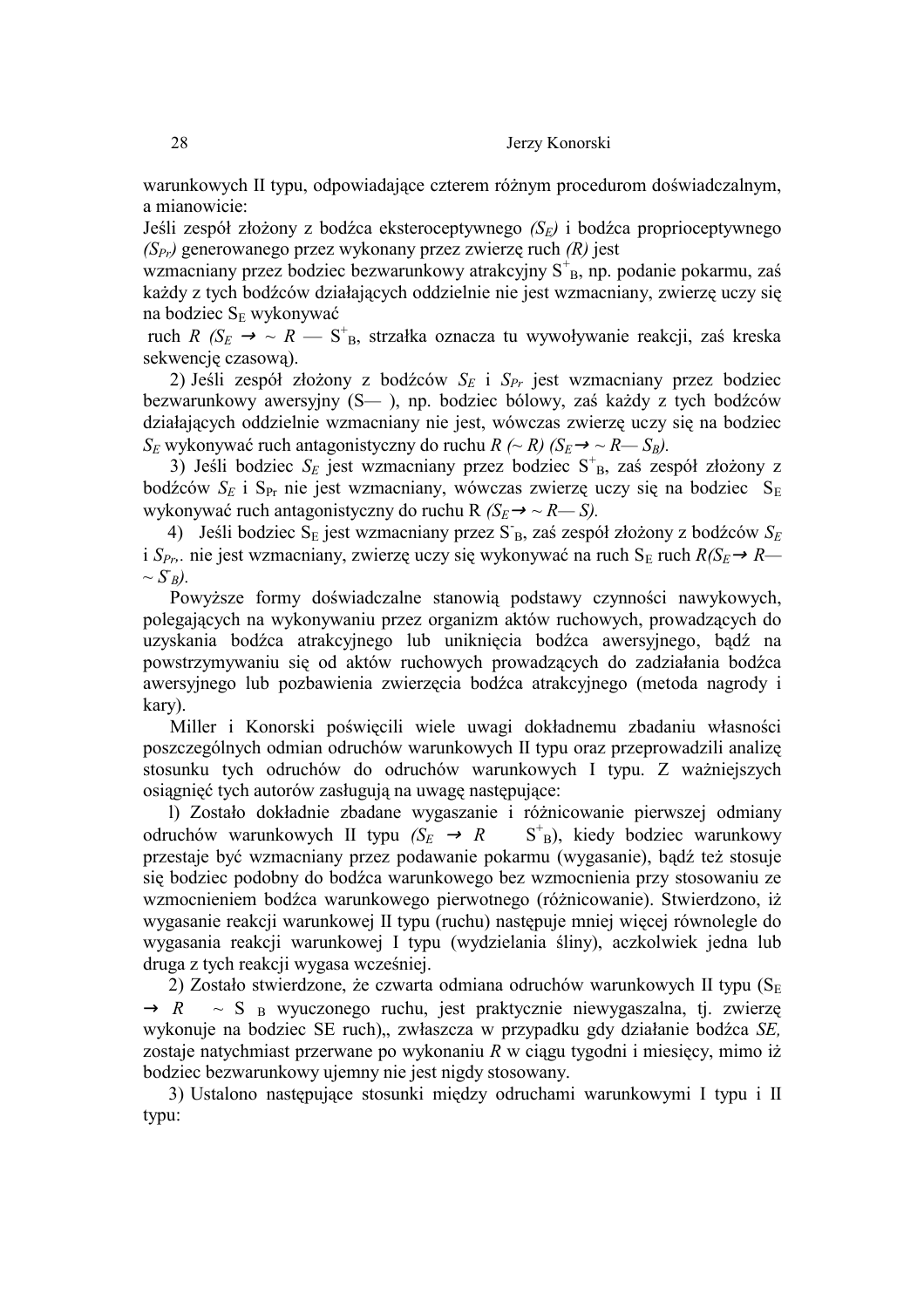a) Pokarmowy bodziec warunkowy I typu (sygnał podania pokarmu) nie ma tendencji wywoływać pokarmowej reakcji warunkowej II typu (wytworzonej na inny bodziec lub na okoliczności trwałe doświadczenie), natomiast bodziec hamulcowy I typu, tj. taki bodziec, który uległ częściowemu wygaszeniu lub odróżnicowaniu, tendencję taką posiada.

b) Bodziec warunkowy I typu, będący sygnałem bodźca bezwarunkowego

c) awersyjnego, wywołuje obronną reakcję warunkową II typu, która została wytworzona uprzednio na inny bodziec z pomocą tego samego bodźca bezwarunkowego.

4) Jeśli na tle różnych sytuacji doświadczalnych wytworzono odpowiednio dwa różne odruchy warunkowe II typu na dwa różne bodźce warunkowe, wówczas bodziec zastosowany w niewłaściwej dlań sytuacji wywołuje reakcję II typu odpowiadającą tej sytuacji (zasada przełączania odruchów warunkowych II typu). Na zasadzie powyższych badań została sformułowana teoria odruchów warunkowych II typu, według której warunkiem koniecznym i wystarczającym pojawienia się reakcji warunkowej II typu na jakiś bodziec eksteroceptywny jest, aby zespół złożony z tego bodźca i bodźca proprioceptywnego generowanego przez tę reakcję był bodźcem warunkowym I typu, zaś oddzielne elementy zespołu były bodźcami hamulco-wymi. Zależnie od tego, czy bodźcem bezwarunkowym jest bodziec atrakcyjny, czy awersyjny, zwierzę wykonuje akt ruchowy dopełniający bodziec eksteroceptywny do zespołu, lub też przeciwnie, hamuje akt ruchowy nie

# 2. DALSZY ROZWÓJ BADAŃ W ZAKRESIE ODRUCHÓW WARUNKOWYCH II TYPU

dopuszczając do powstania tego zespołu.

W okresie powojennym badania w zakresie odruchów warunkowych II typu, nazwane w literaturze amerykańskiej odruchami warunkowymi instrumentalnymi, nabrały znacznego rozmachu i doprowadziły do wykrycia szeregu faktów, które znacznie oddaliły nas od pierwotnej koncepcji tych odruchów sformułowanej przez Konorskiego i Millera.

Badania w nowym kierunku zostały zapoczątkowane przez Wyrwicką. Autorka ta na zasadzie szeregu prac doświadczalnych zaproponowała nowy model asocjacyjny pokarmowego odruchu warunkowego II typu, według którego połączenia między "ośrodkiem" bodźca warunkowego a "ośrodkiem" reakcji ruchowej są zarówno bezpośrednie, jak pośrednie, przebiegając poprzez "ośrodek pokarmowy" (Wyrwicka 1950, 1952 a, 1952 b, 1958, 1960). Łączna czynność obydwóch tych rodzajów połączeń prowadzi do wykonania reakcji ruchowej II typu. Wyrwicka wraz ze współpracownikami w doświadczeniach na kozach wykazała, że gdy zwierzę jest nauczone w danej sytuacji, lub na dany bodziec sporadyczny, wykonywać instrumentalny akt ruchowy, wówczas drażnienie ośrodka pokarmowego w podwzgórzu, przeprowadzone w tej sytuacji lub przy działaniu tego bodźca u kóz nasyconych, wyzwala ów akt ruchowy; natomiast drażnienie to wywoływane poza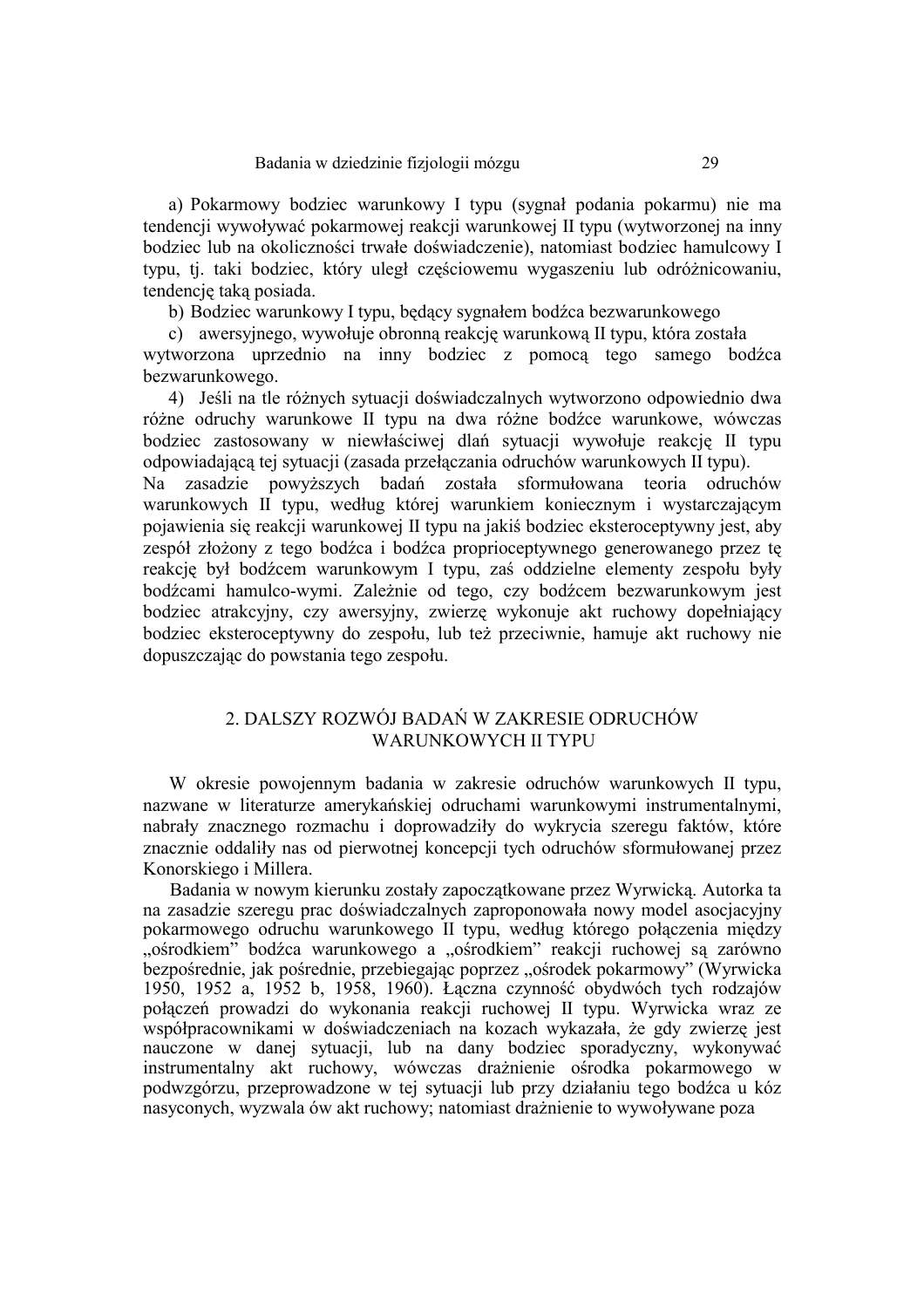sytuacją doświadczalną powoduje po prostu ogólny niepokój zwierzęcia. (Anderson i Wyrwicka 1957, Wyrwicka, Dobrzecka i Tarnecki 1959, 1960, Wyrwicka i Dobrzecka 1960).

Dalsza analiza zagadnienia budowy łuku odruchowego odruchu warunkowego II typu przeprowadzona przez Sołtysika (1960), wykazała, iż nie jest rzeczą racjonalną posługiwać się terminem "ośrodek pokarmowy" jako terminem oznaczającym jednolitą strukturę nerwową. Należy mianowicie wydzielić z jednej strony ośrodek głodowy, należący do kategorii ośrodków napędowych, który zawiaduje czynnościami związanymi ze z d o b y w a n i e m pokarmu, oraz ośrodek konsumacyjny, który zawiaduje aktem s p o ż y w a n i a pokarmu znajdującego się w jamie ustnej. Według Sołtysika ośrodek pokarmowy pośredniczący w odruchu warunkowym II typu jest właśnie ośrodkiem głodowym, zaś

pobudzenie ośrodka konsumacyjnego powoduje zahamowanie ośrodka głodowego (rys. 1). Koncepcja ta zgadza się z faktem, że jak wykazały badania Wyrwickiej i innych autorów, ośrodek znajdujący się w bocznym podwzgórzu jest właśnie ośrodkiem głodu.

Dalsze prace wykonane w naszym Zakładzie wykazały, że model zaproponowany przez Wyrwicką z poprawką Sołtysika pozwała wyjaśnić ogromną ilość faktów doświadczalnych w zakresie pokarmowych odruchów warunkowych II typu. W szczególności zostało stwierdzone,



Rys. 1. Schemat odruchu warunkowego II typu według Sołtysika

CS - ośrodek bodźca warunkowego, D - ośrodek napędu głodowego, IR - ośrodek reakcji warunkowej II typu, Rf - ośrodek wzmocnienia pokarmowego. Strzałka - połączenie pobudzeniowe, linia buforowa -- połączenie hamulcowe, linia przerywana -- następstwo czasowe (Konorski 1964)

iż sygnały, przewodzone po obu drogach łuku odruchowego, bezpośredniej i pośredniej, nie tylko wzajemnie się uzupełniają, ale również częściowo mogą się zastępować. Tak np. w badaniach Dobrzeckiej i Wyrwickiej (1960), oraz Dobrzeckiej i Konorskiego (1962) zostało wyjaśnione, iż przy istnieniu silnych połączeń bezpośrednich między ośrodkiem bodźca warunkowego a ośrodkiem ruchu wystarczą słabe podniety przebiegające po drodze pośredniej, aby ruch instrumentalny mógł się pojawiać. Autorzy porównywali działanie bodźca dotykowego umieszczonego na kończynie uczestniczącej w ruchu instrumentalnym z działaniem innych bodźców używanych jako bodźców warunkowych i stwierdzili, że odruch warunkowy na taki "specyficzny bodziec dotykowy" jest bardziej odporny na nasycenie zwierzęcia oraz na wygasanie niż odruchy na inne bodźce warunkowe.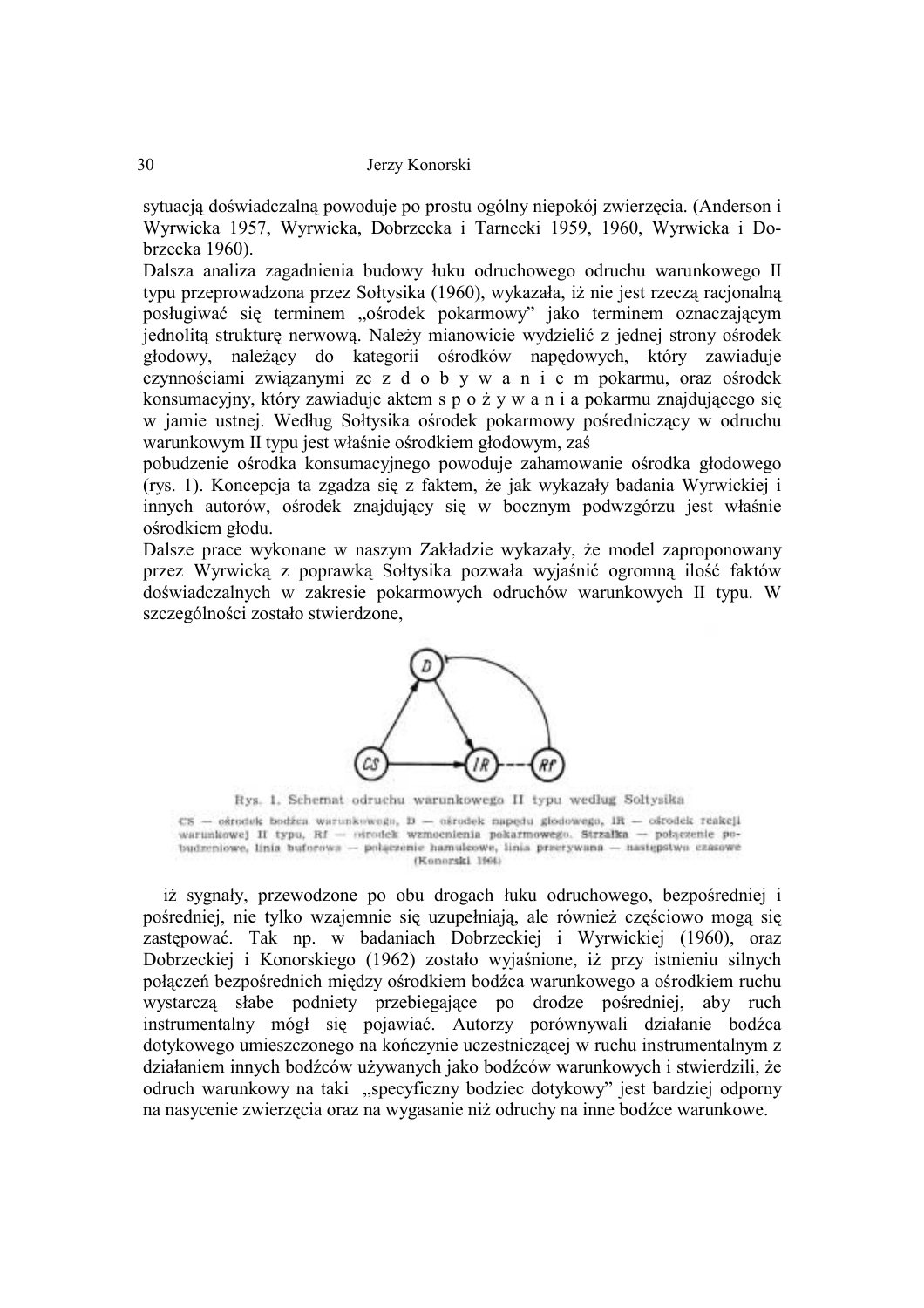Dalsze badania (Dobrzecka, Sychowa i Konorski 1965) wykazały również, że przecięcie włókien nerwowych łączących okolicę czuciową i ruchową kory mózgowej sprawia, iż owa specjalna własność odruchu warunkowego II typu na "specyficzny bodziec dotykowy" zostaje zniesiona.

Łatwo zauważyć, iż w omawianym tu modelu odruchu warunkowego II typu nie postuluje się bynajmniej, iż bodziec kinestetyczny generowany przez wykonanie ruchu instrumentalnego musi być bodźcem warunkowym I typu, jak to było przyjęte w poprzedniej teorii odruchu warunkowego II typu Konorskiego i Millera. Zagadnienie to zostało szczegółowo zbadane w szeregu prac Zakładu, przy czym zostało stwierdzone, że istotnie postulat ten nie jest słuszny.

Przede wszystkim w szeregu prac (Jankowska 1959, Górska i Jankowska 1959, 1961; Górska, Jankowska i Kozak 1961) zostało stwierdzone, że aferentacja kończyny biorącej

udział w odruchu warunkowym II typu nie jest konieczna ani dla wywołania tego odruchu, ani nawet dla jego wytworzenia. Badania te przeprowadzono na psach, kotach i szczurach posługując się zarówno odruchem warunkowym polegającym na podnoszeniu kończyny, jak i odruchem biorącym swój początek z odruchów bezwarunkowych, takich jak odruch drapania. Zwierzęta po deaferentacji kończyny potrafią wykonywać tą kończyną wyuczony ruch, co świadczy o tym, iż bodźce kinestetyczne generowane przez ten ruch nie są potrzebne do jego wykonania.

Z drugiej strony, doświadczenia przeprowadzone na kotach i psach (Tarnecki 1962, Tarnecki i Konorski 1963) wykazały, że jeśli odruch warunkowy instrumentalny jest wytwarzany za pomocą wzmocnienia przez pokarm ruchu tylnej kończyny otrzymywanego przy pomocy drażnienia kory mózgowej, wówczas mamy do czynienia z następującymi zjawiskami: jeśli drażni się okolicę czuciową kory mózgowej, wówczas wywołany ruch bardzo łatwo przekształca się w ruch instrumentalny, jeśli natomiast ruch wywołuje się przy pomocy drażnienia okolicy ruchowej, wówczas z ruchu tego nie udaje się otrzymać reakcji warunkowej II typu. Z doświadczeń tych wynikają dwa istotne wnioski, mianowicie, po pierwsze, iż odruch warunkowy II typu może się nie wytworzyć, mimo iż bodziec kinestetyczny generowany przez jego wy-konanie jest wzmacniany przez pokarm, oraz po~ drugie, iż tylko takie ruchy zwierzęcia mogą stać się reakcjami warunkowymi II typu, które posiadają charakter odruchowy w szerokim znaczeniu tego słowa.

Następnie zajęto się bliżej analizą wprowadzonej przez Konorskiego i Millera metody wytwarzania odruchów warunkowych II typu przy pomocy biernego zginania kończyny zwierzęcia. Kozak (nieopublikowane doświadczenia) wykazał, iż czysto bierne przemieszczanie kończyny wzmacniane przez podanie pokarmu nie prowadzi do wytworzenia reakcji instrumentalnej. Konorski (1962) wysunął przypuszczenie, że przy zginaniu kończyny stojącego na stojaku psa mamy zazwyczaj do czynienia z odruchem myotatycznym na rozciąganie i że właśnie ten odruch stanowi podstawę dla wytworzenia się odruchu warunkowego II typu. Istotnie, jak wykazały Górska i Jankowska (1960), gdy psu biernie podnosi się deaferentowaną przednią kończynę (w której odruchy myotatyczne nie istnieją) i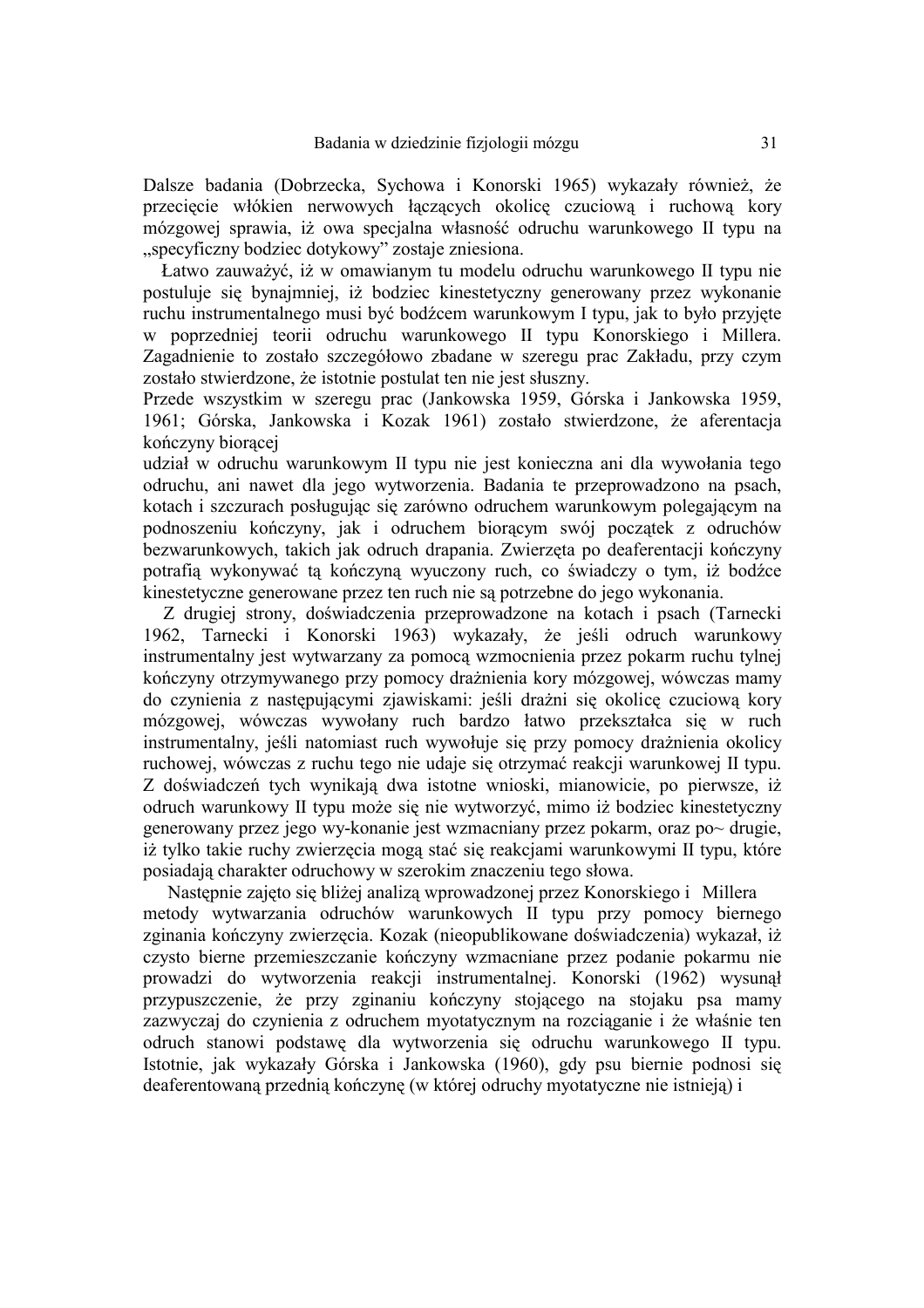kładzie się ją na podwyższeniu, wzmacniając tę procedurę przez podawanie pokarmu, odruch instrumentalny nie wytwarza się, mimo iż pies widzi zmianę położenia kończyny.

Wreszcie doświadczenia Ellisona i Konorskiego (1965, 1966) wykazały *explicite,*  że wytworzenie się ruchu instrumentalnego na dany bodziec bynajmniej nie musi być związane z wytworzeniem się reakcji warunkowej I typu w postaci wydzielania śliny na bodziec kinestetyczny generowany przez ten ruch. W doświadczeniach tych autorów zwierzęta nauczono wykonywać określony ruch kilkakrotnie na bodziec warunkowy II typu, po czym następował bodziec warunkowy I typu, który sygnalizował podanie pokarmu. W tych warunkach bodziec warunkowy II typu wywoływał wielokrotną reakcję instrumentalną, której nie towarzyszyło warunkowe wydzielanie śliny; w przeciwieństwie do tego podczas działania bodźca warunkowego I typu reakcja instrumentalna nie pojawiała się, natomiast wydzielanie śliny było obfite.

W innych badaniach (Sołtysik i Kowalska 1960, Sołtysik 1960, 1963, Sołtysik i Zieliński 1962, 1963, Sołtysik i Jaworska 1963, Zieliński I Sołtysik 1964) przeprowadzono analogiczną analizę obronnych odruchów warunkowych II typu opartych na metodzie unikania (czwarta odmiana). Zostało stwierdzone, że i tutaj mamy do czynienia z dwutorowym łukiem odruchowym, w którym droga bezpośrednia łączy ośrodek bodźca warunkowego z ośrodkiem reakcji ruchowej, zaś droga pośrednia przebiega poprzez ośrodek napędowy (w tym przypadku ośrodek strachu). Czynnikiem wzmacniającym odruch obronny II typu jest ustąpienie stanu lękowego wskutek przerwania bodźca warunkowego, który stan ten wywołuje.

Streszczając powyższe wywody możemy w następujący sposób przedstawić w ogólnych zarysach mechanizm odruchu warunkowego. II typu.

1. Odruch warunkowy II typu może być wytworzony jedynie z aktów ruchowych pochodzenia odruchowego, a więc takich, które zachodzą za pośrednictwem ośrodkowego układu nerwowego. Ruchy czysto bierne, bądź ruchy wywołane przez drażnienie okolicy ruchowej kory mózgowej, nie mogą się stać reakcjami warunkowymi II typu.

2. Warunkiem koniecznym wytworzenia się odruchu warunkowego II typu jest, aby dany akt ruchowy był wykonywany na tle określonego napędu (głodu, strachu, itd.) i aby po jego wykonaniu napęd ten ulegał osłabieniu; osłabienie to może być spowodowane bądź przerwaniem bodźca wywołującego napęd (jak to się dzieje w odruchach obronnych), bądź też pod wpływem bodźca, który napęd ten hamuje (jak to się dzieje w odruchach pokarmowych). Konorski (1967) wyraził przypuszczenie, że powyższy proces osłabienia pobudzenia ośrodka napędowego jest związany z pobudzeniem odpowiedniego ośrodka antynapędowego, a więc ośrodka odprężenia, bądź, ośrodka zaspokojenia głodu.

3. Odruch warunkowy II typu tworzy się dzięki połączeniom zmierzającym od ośrodków bodźców eksteroceptywnych towarzyszących wykonaniu danego ruchu oraz od ośrodków napędu, na tle którego ruch ten występuje, do ośrodka kinestetycznego reprezentującego powyższy ruch. O ile asocjacje między ośrodkami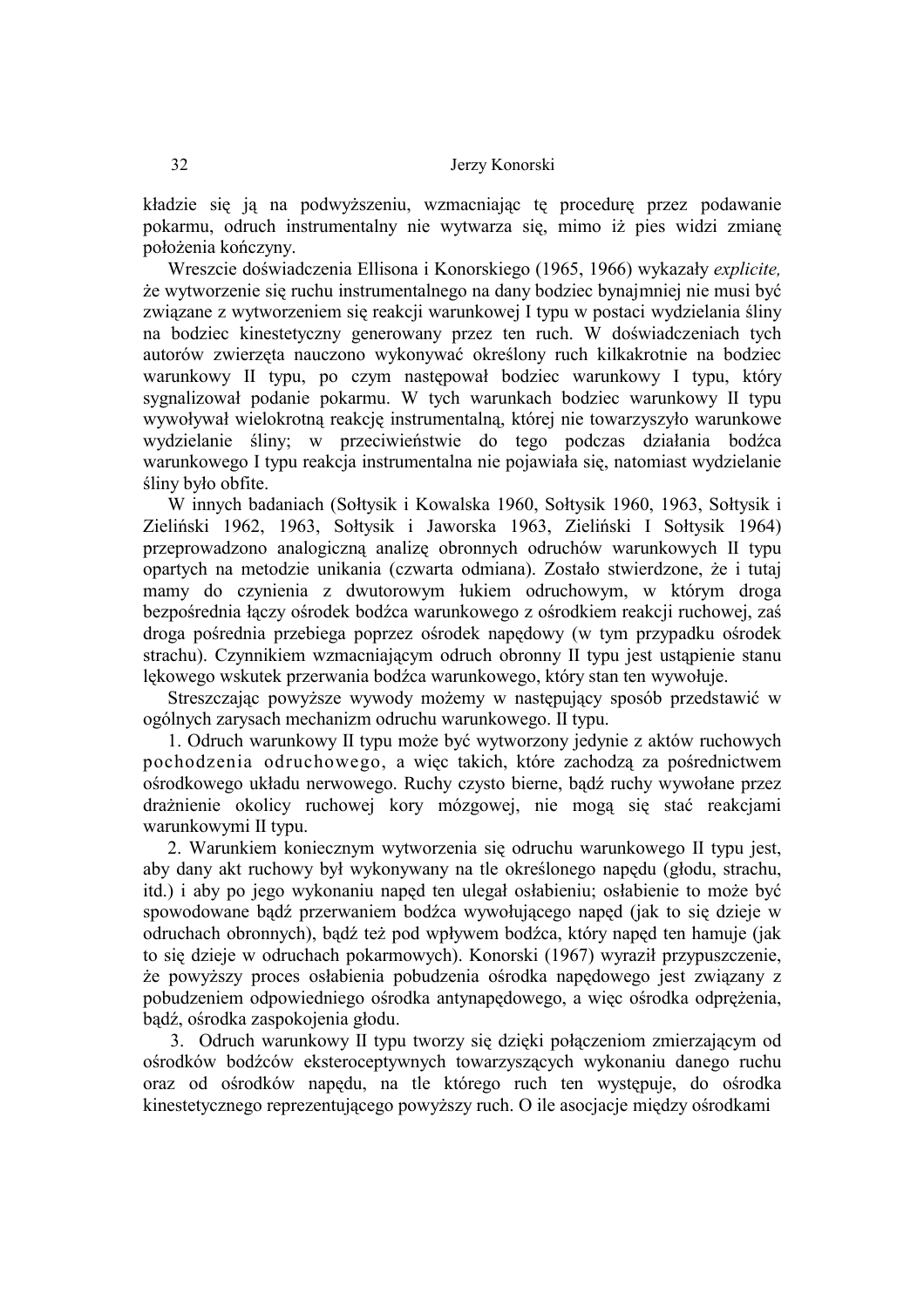bodźców eksceroceptywnych i ośrodkiem ruchu o k r e ś 1 a j ą, jaki ruch winien się pojawić w danych warunkach, o tyle asocjacje między ośrodkiem napędu i ośrodkiem ruchu w y z w a 1 a j ą ruch zdeterminowany przez pierwsze asocjacje.

Zagadnienie, dotyczące struktury połączeń między ośrodkiem bodźca warunkowego i ośrodkiem ruchu instrumentalnego, zostało dokładniej zbadane w ostatnich czasach przez Ławicką (1964), Dobrzecką i Konorskiego (1967, 1968) oraz Szwejkowską (1967). W badaniach powyższych autorów stwierdzono fakty nastepujące.

Jeśli wytwarza się u zwierząt różnicowanie polegające na tym, iż zwierzę musi wykonać na dwa różne bodźce warunkowe dwie odrębne reakcje ruchowe wzmacniane przez ten sam bodziec bezwarunkowy (wg wzoru  $S_1 \rightarrow R_1 - S^{\dagger}_{B}$ ,  $S_2 \rightarrow$  $R_2 \longrightarrow S^+B$ ), wówczas powodzenie tego różnicowania zależy od charakteru bodźców warunkowych. Jeśli oba bodźce wywołują różne reakcje orientacyjne (gdy np. źródła ich znajdują się w różnych miejscach), różnicowanie jest łatwe nawet wtedy, gdy bodźce nie różnią się jakościowo od siebie. Gdy natomiast bodźce te różnią się tylko jakością, a nie umiejscowieniem (np. dwa tony o różnej częstości), wówczas różnicowanie jest bardzo trudne lub wręcz niemożliwe. Innymi słowy bodźce analizatora słuchowego nie mogą wytworzyć bezpośrednich asocjacji z różnymi ośrodkami kinestetycznymi reprezentującymi różne ruchy, a asocjacje takie są możliwe tylko za pośrednictwem kinestezji odpowiednich reakcji orientacyjnych  $(S_1)$  $\rightarrow$  Or<sub>1</sub>  $\rightarrow$  *R<sub>1</sub>*, *S*<sub>2</sub>  $\rightarrow$  *Or*<sub>2</sub>  $\rightarrow$  *R*<sub>2</sub>). Natomiast w przypadku różnicowania, w którym jeden z bodźców jest wzmacniany przez pokarm, a drugi nie jest (wg wzoru  $S_1 \rightarrow R$  *S*<sup>+</sup> *B,,S2,*→ *R ~ S<sup>+</sup>* B), zarówno jakość stosowanych bodźców jak i kierunek mogą odgrywać rolę, przy czym w przypadku, gdy bodźce różnią się zarówno jakością, jak i kierunkiem,

znaczenie jakości jest większe.

Tak więc zostało stwierdzone ważne prawo biologiczne, iż w różnych zadaniach, które zwierzę ma do opanowania, różne aspekty działających bodźców odgrywają istotną rolę. Prawo to zostało wcześniej wykazane w odniesieniu do reakcji wrodzonych zwierząt (instynktów).

Wreszcie badania Górskiej i Jankowskiej na psach i kotach były poświęcone zagadnieniu, jakie drogi eferentne są konieczne dla wykonania reakcji instrumentalnej (Górska, Jankowska i Mossakowski 1966 a, 1966 b.) Badania te wykazały, iż w zależności od rodzaju reakcji ruchowej drogi piramidowe bądź nie grają istotnej roli w wykonywaniu ruchu, bądź grają rolę torującą, bądź wreszcie są niezbędne dla wykonania ruchu. Tak więc proste reakcje warunkowe II typu, takie jak kładzenie przedniej kończyny na platformie, po przecięciu piramid niemal nie ulegają zakłóceniu, natomiast ruchy bardziej subtelne (naciskanie guziczka) stają się o wiele mniej precyzyjne. Co się tyczy reakcji instrumentalnych pochodzących od rdzeniowych odruchów bezwarunkowych (np. odruchu drapania), reakcje te praktycznie zanikają, co tłumaczy się tym, iż drogi piramidowe wywierają na powyższe odruchy wpływ torujący.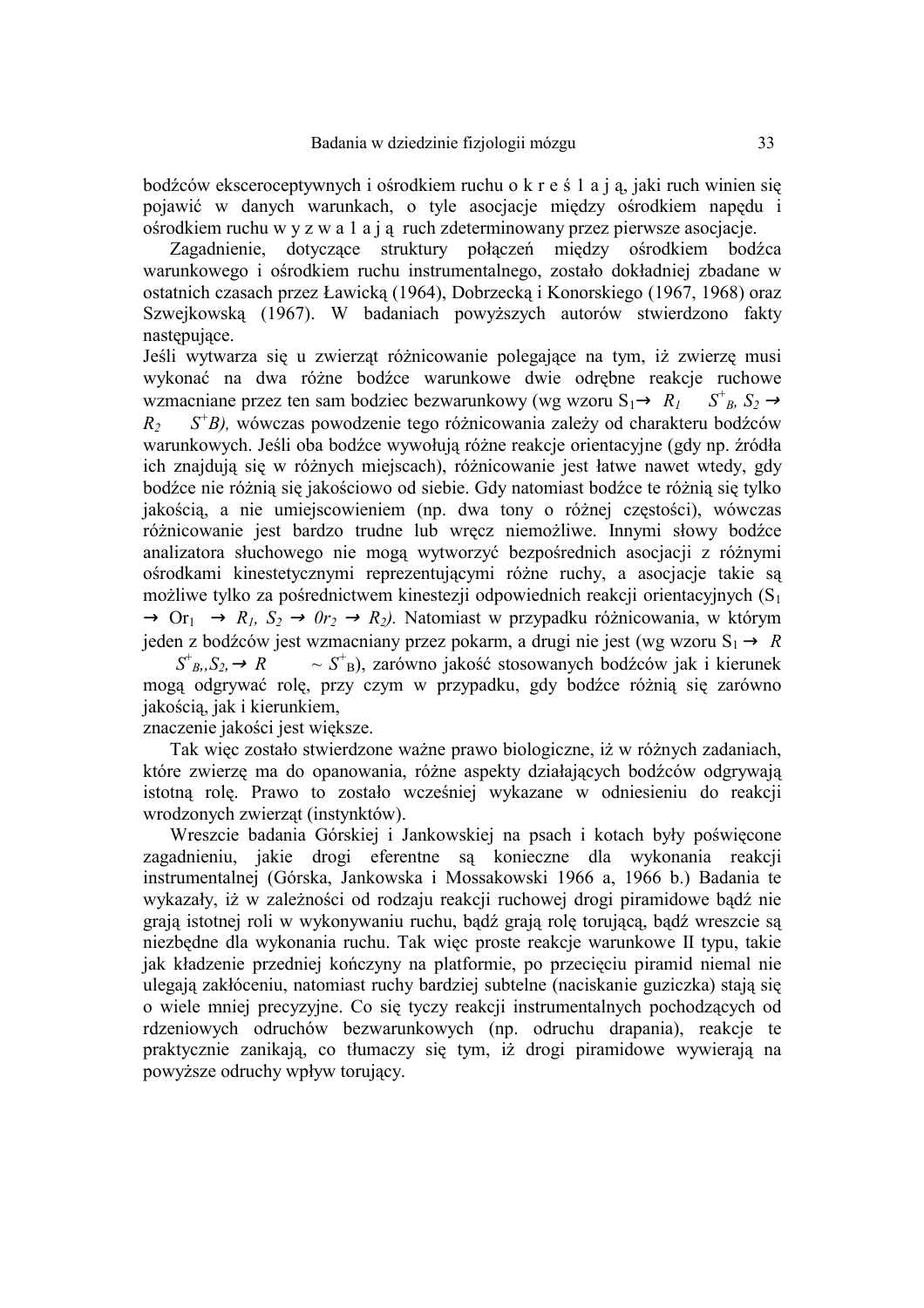# 3. ZAGADNIENIE HAMOWANIA WEWNĘTRZNEGO I PRZEKSZTAŁCANIA ODRUCHÓW WARUNKOWYCH

W opublikowanej w 1948 roku monografii Konorski wysunął hipotezę, iż hamowanie wewnętrzne odruchu warunkowego, tj. wygasanie, różnicowanie, bądź opóźnianie, odbywa się dzięki wytwarzaniu się połączeń hamulcowych między ośrodkiem bodźca warunkowego i ośrodkiem bodźca bezwarunkowego. Według tej hipotezy połączenia hamulcowe tworzą się dzięki temu, iż pobudzeniu ośrodka bodźca warunkowego towarzyszy s p a d e k pobudzenia w ośrodku bezwarunkowym; spadek ten ma miejsce skutkiem tego, iż po bodźcu warunkowym nie następuje bodziec bezwarunkowy. Z hipotezy tej wynika, że połączenia hamulcowe mogą powstać jedynie dzięki wytworzonym poprzednio połączeniom pobudzeniowym między obu ośrodkami, zaś istota hamowania wewnętrznego polega na swojego rodzaju "neutralizacji", czy zrównoważeniu tych ostatnich połączeń przez połączenia hamulcowe.

W cyklu prac Konorskiego i Szwejkowskiej (1950, 1952 a, 1952 b) zostało wykazane, iż hipoteza powyższa nie odpowiada rzeczywistości. Autorzy ci stwierdzili, że jeśli wprowadzamy do doświadczeń z odruchami warunkowymi nowy bodziec, który jest stosowany stale bez wzmocnienia wśród wzmacnianych bodźców warunkowych dodatnich, wówczas na bodziec ten wytwarza się silny odruch hamulcowy. Dowodem tego jest fakt, że gdy następnie bodziec ten stosujemy ze wzmocnieniem, przeróbka jego na bodziec pobudzeniowy odbywa się z wielką trudnością. Poza tym, jeśli bodziec taki kojarzymy z bodźcem warunkowym pobudzeniowym, efekt tego ostatniego jest zmniejszony (Szwejkowska i Konorski 1959). W przeciwieństwie do tego, jeśli po wygaszeniu odruchu warunkowego na dany bodziec warunkowy zacząć ten bodziec na nowo wzmacniać przez bodziec bezwarunkowy, wówczas wznawianie odruchu odbywa się niemal natychmiast.

Konorski i Szwejkowska nazwali "pierwotnym bodźcem hamulcowym" bodziec, który był od samego początku stosowany bez wzmocnienia, natomiast wtórnym bodźcem hamulcowym nazwali bodziec przerobiony z pobudzeniowego bodźca warunkowego. Stwierdzono więc, iż odruch hamulcowy na bodziec hamulcowy pierwotny jest znacznie silniejszy niż na bodziec hamulcowy wtórny, co oczywiście jest niezgodne z wypowiedzianą poprzednio hipotezą.

W następnej pracy Konorski i Szwejkowska (1956), zamiast wygaszać i wznawiać odruchy warunkowe, wytwarzali odruchy warunkowe różnorodne na różne bodźce (a więc odruch warunkowy pokarmowy na bodziec  $S_1$  i odruch warunkowy obronny na bodziec  $S_2$ ), po czym przekształcali odruch pokarmowy na odruch obronny i przeciwnie. Zostało stwierdzone, że tego rodzaju przekształcenie odbywało się z wielką trudnością, natomiast powrót do pierwotnego odruchu warunkowego odbywał się bardzo łatwo.

Na zasadzie powyższych danych doświadczalnych zaproponowano następującą teorię przekształcania odruchów warunkowych i hamowania wewnętrznego (Konorski 1967).

3 — Pięćdziesiąt lat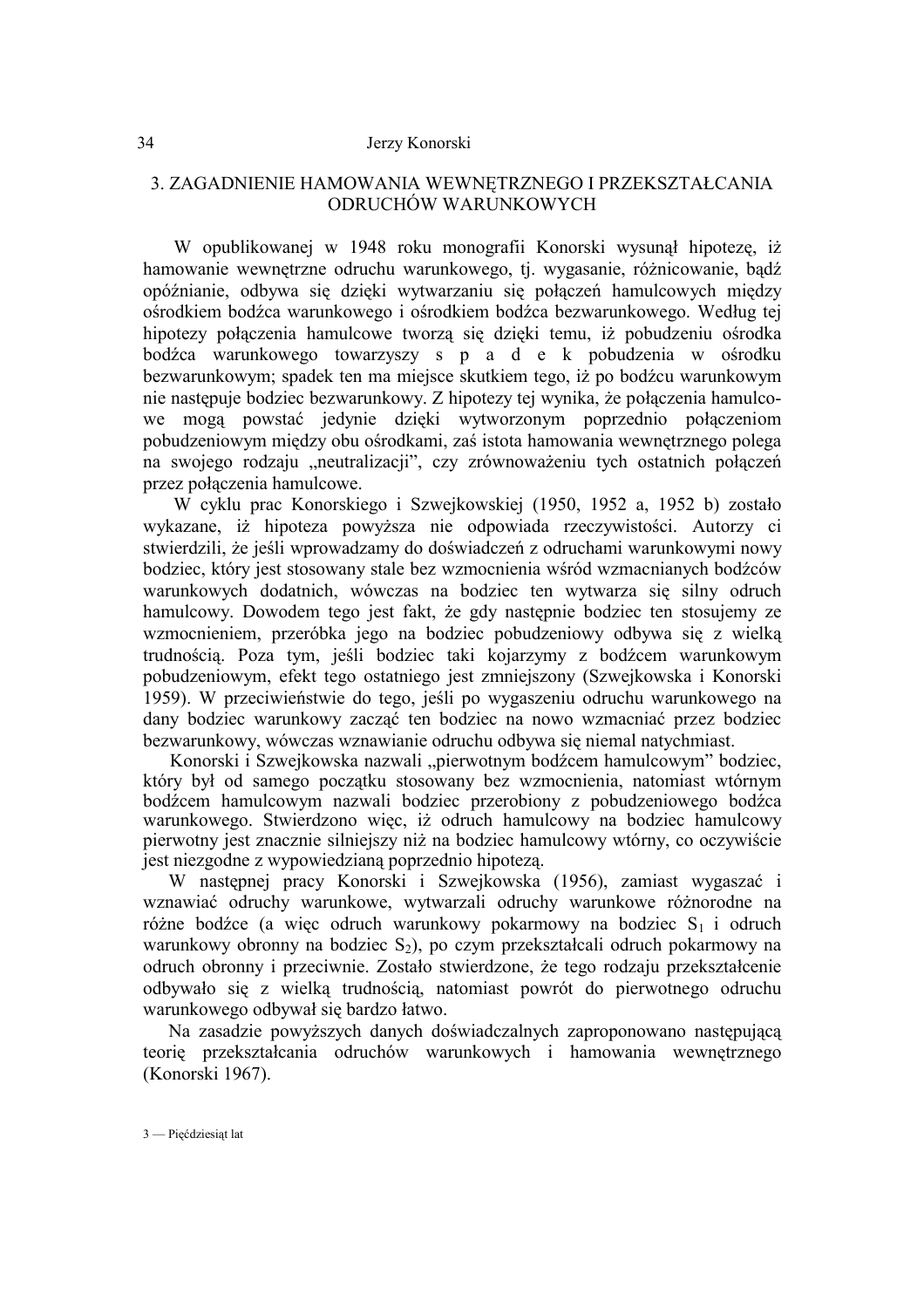Wytwarzanie odruchu warunkowego na dany bodziec przy pomocy wzmacniania tego bodźca przez określony bodziec bezwarunkowy następuje dzięki wytwarzaniu się połączeń między odnośnymi ośrodkami. Jeśli ten sam bodziec zaczynamy wzmacniać przez inny antagonistyczny bodziec bezwarunkowy, wówczas winny się wytworzyć połączenia między ośrodkiem bodźca warunkowego i ośrodkiem nowego bodźca bezwarunkowego. Ponieważ jednak bodziec warunkowy, dzięki istnieniu połączeń z dawnym bodźcem bezwarunkowym, wywiera poprzez ten ośrodek wpływ hamujący na ośrodek nowego bodźca bezwarunkowego, przeto nowy odruch warunkowy może się wytworzyć z wielką trudnością i nigdy nie będzie doskonały, gdyż ośrodek bodźca warunkowego jest obecnie powiązany z dwoma antagonistycznymi ośrodkami bezwarunkowymi. Jako dowód tego, że tak jest w istocie, może służyć fakt, iż na ten sam bodziec warunkowy w zależności od istniejącego w danym momencie napędu pokarmowego lub obronnego może się pojawić bądź reakcja warunkowa pokarmowa, bądź obronna.

 Ze względu na to, iż prawo przekształcania odruchów warunkowych pobudzeniowych na hamulcowe i odwrotnie jest dokładnie takie samo jak prawo przekształcania odruchów różnorodnych, nasuwa się wniosek, iż przekształcanie to podlega temu samemu mechanizmowi. Przypuszcza się zatem, że niewzmacnianie przez podanie pokarmu danego bodźca stosowanego w sytuacji pokarmowej prowadzi do wytworzenia się połączeń między jego ośrodkiem a ośrodkiem braku pokarmu w jamie ustnej. W przypadku gdy niewzmacniany bodziec był uprzednio pobudzeniowym bodźcem warunkowym, ośrodek tego bodźca tworzy połączenia z dwoma antagonistycznymi ośrodkami, mianowicie ośrodkiem reprezentującym pokarm w jamie ustnej i ośrodkiem reprezentującym jego brak. Ponieważ ośrodki te są w stosunku do siebie antagonistyczne, proces wygaszania odruchu warunkowego odbywa się z trudnością, tak jak każda przeróbka odruchu warunkowego na odruch antagonistyczny. Natomiast jeśli dany bodziec nie jest wzmacniany przez pokarm od samego początku jego stosowania, wówczas powstają połączenia jedynie między ośrodkiem tego bodźca i ośrodkiem braku pokarmu w jamie ustnej, skutkiem czego przekształcanie tego bodźca na pobudzeniowy bodziec warunkowy natrafia następnie na trudności.

Reasumując, można dojść do wniosku, iż tzw. hamowanie wewnętrzne nie opiera się na wytwarzaniu się połączeń hamulcowych między ośrodkiem bodźca warunkowego a ośrodkiem bodźca bezwarunkowego, lecz na tworzeniu się połączeń pobudzeniowych między pierwszym ośrodkiem i ośrodkiem braku bodźca bezwarunkowego.

### 4. ZNACZENIE FUNKCJONALNE OKOLICY CZOŁOWEJ KORY MÓZGOWEJ

Badania nad działalnością mózgu prowadzone w Zakładzie Neurofizjologii obejmują głównie dwa problemy. Jeden z nich, który omówiliśmy w poprzednich rozdziałach, dotyczy mechanizmów fizjologicznych odruchów warunkowych,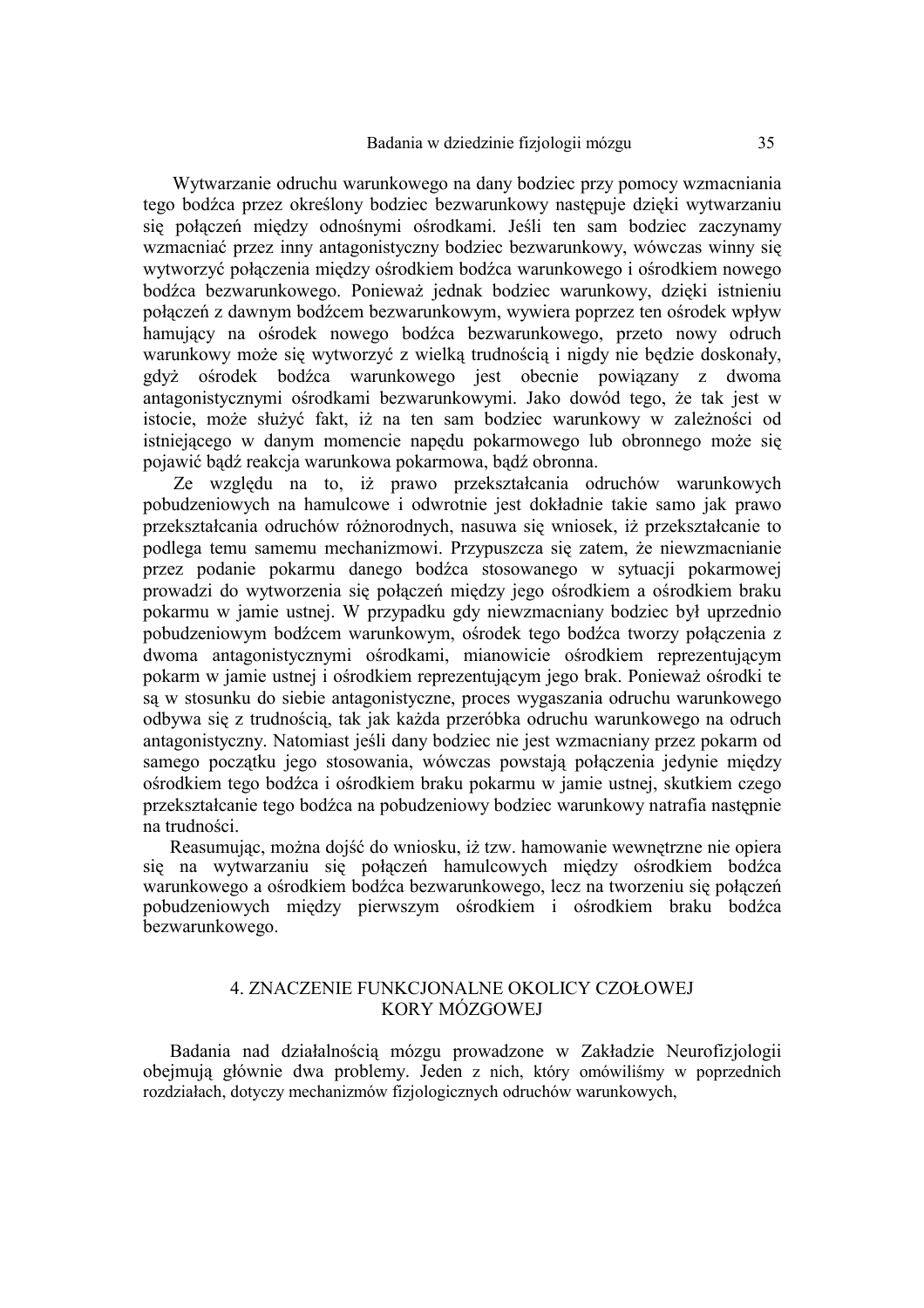zarówno klasycznych jak i instrumentalnych, zarówno pobudzeniowych jak i hamulcowych. Drugi problem dotyczy organizacji funkcjonalnej poszczególnych części mózgowia. Badania nad tym problemem prowadzone są przeważnie w ten sposób, iż wytwarza się u zwierząt określone rodzaje odruchów warunkowych, a następnie sprawdza się, jakim zaburzeniom odruchy te podlegają po usunięciu danej części mózgowia. Analizując otrzymane wyniki doświadczalne staramy się wywnioskować, jakie znaczenie czynnościowe posiada dana część mózgu.

Największa ilość prac przeprowadzonych w naszym Zakładzie dotyczyła funkcji tzw. okolicy przedczołowej, znajdującej się w najbardziej do przodu wysuniętej części mózgu (rys. 2).

Pierwszy cykl badań dotyczących znaczenia funkcjonalnego tej okolicy był przeprowadzony na pokarmowych odruchach warunkowych. Badania polegały na tym, iż u psów wytwarzano pobudzeniowe i hamulcowe odruchy warunkowe II typu, a następnie usuwano u nich okolicę przedczołową. Stwierdzono, że po operacji odruchy warunkowe pobudzeniowe pozostają niezaburzone, natomiast odruchy hamulcowe (różnicowanie, hamowanie warunkowe) ulegają rozhamowaniu. Gdy prze-



Rys. 2. Kora mózgowa psa

Góra - powierzchnia grzbietowo-boczna, dół - powierzchnia przyśrodkowa. Pole zakratkowane przedstawia część kory, której usunięcie powoduje zaburzenie reakcji odroczonych; pole pionowo drobno zakreskowane przedstawia ezęść kory, której usunięcie powoduje rozhamowanie; pole oznaczone kólkami przedstawia część kory, której usunięcie powoduje reakcje magnetyczną: pole zapunktowane - okolica ruchowa; pole poziomo zakreskowane - okolica czuciowa; pole pionowo zakreskowane - okolica słuchowa; pole poziomo zakreskowane przedni zawój obręczy

prowadza się po operacji powtórny trening tych odruchów, zostają one stopniowo przywrócone, lecz czynność hamulcowa pozostaje w większości przypadków upośledzona (Brutkowski, Konorski, Ławicka, I. Stępień i L. Stępień 1956; Brutkowski, Ławicka i Stępień 1956; Ławicka 1957). Podobne wyniki zostały otrzymane na małpach (Brutkowski, Mishkin i Rosyold 1963), oraz na królikach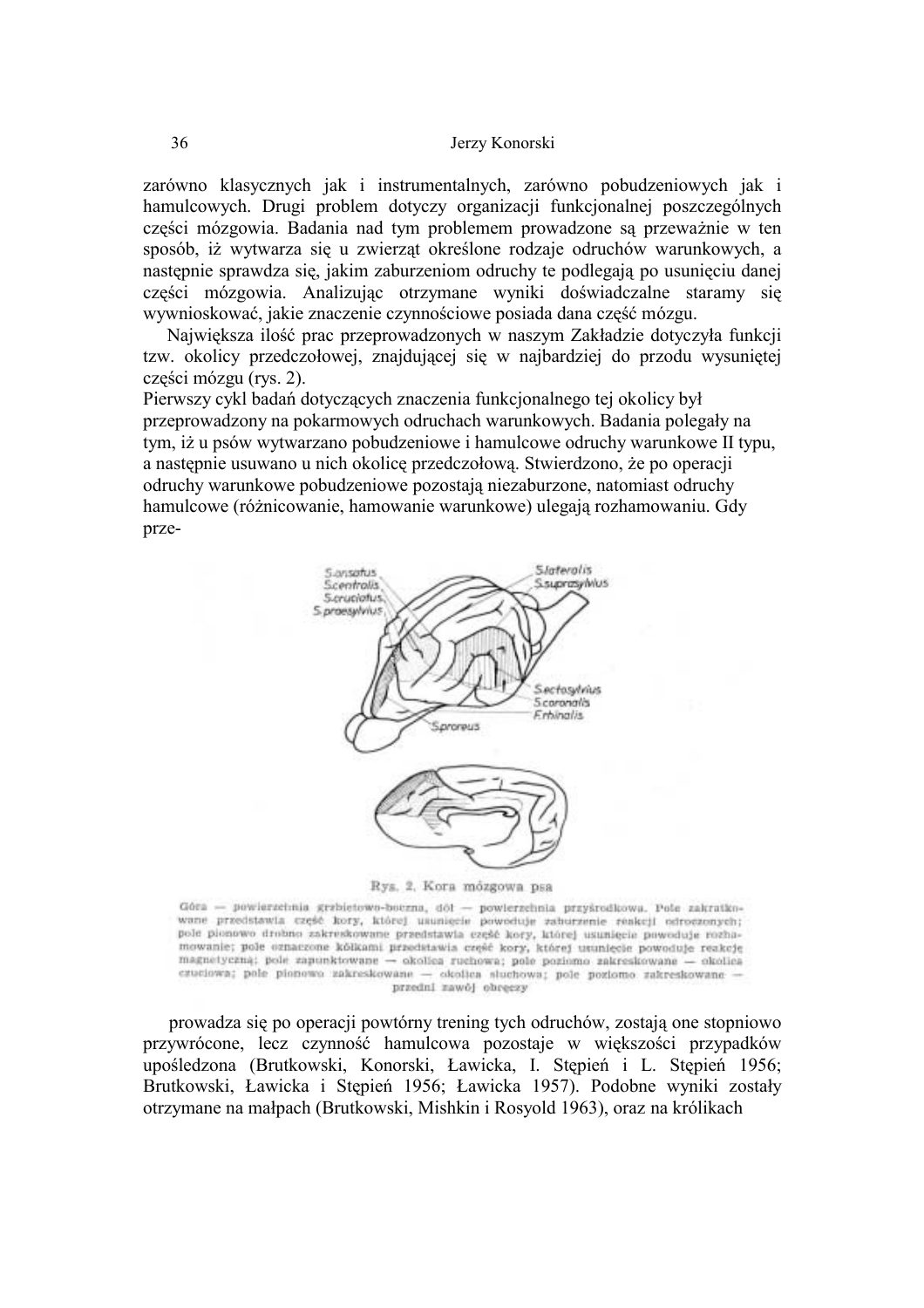(Balińska 1966 a, 1966 b; Balińska, Brutkowski i Stefanicka 1966).

Następnie przekonano się, iż rozhamowanie dotyczy nie tylko instrumentalnych odruchów warunkowych, ale również odruchów klasycznych (Brutkowski 1957). Sprawdzono również wpływ uszkodzeń przed-czołowych na odruchy instrumentalne wzmacniane przez podawanie wody i stwierdzono ten sam efekt rozhamowania odruchów hamulcowych (Żernicki 1961). Natomiast nie otrzymano jednoznacznych wyników w zakresie odruchów warunkowych obronnych, gdyż w jednej serii doświadczeń stwierdzono zaburzenia obronnych odruchów hamulcowych (Auleytner i Brutkowski 1960), podczas gdy w innych dane te nie potwierdziły się (Sołtysik i Jaworska 1968).Inny cykl badań był poświęcony zagadnieniu wpływu uszkodzeń okolicy przedczołowej na reakcje odroczone u psów i kotów (Ławicka 1957, Ławicka i Konorski 1959, 1961, 1962, Konorski i Lawicka 1964). Zastosowano metodę potrójnego wyboru, aby ułatwić analizę błędnych reakcji zwierzęcia (rys. 3). Stwierdzono, że usunięcia okolic przedczołowych u obydwóch tych gatunków<br>zwierząt wywołują nadzwyczaj silne zaburzenia reakcji odroczonych, zwierząt wywołują nadzwyczaj silne zaburzenia reakcji odroczonych, uwidaczniające się szczególnie wyraźnie wówczas, kiedy w okresie odroczenia stosuje się bodźce dystrakcyjne.



Rys. 3. Pokój doświadczalny dla badań nad reakcjami odroczonymi  $E =$  miejsce eksperymentatora;  $S =$  platforma startowa; L. M. R = lewy, irodkowy i prawy karmik

U kotów występuje po uszkodzeniach przedczołowych silna tendencja do perseweracji. W ostatnich badaniach Divaca (1968) zostało wykazane, że u kotów uszkodzenie jądra ogoniastego wywołuje również silne zaburzenie reakcji odroczonych.

Dalsze badania dotyczyły dokładniejszej lokalizacji lezji, wywołujących bądź rozhamowanie, bądź zaburzenia reakcji odroczonych. Zostało stwierdzone, że o ile lezje w okolicy przyśrodkowej są główną przyczyną zespołu rozhamowania, lezje w okolicy położonej bardziej do boku *(gyrus proreus)* powodują zaburzenia reakcji odroczonych (Szwejkowska, Kreiner i Sychowa 1963; Ławicka, Mishkin, Kreiner i Brutkowski 1966, Brutkowski i Dąbrowska 1966; Brutkowski 1964, Szwejkowska 1965; Szwejkowska, L. Stępień i Kreiner 1965). Różna lokalizacja uszkodzeń wywołujących każdy z tych zespołów świadczy o tym, iż mechanizm ich jest różny.

Co się tyczy mechanizmu. zespołu rozhamowania, to skłonni jesteśmy przypuszczać, iż polega ono na uszkodzeniu hamowania napędu pokarmowego. Jeśli założyć, jak to było wyżej uczynione, iż antynapęd głodowy jest oddzielną funkcją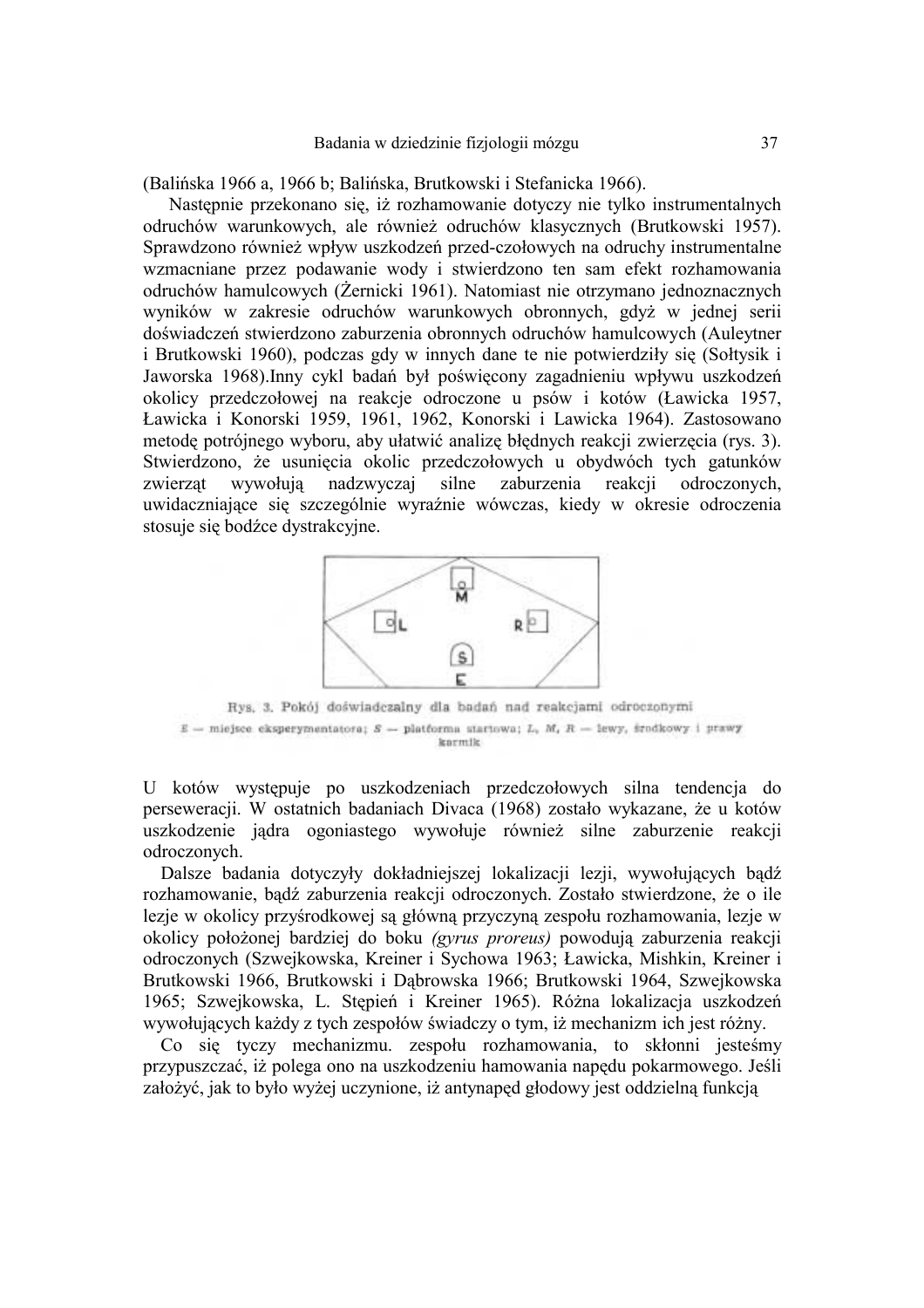fizjologiczną, posiadający określony ośrodek nerwowy, można przypuszczać, że zniszczenie tego właśnie ośrodka prowadzi do rozhamowania pokarmowych odruchów warunkowych. Tak więc w części okolicy czołowej, która funkcjonalnie należy do mózgu limbicznego, zawiadującego działalnością napędową organizmu, znajduje się wyższego rzędu ośrodek antynapędowy głodu. Badania Brutkowskiego, Fonberg i Mempla (1960) wykazały, że uszkodzenia zawoju gruszkowatego powodują podobny zespół rozhamowania; wykonane ostatnio badania Dąbrowskiej wykazują, iż zaburzenie to otrzymuje się również po uszkodzeniach hippocampa, zaś w badaniach Srebry otrzymano podobny zespół po uszkodzeniu jądra przegrody (septum). Tak więc mielibyśmy tu do czynienia z określonlm systemem funkcjonalnym, zawiadującym antynapędem głodowym, którego organizacja wymagałaby dalszych badań.

Co się tyczy upośledzenia reakcji odroczonych po lezjach czołowych, to mechanizm jego jest całkowicie odmienny. Nie wchodząc w szczegóły możemy go wiązać z faktem, iż w okolicy czołowej mieści się przedstawicielstwo gnozji kinestetycznej. Jeżeli przyjmiemy, iż reakcje odroczone opierają się na świeżej pamięci kinestetycznych bodźców zespołowych reprezentujących pójście do określonego karmika, wówczas uszkodzenie tej okolicy winno właśnie funkcję tę zaburzyć (Konorski 1967).

Wreszcie na uwagę zasługuje ciekawy rodzaj zaburzenia, . niedawno opisany przez I. Stępień i L. Stępnia (1965) oraz I. Stępień, L. Stępnia i B. Sychową (1966), który otrzymuje się po uszkodzeniach przyśrodkowej okolicy położonej do przodu od *sulcus cruciatus* u psów i kotów (por. rys. 2). Autorzy ci znaleźli, że lezja ta wywołuje "reakcję magnetyczną", polegającą na tym, że zwierzę, znajdując się w pomieszczeniu umożliwiającym swobodne poruszanie się, podczas działania bodźca warunkowego pokarmowego biegnie nie w kierunku karmika, lecz w kierunku źródła bodźca. Zasługuje na uwagę fakt, iż owa siła przyciągająca bodźca jest charakterystyczna jedynie dla bodźca warunkowego dodatniego, nie zaś dla bodźca hamulcowego.

Streszczając, możemy stwierdzić, że uszkodzenia okolicy przedczołowej kory mózgowej u psów, kotów i małp mogą powodować, zależnie od ich lokalizacji, trzy rodzaje zaburzeń, a mianowicie:

l) rozhamowanie hamulcowych odruchów warunkowych pokarmowych;

2) upośledzenie reakcji odroczonych;

3) reakcję magnetyczną.

Wydaje się, iż zaburzenia odruchów hamulcowych i reakcji odroczonych zależą od różnych mechanizmów, natomiast reakcja magnetyczna być może zależy od tego samego mechanizmu, co rozhamowanie reakcji hamulcowych.

Kończąc przegląd prac dotyczących znaczenia czynnościowego okolicy przedczolowej, zatrzymamy się jeszcze na badaniach na szczurach.

Łukaszewska (1959, 1961) wprowadziła do badań nad zachowaniem się szczurów "metodę powracania", polegającą na tym, iż zwierzę po udaniu się do miejsca, gdzie zazwyczaj znajduje się pokarm, musi natychmiast powrócić do miejsca startu, które znajduje się gdzie indziej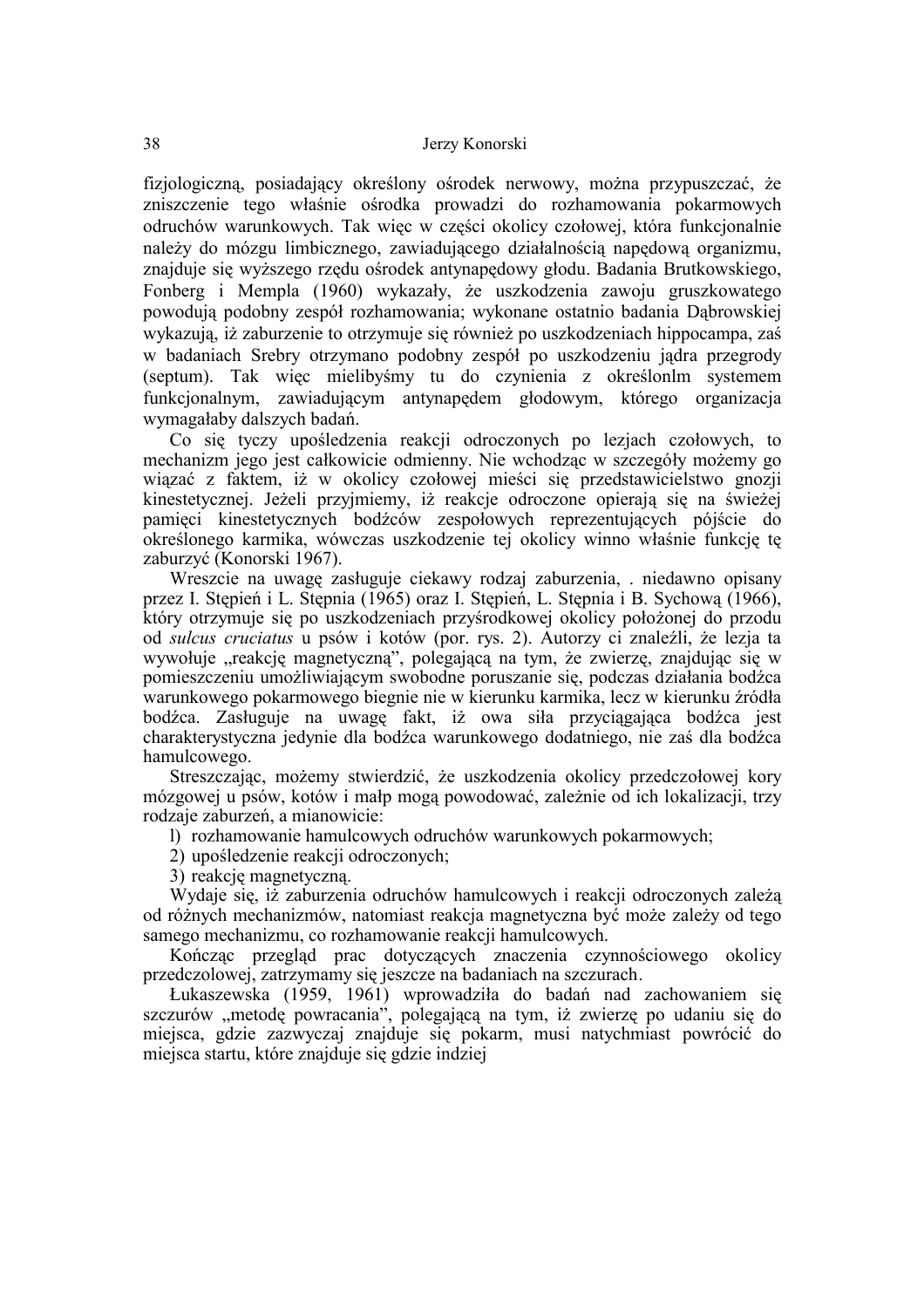w różnych próbach (rys. 4). Autorka stwierdziła, Że reakcja powracania opiera się na bodźcach kinestetycznych, a nie wzrokowych (Łukaszewska 1963). Uszkodzenie okolicy przedozołowej znacznie upośledza reakcję powracania, co pozostaje w zgodzie z wyżej wysuniętą hipotezą, iż w okolicy tej znajduje się reprezentacja gnozji kinestetycznej (Łukaszewska 1966).



 $s_1$ ,  $s_2$  - platformy startowe, W - zasłony, G - miseczka z biszkoptem, C - klatka startowa

Dąbrowska (1959) prowadziła doświadczenia na szczurach polegające na wielokrotnym przeuczaniu biegu w czteroogniwowym labiryncie z poczwórnym wyborem (rys. 5). U normalnych szczurów kolejne przeuczania odbywają się coraz szybciej, co świadczy o tym, iż potrafią one coraz lepiej integrować bieg w labiryncie, sprowadzając go do pojedynczego "zygzaku". Szczury z lezjami przedczolowyrni nie nabywają podobnej wprawy, co świadczy o tym, iż tego rodzaju kinestetyczna integracja jest u nich niemożliwa (Dąbrowska 1964 a, 1964 b).



Rys. 5. Czteroogniwowy labirynt z poczwórnym wyborem A, B, C, D - ścianki; I, 2, 3, 4 - drzwiezki: z lewej strony rysunku platforma startowa, z prawej cel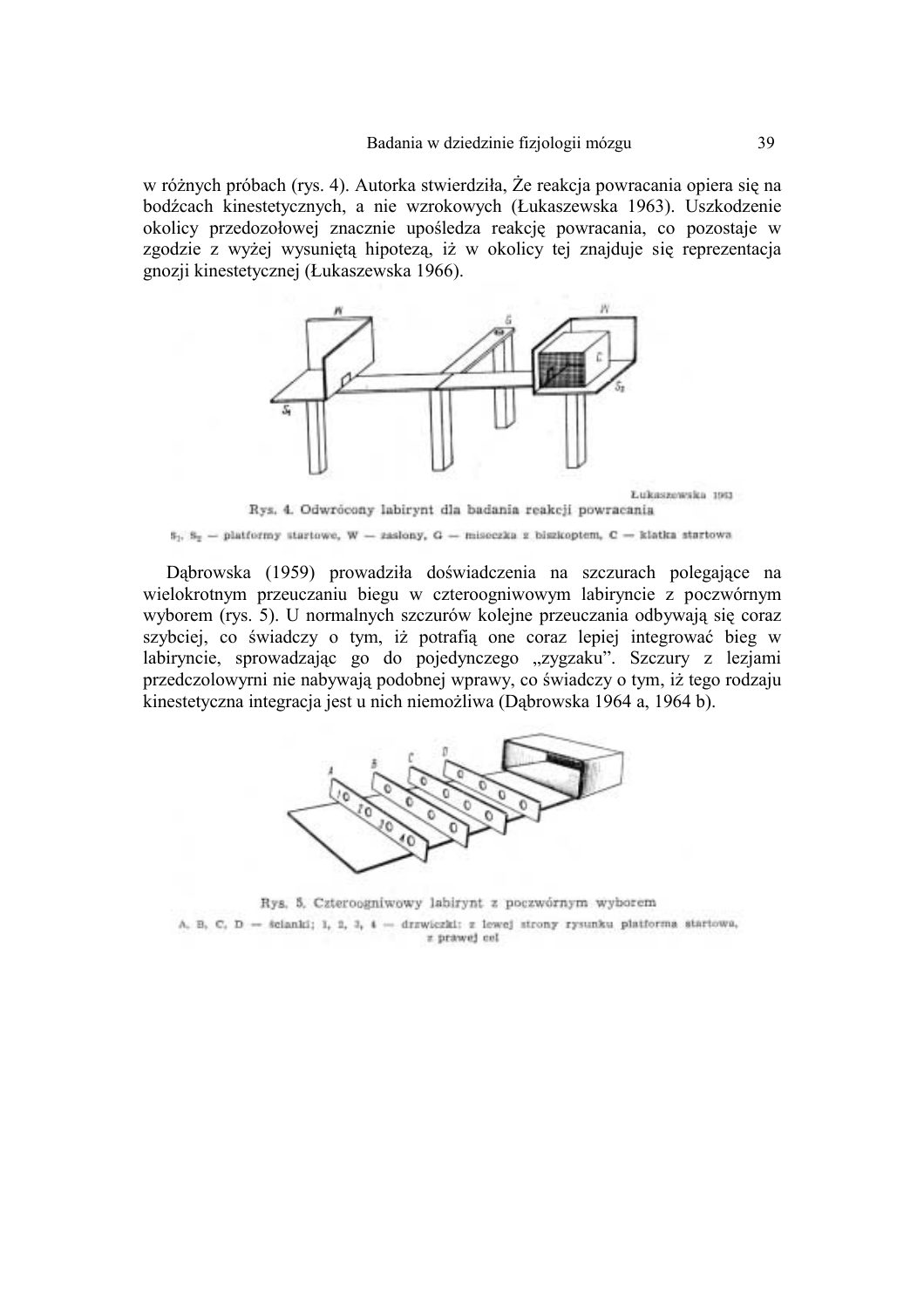# 5. ZNACZENIE FUNKCJONALNE OKOLICY CZUCIOWO-RUCHOWEJ KORY MÓZGOWEJ

Pierwotnym celem przedsięwziętych badań było wyjaśnienie, czy prosty instrumentalny akt ruchowy, jakim jest położenie przedniej kończyny na znajdującej się przed zwierzęciem platformie, zależy od okolicy czuciowo-ruchowej kory mózgowej (por. rys. 2). Aby odpowiedzieć na to pytanie w serii badań (I. Stępień i L. Stępień 1959; I. Stępień, L. Stępień i Konorski 1960, 1961) wytwarzano u psów instrumentalny odruch warunkowy polegający na kładzeniu przedniej kończyny na karmiku i badano wpływ uszkodzeń wspomnianej okolicy mózgu na ten odruch.

W wyniku przeprowadzonych doświadczeń zostało wykazane, że nawet obszerne obustronne lezje w tej okolicy nie powodują zniszczenia wytworzonego odruchu. Po niewielkich lezjach przeciwstronnych do kończyny wykonującej akt ruchowy reakcja instrumentalna bywa niekiedy zniesiona w ciągu paru dni, następnie jednak Samoistnie powraca, przy czym zauważa się pewną niezborność ruchową, która wkrótce ustępuje. Gdy lezja jest obszerniejsza, a zwłaszcza, gdy usuwa się okolice czuciowo-ruchowe w obu półkulach, wówczas zaburzenia ruchowe stają się znaczniejsze: zwierzę przewraca się przy szybkim biegu, jest niezdarne, nogi rozsuwają się na boki i często pies nie potrafi zmienić nieprawidłowego położenia ciała. Pomimo to jednak w parę tygodni po operacji, a niekiedy nawet wcześniej, reakcja instrumentalna powraca samoistnie bez żadnego dodatkowego treningu. Można by rzec, że wyuczony ruch nie pojawia się zaraz po operacji z powodów czysto "technicznych" i jak tylko sprawność zwierzęcia ulega poprawie, ruch ten staje się możliwy. Innymi słowy, pomimo upośledzenia sprawności ruchowej p r o g r a m o w a n i e reakcji instrumentalnej odbywa się normalnie. Z podobnym rodzajem zaburzeń spotykaliśmy się w doświadczeniach na kotach, u których usuwano bądź okolicę czuciowo-ruchową kory mózgowej (Jankowska i Górska 1960), bądź też jądra wzgórza wzrokowego albo wstęgę przyśrodkową, przekazujące sygnały do okolicy czuciowo-ruchowej (Tarnecki 1962 a, 1962 b).

Powstało zagadnienie, czy można znaleźć takie okolice mózgu, których usunięcie nie tyle upośledzałoby wykonanie danego ruchu, lecz uniemożliwiałoby jego programowanie. Niestety, na pytanie to nie potrafimy na razie odpowiedzieć. Szczególnego rodzaju zaburzenie wyuczonego aktu ruchowego następuje po uszkodzeniu okolicy przedruchowej kory mózgowej. Zaburzenie to polega na tym, iż poszczególne elementy reakcji instrumentalnej odbywają się normalnie, zwierzę nie potrafi ich jednak złożyć w jedną całość: o ile normalny pies po zadziałaniu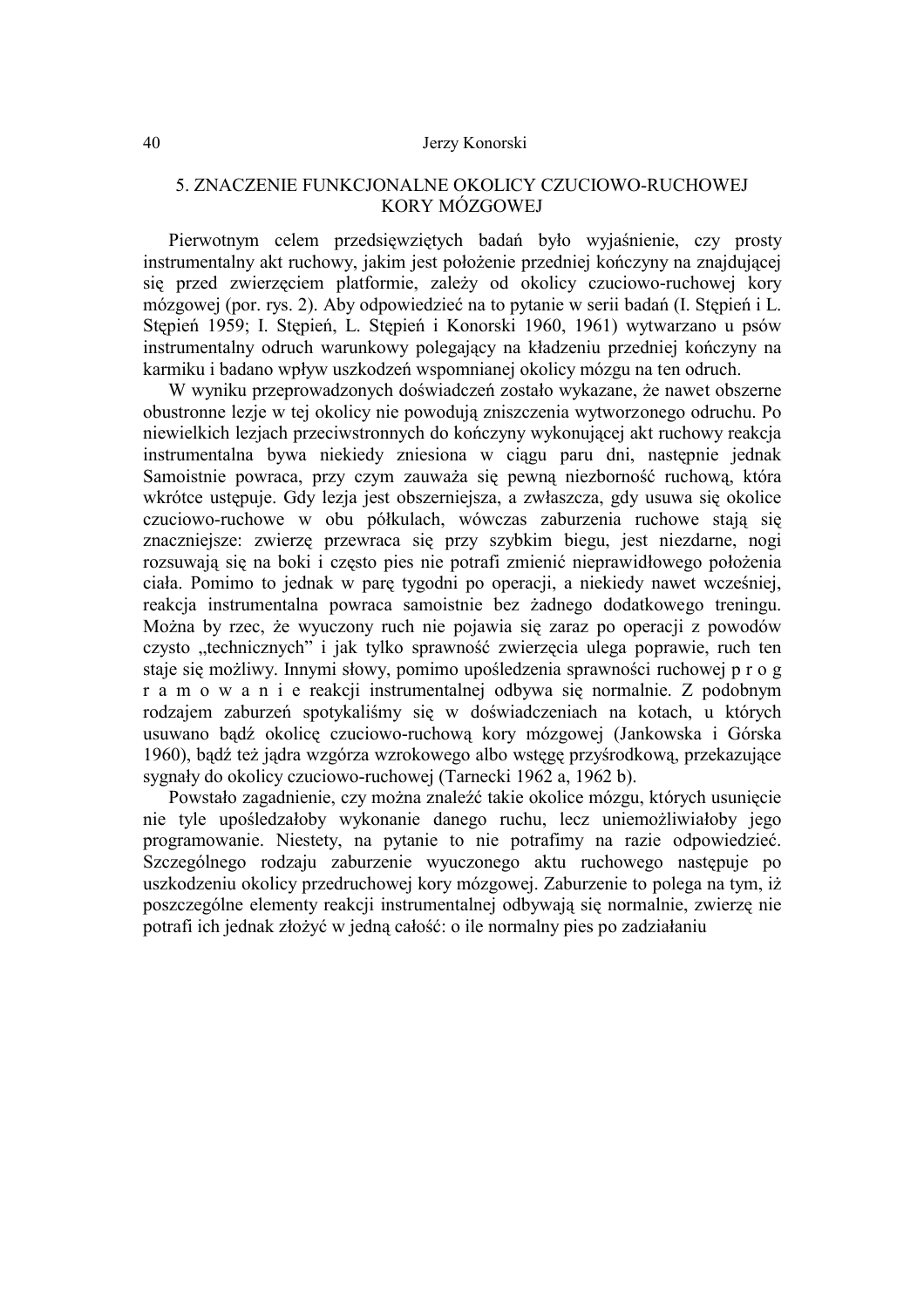bodźca warunkowego nadzwyczaj szybko zwraca się ku temu bodźcowi, następnie ku karmikowi, po czym następuje położenie łapy na karmiku, u psa z uszkodzeniem okolicy przedruchowej powyższe elementy jak gdyby rozpadają się. Tym niemniej zwierzę bynajmniej nie traci zdolności wykonania wyuczonego ruchu (I. Stępień, L. Stępień i Konorski 1960 b, Stępień, Stępień i Kreiner 1963).

Uczyniono również pilotowe doświadczenia, w których usuwano u zwierząt (psy, koty) głowę jądra ogoniastego (Sołtysik 1960). Można było stwierdzić, iż po tym uszkodzeniu wyuczony ruch instrumentalny ginie i jak się zdaje nie można go na nowo wytworzyć.

Wszystkie powyższe doświadczenia pozwalają nam wysunąć następujące wnioski dotyczące mechanizmu wyuczonych aktów ruchowych. Okolica czuciowo-ruchowa kory mózgowej posiada znaczenie dla samego wykonania aktu ruchowego, czyniąc ten ruch płynnym, szybkim i precyzyjnym. Powyższe własności wykonywanego ruchu zależą w dużym stopniu od informacji przychodzących z obwodu, albowiem czy to deaferentacja, czy też uszkodzenie jąder wzgórza, lub wstęgi przyśrndkowej powoduje mniej lub bardziej wyraźne upośledzenie sprawności wykonywanego ruchu. Natomiast struktury te nie biorą udziału w programowaniu wyuczonego ruchu, które odbywa się prawdopodobnie w zwojach podstawnych dla ruchów prymitywnych i w korze przedruchowej dla ruchów bardziej kompleksowych. Ponieważ niższe ssaki, takie jak pies i kot, nie dysponują wyrafinowanymi aktami ruchowymi, przeto u nich głównym ośrodkiem dyspozycyjnym programowania ruchów wydają się być zwoje podstawne, a w szczególności jądro ogoniaste. Natomiast u n~aczelnych główną rolę posiadają bardziej złożone reakcje manipulacyjne, które zostają zaprogramowane w okolicy przed-ruchowej kory mózgowej.

# 6. ORGANIZACJA FUNKCJONALNA SYSTEMU LIMBICZNEGO I PODWZGÓRZA

Badania w dziedzinie czynności mózgu prowadzone w ciągu ostatnich paru dziesiątków lat doprowadziły do poglądu, iż narząd ten można podzielić, zarówno pod względem funkcjonalnym jak i anatomicznym, na dwa systemy: jeden z nich, obejmujący specyficzne jądra wzgórza i nową korę, można by nazwać systemem gnostycznym, drugi zaś, obejmujący niespecyficzne jądra wzgórza, podwzgórze, oraz starą korę (węchomózgowe lub system limbiczny), można by nazwać systemem emocyjnym. W ostatnich latach działalność systemu emocyjnego podlega szczegółowym badaniom w naszym Zakładzie. Cechą charakte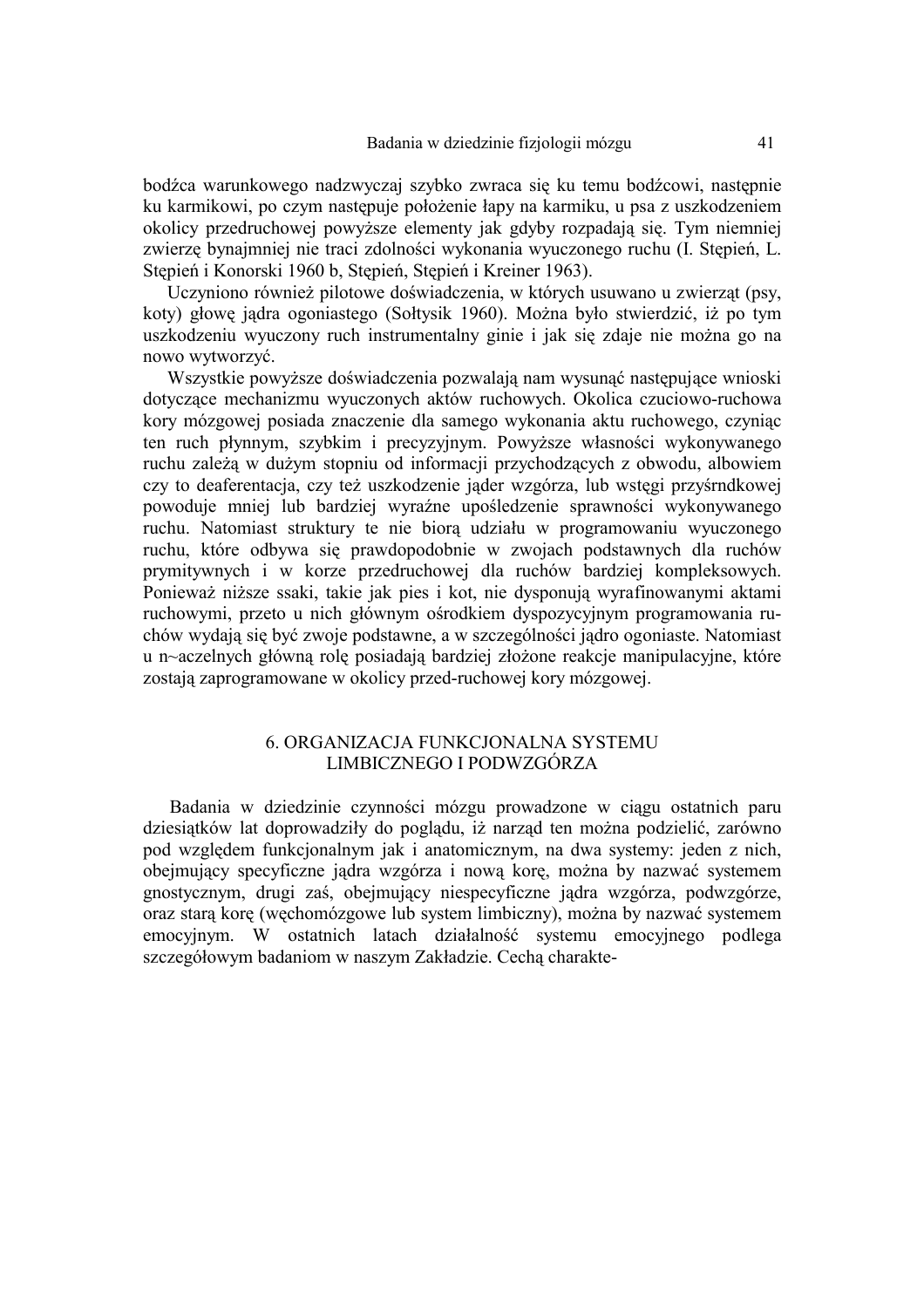rystyczną tych badań jest to, iż zajmują się one nie tyle reakcjami bezwarunkowymi zawiadywanymi przez ośrodki emocyjne, lecz przede wszystkim udziałem powyższych struktur w odruchach warunkowych.

W jednym z poprzednich rozdziałów były przytoczone badania Wyrwickiej i współpracowników (Wyrwidka, Dobrzecka i Tarnecki 1959, 1960; Wyrwicka i Dobrzecka 1960) na kozach, które wykazały, że drażnienie bocznego podwzgórza (ośrodka głodu) u nasyconych zwierząt wywołuje uprzednio wytworzoną pokarmową reakcję instrumentalną. Przeciwnie, drażnienie brzusznoprzyśrodkowego podwzgórza (ośrodka nasycenia) wywoływało zahamowanie pokarmowych reakcji instrumentalnych u głodnych kóz.

Dalsze badania nad czynnością pokarmową podwzgórza były prowadzone na królikach i kotach pod kierunkiem Wyrwickiej, a następnie Brutkowskiego w Zakładzie Fizjologii Zwierząt Uniwersytetu Łódzkiego (Balińska, Lewińska, Romaniuk i Wyrwicka 1961; Balińska i Brutkowski 1964; Lewińska 1964; Balińska, Brutkowski i Stefanicka 1966; Lewińska i Romaniuk 1966; Balińska 1966). Stwierdzono, że uszkodzenie ośrodka głodu wywołuje u zwierząt obok afagii również całkowity zanik pokarmowych reakcji instrumentalnych, przy czym, rzecz charakterystyczna, po pewnym czasie zwierzęta na nowo zaczynają pobierać pokarm, lecz reakcja instrumentalna powraca u nich znacznie później i wymaga specjalnego treningu. Uszkodzenie podwzgórzowego ośrodka nasycenia powoduje u zwierząt hyperfagię, której towarzyszy znacznie bardziej intensywne wykonywanie ruchów instrumentalnych niż przed operacją. Tak więc ośrodki głodu i nasycenia zawiadują nie tylko odpowiednimi reakcjami bezwarunkowymi, ale również pod ich kontrolą odbywa się zachowanie zwierzęcia skierowane ku poszukiwaniu pokarmu i zaspokajania głodu.

W oddzielnych seriach prac zbadano również na psach, kotach i królikach wpływ drażnienia oraz uszkodzenia innych okolic podwzgórza na reakcje obronne, które znajdują się pod kontrolą napędu lękowego.

Fonberg (1967) wykazała, że pod wpływem drażnienia różnych punktów podwzgórza mogą występować trzy rodzaje reakcji obronnych, mianowicie reakcja wściekłości, reakcja strachu, oraz reakcja gotowości obronnej, polegającej na mieszaninie strachu i agresji. Instrumentalna reakcja obronna wytwarza się z łatwością, gdy drażni się punkt reprezentujący strach, natomiast nie wytwarza się wcale, gdy drażni się punkt reprezentujący wściekłość.

Romaniuk (1962, 1967) zbadał dokładnie na kotach i królikach obszary podwzgórza, reprezentujące strach i wściekłość, przy czym doszedł on do wniosku, iż okolica przyśrodkowo-brzuszna stanowi ośrodek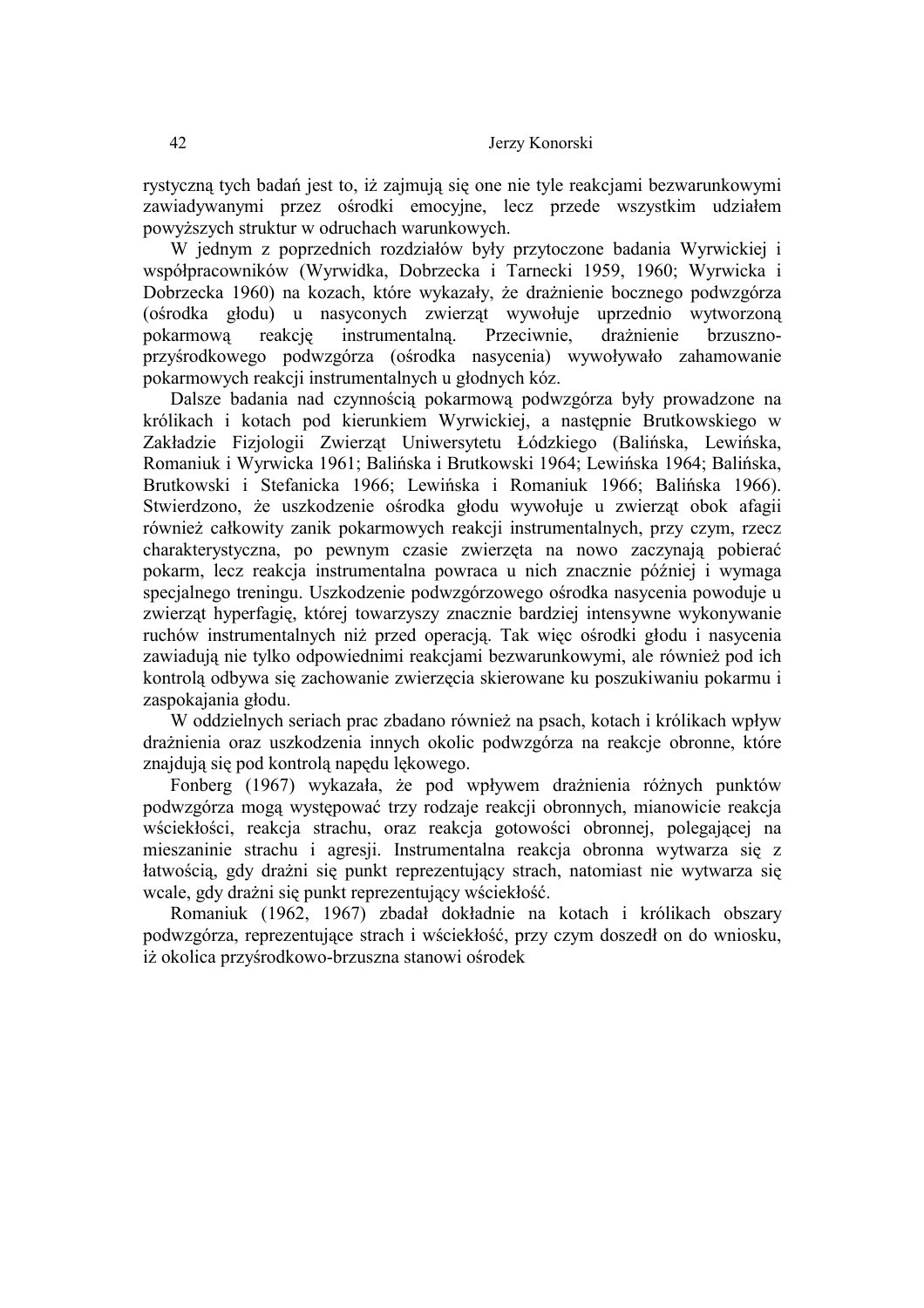wściekłości, zaś część przyśrodkowo grzbietowa stanowi ośrodek strachu. Wreszcie Balińska, Romaniuk i Wyrwicka (1964) wykazali, iż po usunięciu bocznego podwzgórza obok opisanej wyżej afagii oraz zniesienia instrumentalnych odruchów pokarmowych ma również miejsce zniesienie odruchów instrumentalnych obronnych. Badania te rzucają nowe światło na lokalizację ośrodków emocyjnych w podwzgórzu.

Badania systemu limbicznego są również prowadzone zarówno w Zakładzie Neurofizjologii Instytutu (Brutkowski, Fonberg i Mempel 1960, 1961, Brutkowski, Fonberg, Kreiner, Mempel i Sychowa 1962; Fonberg, Brutkowski i Mempel 1962; Fonberg 1963; Fonberg 1966, 1968), jak i w Zakładzie Fizjologii Zwierząt U.L. (Lewińska 1968 a, 1968 b). Badania prowadzone są na psach i kotach bądź przy pomocy lezji dokonywanych w rozmaitych częściach jądra migdałowatego, bądź też przy pomocy drażnienia różnych punktów tego jądra prądem elektrycznym, dzięki implantowaniu na stałe elektrod. Obserwuje się wpływ tych zabiegów zarówno na naturalne reakcje zwierząt, jak i na odruchy warunkowe pokarmowe i obronne. Wyniki powyższych badań dają się streścić w sposób następujący.

Stwierdzono istnienie w jądrze migdałowatym okolicy, która kontroluje napęd głodowy u zwierząt. Drażnienie określonych pól wywołuje wzmożenie pobierania pokarmu, a usuwanie ich powoduje czasowe zmniejszenie łaknienia. Przeciwnie, istnieją takie punkty, których drażnienie powoduje zahamowanie aktu pokarmowego i nawet awersję do pokarmu, zaś usuwanie odpowiednich okolic powoduje, przeciwnie, wzrost łaknienia.

Inne okolice jądra migdałowatego zawiadują funkcjami obronnymi organizmu, przy czym dają się wydzielić zarówno okolice, których drażnienie wywołuje reakcje strachu i ucieczki, jak i okolice, których drażnienie wywołuje reakcję agresji.

Na zasadzie powyższych badań można przypuszczać, iż jądro migdałowate stanowi wyższy ośrodek kierujący procesami napędowymi u zwierząt. Poszczególne napędy są reprezentowane w tym jądrze w rozmaitych jego częściach, przy czym udaje się wydzielić zarówno pola wywołujące pobudzenie danego napędu, jak również pola wywołujące jego hamowanie. Prawdopodobnie wytwarzanie napędowych odruchów warunkowych odbywa się za pośrednictwem jądra migdałowego.

Wreszcie należy nadmienić, że okolice przedczołowe, których lezje wywołują zespół rozhamowania pokarmowych odruchów warunkowych (por. rozdział 4) również należy zaliczyć do wyższego piętra systemu emocyjnego. Okolice te są odpowiedzialne za- hamowanie napędu głodowego w sytuacjach, w których zwierzę nie otrzymuje pokarmu; uszko-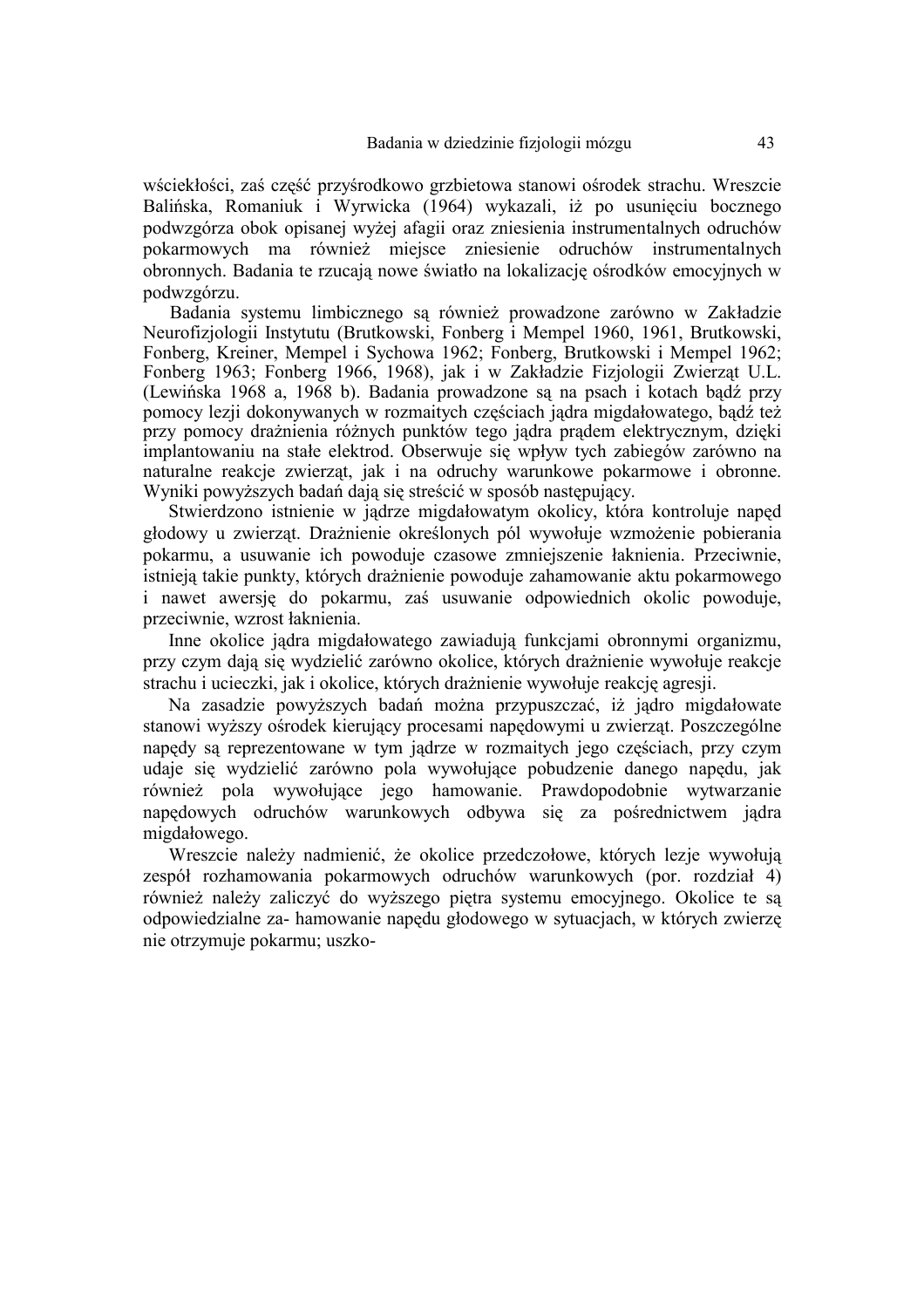dzenie tych okolic sprawia, że u danego zwierzęcia hamowanie to zostaje upośledzone lub zniesione, wobec czego napęd głodowy zależy u niego wyłącznie od czynników humoralnych.

# 7. ZMIANY PLASTYCZNE ODRUCHÓW BEZWARUNKOWYCH opracował W. KOZAK

W monografii dotyczącej organizacji neuronowej odruchów warunkowych Konorski (1948) sformułował pojęcie plastyczności nerwowej jako neurologicznego odpowiednika procesów uczenia i pamięci. Autor wysunął postulat, że podłożem plastyczności nerwowej jest z jednej strony tworzenie się i uwielokrotnianie styków synaptycznych między zakończeniami aksonów jednej komórki nerwowej, a ciałem (i dendrytami) następnej w wyniku trenowania odruchów, a z drugiej strony zmniejszanie się i zanik styków w wyniku zaprzestania treningu. W referacie, wygłoszonym na 4 Sympozjum brytyjskiego Towarzystwa Biologii Doświadczalnej (1950), Konorski omówił m. in. plastyczność odruchów bezwarunkowych i wskazał na to, że powtarzanie bodźca prowadzi bądź do stopniowego wygaszania odruchu, jak to się dzieje w przypadku reakcji orientacyjnej, bądź też do jego torowania, jak to ma miejsce w przypadku odruchowego wydzielania śliny na podanie kwasu. Wykazano, że pewne prawidłowości w funkcjonowaniu samego efektora, tj. gruczołu ślinowego (Kozak i Westerman 1966; Bruner i Kozak 1954; Czarnecka i Sołtysik 1962) powinny być brane pod uwagę przy interpretacji zmniejszania się lub zwiększania odruchów ślinowych. Mianowicie takie samo podrażnienie nerwu wydzielniczego może dać różny wynik zależnie od tego, jak długa była przerwa od poprzedniego drażnienia; różnice w wydzielaniu dochodzą do *50%* (Kozak 1965).

Temat plastyczności nerwowej został wkrótce podjęty przez J. C. Ecdesa i McIntyre'a i sformułowany w ten sposób, że jeśli w procesie uczenia synapsy mózgowe miałyby tworzyć się lub wzrastać w wyniku bombardowania impulsowego, to podobny wzrost, choćby w mniejszym stopniu, mógłby występować także w rdzeniu kręgowym pod wpływem zwiększonego używania synaps. Eksperymentalnie zaatakowano ten problem od strony przeciwnej, mianowicie znosząc używanie dróg synaptycznych w rdzeniu metodą przecięcia korzonków tylnych u kotów. W kilka tygodni po operacji stwierdzono, że odruchy monosynaptyczne w nieużywanych drogach nerwowych znacznie się zmniejszyły. Pod wpływem drażnienia częstotliwego występowało silne spotęgowanie odruchów, dostrzegalne nawet w kilka godzin po drażnieniu. Wyniki te autorzy interpretowali jako potwierdzenie założenia o obniżającym przekaźnictwo synaptyczne wpływie nieużywania dróg nerwowych.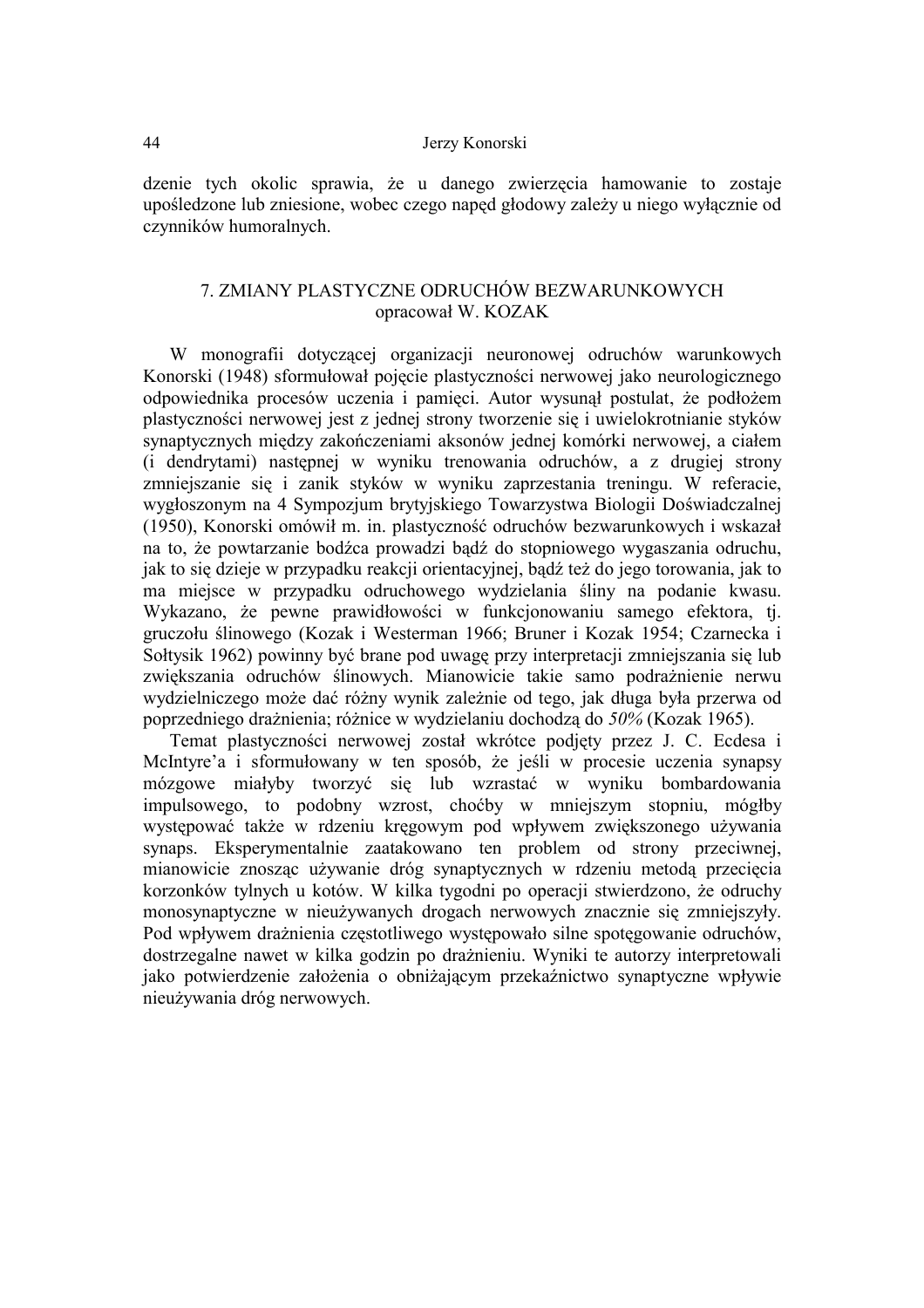W celu wspólnego kontynuowania prac interesujących dla obu grup badawczych, W. Kozak rozpoczął wraz z J. E. Eccles'em i współpracownikami wspólne badania nad wpływem przecięcia ścięgien mięśni wyprostnych na odruchy monosynaptyczne z tych mięśni. Wyniki tych doświadczeń były sprzeczne z założeniem o obniżeniu przekaźnictwa synaptycznego wskutek nieużywania. Okazało się, że odruchy z mięśni tenotomizowanych były zwiększone, jeśli badano je w kilka tygodni po operacji (Kozak i Westerman 1961). Przeprowadzono również doświadczenia kontrolne nad oszczędzaniem unerwienia jednego z mięśni antygrawitacyjnych, przy przecięciu unerwienia pozostałych synergistów. Mianowicie w tych doświadczeniach kontrolnych wprowadzono dodatkowo dwa czynniki, które miały całkowicie wyeliminować zwiększone używanie mięśni i ich receptorów; unieruchomiono operowaną nogę w gipsie w podstawie wyprostnej oraz przecinano rdzeń kręgowy równocześnie z operacją odnerwienia (Eccles, Kozak i Westerman 1962). Mimo tych zabiegów odruchy z mięśni oszczędzonych były tak samo zwiększone w porównaniu do kontroli, jak w doświadczeniu R. M. Eccles i R. Westerman nad wpływem oszczędzenia unerwienia jednego z mięśni synergistów na odruchy monosynaptyczne.

Nasuwał się wniosek, że doświadczenia z przecinaniem nerwów lub ścięgien nie dają jednoznacznych wyników, które wskazywałyby na wpływ używania i nieużywania dróg nerwowych, ponieważ wywołują one dodatkowo zjawiska degeneracji, chromatolizy, regeneracji i inne, których efekty mogą maskować wpływ używania lub jego braku.

Natomiast bardziej jednoznaczne wyniki otrzymano w doświadczeniach nad wpływem używania i nieużywania na odruchy u kotów chronicznie rdzeniowych (Kozak, Macfarlane i Westerman 1962, Kozak i Westerman 1966). Okazało się, że u tych zwierząt, których tylna część stanowi swojego rodzaju "organizm uproszczony", w kilka tygodni po operacji przecięcia rdzenia (dokonanej zaraz po urodzeniu) silnie wzrasta pobudliwość odruchów z pól recepcyjnych skórnych. Wykazano to zarówno w doświadczeniu ostrym, jak i chronicznym (Kozak i Westerman 1966). Natomiast codzienny trening jednego wybranego odruchu rdzeniowego, polegający na wywoływaniu odruchu w przeciągu 10-20 minut, prowadził do znacznego obniżenia pobudliwości odruchowej, aż do całkowitego zaniku odruchu. Przerwa w treningu dawała samoczynny powrót niemal do stanu wyjściowego. Powtórny trening w 3 miesiące po pierwszym prowadził do szybszego zaniku odruchu, niż trening pierwszy. Mamy tu więc do czynienia z plastycznością bezwarunkowych odruchów rdzeniowych, należących do kategorii reakcji oczyszczania ciała (odruchy drapania, rozczapierzania palców przy lizaniu, odruchy otrząsania i in.). Ciekawie wypada porównanie wielokrotnego wygasza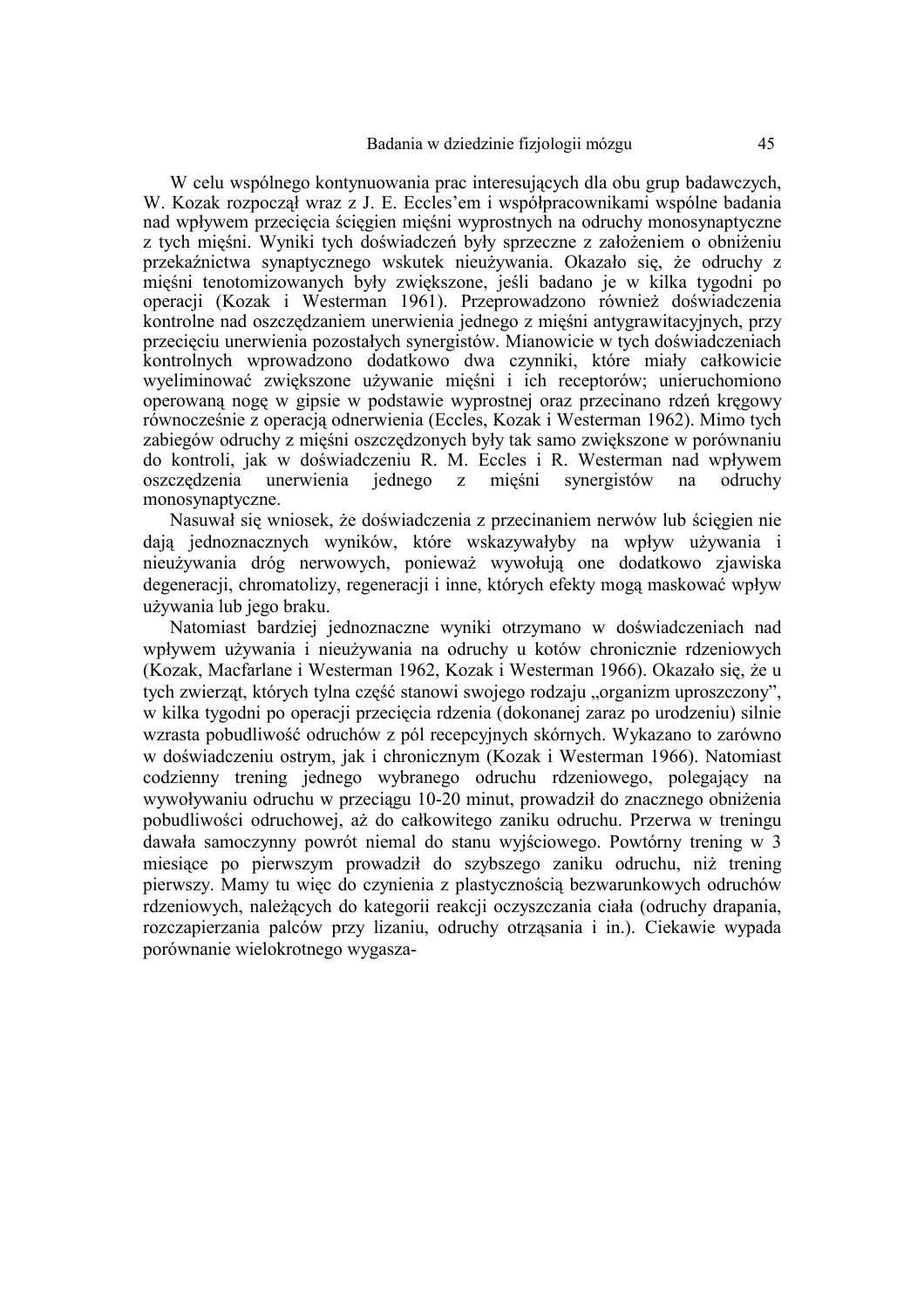nia tych odruchów ze znanymi doświadczeniami nad wielokrotnym wygaszaniem odruchów warunkowych. W obu przypadkach szybkość wygaszania wzrasta przy powtarzaniu procesu wygaszania.

W doświadczeniach nad. odruchami stania i chodzenia zarówno u zwierząt chronicznie rdzeniowych, jak i u normalnych z oszczędzonym jednym mięśniem wyprostnym okazało się, że odruchy te zachowują się odmiennie od odruchów czyszczenia ciała. Mianowicie wzrastają one przy używaniu, a maleją przy nieużywaniu (Kozak i Westerman 1966).

Równolegle z tymi badaniami prowadzonymi w Australii w Zakładzie naszym Z. Afelt prowadziła doświadczenia na żabach chronicznie rdzeniowych (Afelt 1963, 1965, 1966). Autorka wykryła, że codzienne wywoływanie odruchu zmywania z określoną częstością prowadzi do jego zaniku, podczas, gdy wywoływanie odruchów lokomocyjnych prowadzi do ich wzrostu, co nazwała "uczeniem bez wzmocnienia". Przebadała ona również wpływ poziomu przecięcia rdzenia na pojawienie się określonych odruchów oraz wpływ ogólnego podniesienia pobudliwości preparatu na uwalnianie odruchów maskowanych. Następnie autorka zajęła się badaniami chronicznych preparatów izolowanego odcinka rdzenia u kotów, zarówno pod względem behawioralnym, jak i elektrofizjologicznym.

Ponadto Żernicki wraz z współpracownikami (Żernicki i Dreher 1965) prowadził badania nad innym "uproszczonym organizmem", jakim jest preparat pretrygeminalny kota. Autorzy ci wykazali, że przy wielokrotnym powtarzaniu bodźców wzrokowych odruch fiksacji gałek ocznych stopniowo maleje, aż do zaniku. Przerwa w podawaniu bodźców wywołuje samoistny powrót odruchu. Ponowny trening prowadzi do szybszego zaniku niż pierwotny. Można w ten sposób uzyskać chroniczną habituację odruchu fiksacji i wodzenia.

Na zasadzie powyższych badań nad plastycznością odruchów u zwierząt chronicznie rdzeniowych i w preparatach pretrygeminalnych oraz na zasadzie doświadczeń nad przekształcaniem bezwarunkowych odruchów typu czyszczenia z ogromną łatwością w pokarmowe odruchy instrumentalne u zwierząt normalnych (Górska, Jankowska i Kozak 1961) — Kozak (1966) wysunął nową koncepcję zmian plastycznych w układzie nerwowym. Według tej koncepcji odruchy bezwarunkowe o dodatnim sprzężeniu zwrotnym są odruchami plastycznymi i ulegają habituacji w miarę ich powtarzania oraz instrumentalizacji przy ich wzmacnianiu odruchami o ujemnym sprzężeniu zwrotnym. Te ostatnie habituacji nie podlegają, przeciwnie, ulegają w pewnych warunkach wzrostowi przy ich powtarzaniu. Autor wskazał na powiązania własności tych dwóch typów odruchów z własnościami hamowania i pobudzenia. presynaptycznego dróg aferentnych.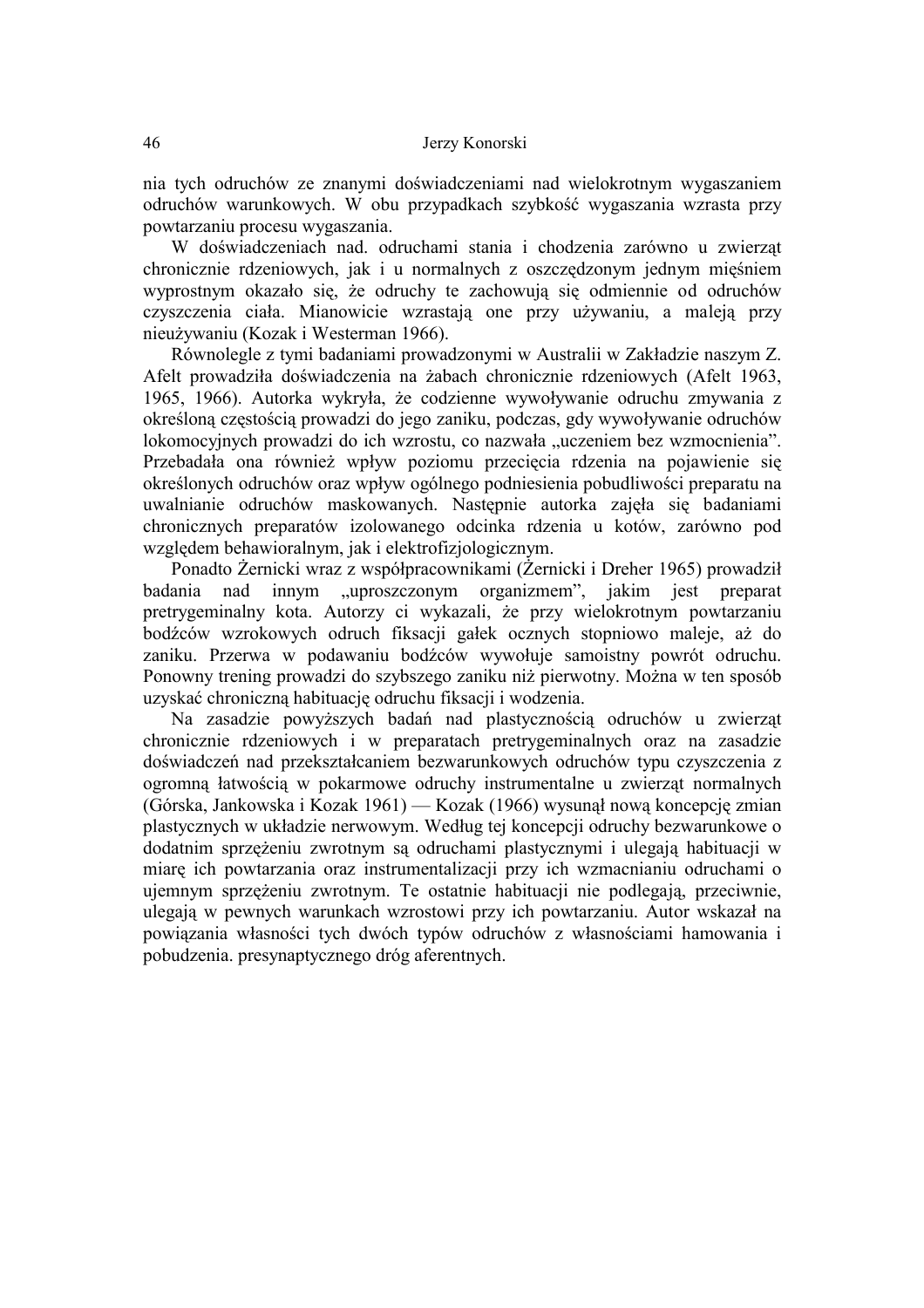8. NAJNOWSZE KIERUNKI I PERSPEKTYWY BADAŃ ZAKŁADU NEUROFIZJOLOGII NA PRZYSZŁOŚĆ

Jak zaznaczono na wstępie, w niniejszym przeglądzie prac badawczych Zakładu Neurofizjologii Instytutu Biologii Doświadczalnej im. Nenckiego zostały przedstawione jedynie te badania, które były opracowywane w sposób konsekwentny w ciągu dłuższych okresów czasu i które doprowadziły do rozwiązania określonych zagadnień dotyczących wyższych czynności nerwowych, bądź znaczenia funkcjonalnego określonych struktur mózgowych. W niniejszym rozdziale zajmiemy się zarówno dalszymi perspektywami badań, które były prowadzone w latach ubiegłych, jak również takimi badaniami, które były rozpoczęte stosunkowo niedawno, i które rokują dalszy pomyślny rozwój.

W rozdziale l, 2 i 3 niniejszego artykułu został przedstawiony pokrótce dorobek Zakładu w zakresie mechanizmów fizjologicznych działalności odruchowowarunkowej zwierząt. W szczególności była w nich mowa o mechanizmie tzw. hamowania wewnętrznego klasycznych odruchów warunkowych (rozdz. 3), oraz o mechanizmie instrumentalnych odruchów warunkowych (rozdz. 1 i 2). Badania w tym zakresie będą się w dalszym ciągu rozwijały w oparciu o nowe koncepcje dotyczące mechanizmów odnośnych zjawisk, a sformułowane w świeżo opublikowanej książce Konorskiego pt.: *Integratiye Activity of the Brain* (1967). Poza badaniami doświadczalnymi przystąpiono ostatnio, wraz z R. Gawrońskim (Kierownikiem Samodzielnej Pracowni Bioniki Instytutu Automatyki PAN), do opracowania przy pomocy sztucznej sieci neuronowej, modelu struktury ośrodkowej działalności pokarmowej organizmów (bezwarunkowej i warunkowej), przyjmując pod uwagę zasadniczy fakt, iż w skład tej działalności wchodzą zarówno odruchy napędowe, . jak i odruchy konsumacyjne.

Dotychczasowe badania nad fizjologią odruchów warunkowych dotyczyły niemal wyłącznie ich własności plastycznych, tj. zjawisk oznaczanych mianem pamięci trwałej. Wiadomo jednak, iż obok tego typu zjawisk pamięciowych istnieją zjawiska tzw. pamięci świeżej, a raczej przemijającej, pamięci która służy dla czasowego zachowania śladów danego bodźca lub asocjacji. Do takich zjawisk należą m. in. reakcje odroczone (p. rozdz. 4), które nie są niczym innym, jak zjawiskami pamięci przemijającej bodźców kinestetycznych reprezentujących orientację ku sygnalizowanemu karmikowi (Konorski i Ławicka 1959). Badania nad przemijającą pamięcią bodźców analizatora słuchowego, prowadzone za pomocą metody porównywania bodźców (Konorski 1959) były podjęte przed kilku laty (Chorążyna i Stępień 1961, Chorążyna 1959, 1967) i zostaną wkrótce wznowione.

Co się tyczy badań nad organizacją czynnościową różnych części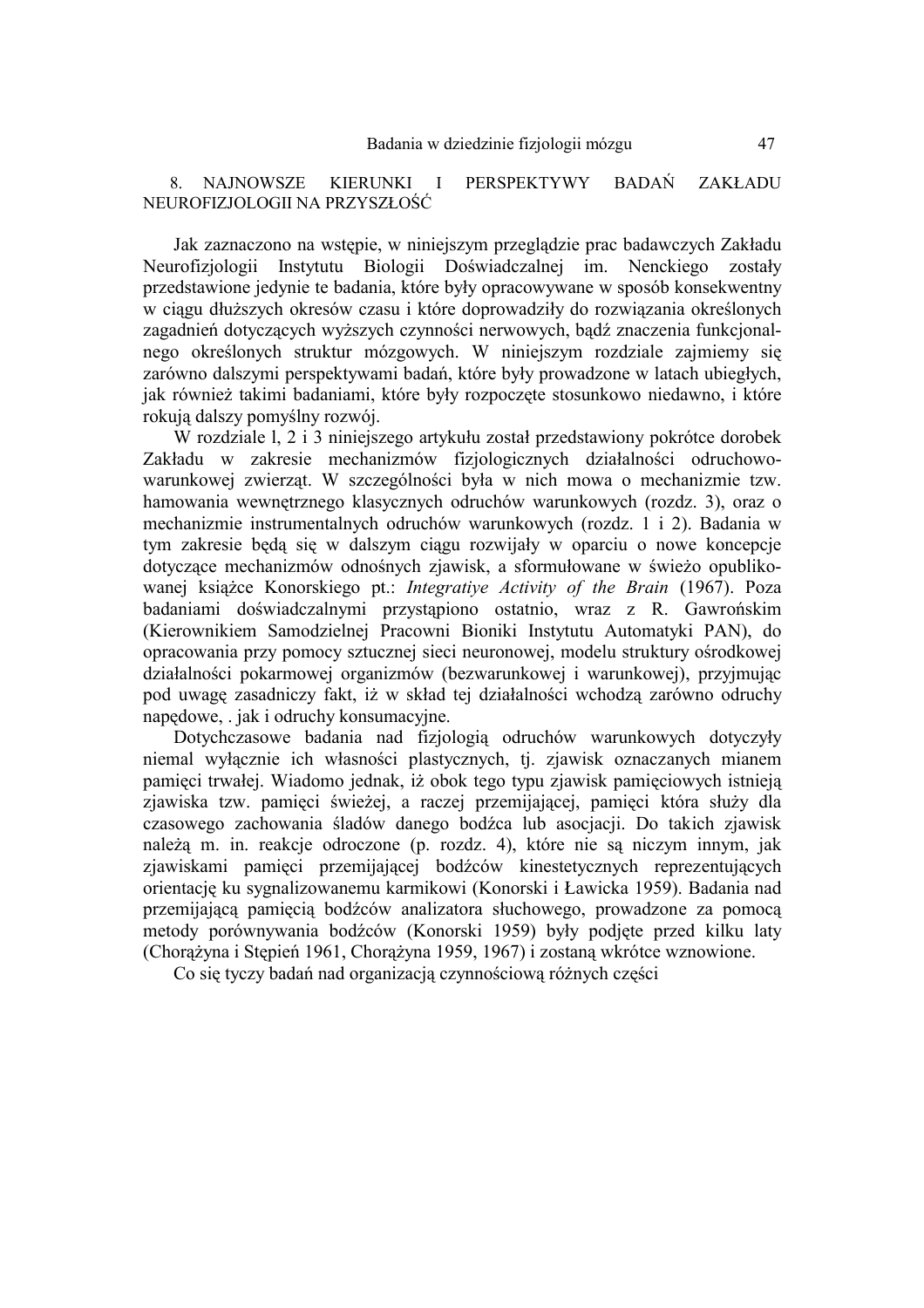mózgu, będą one w dalszym ciągu poświęcone zarówno funkcji nowej kory, zawiadującej czynnościami gnostycznymi, jak również funkcji systemu zawiadującego czynnościami napędowymi. Planuje się znaczne udoskonalenia metodyczne powyższych kierunków badań przez wprowadzenie w większym niż dotychczas zakresie techniki elektrofizjologicznej.

Inny kierunek rozwojowy badań Zakładu został zapoczątkowany kilka lat temu w związku z nawiązaniem współpracy z pracownią Moruzziego w Pizie. Badacz ten wraz ze swymi współpracownikami wykazał, że gdy mózg kota zostanie odcięty na poziomie mostu od niższych części osi nerwowej (tzw. preparat pretrygeminalny), znajduje się on w stanie czuwania, mimo iż jedynymi źródłami jego łączności ze światem zewnętrznym jest wzrok i węch. Wobec powyższego nasunęło się przypuszczenie, iż w mózgu takim można wytworzyć odruchy warunkowe, używając jako bodźców warunkowych percepcji wzrokowych, a jako bodźca bezwarunkowego drażnienia podwzgórza, wywołującego jakiś stan emocyjny przejawiający się rozszerzeniem źrenic. W pracy wykonanej przez B. Żernickiego, wraz z J. Affanim i P. L. Marchiafawą z pracowni Moruzziego zostało wykazane, że wytworzenie tego rodzaju odruchu warunkowego w preparacie pretrygeminalnym jest całkowicie możliwe (Affani, Marchiafawa i Żernicki 1962). Żernicki wraz ze swymi współpracownikami zajął się dokładniej własnościami funkcjonalnymi tego preparatu, przy czym wprowadzonym przez niego udoskonaleniem technicznym było to, iż potrafił on utrzymać operowanego kota przy życiu w ciągu kilku tygodni. Badania w zakresie odruchów warunkowych wykazały, że można w izolowanym mózgu wytworzyć różnicowanie dwóch bodźców wzrokowych (Żericki i Osetowska 1963). Poza tym, korzystając z faktu, iż w preparacie pretrygeminalnym istnieją wzrokowe odruchy wodzenia i fiksacji, zajęto się mechanizmem tych odruchów oraz ich habituacją (por. rozdział 7). Stwierdzono m. in. że łuk odruchu fiksacji przebiega zarówno przez korę mózgową, jak i z jej pominięciem, oraz iż po uszkodzeniu okolicy czołowej proces habituacji zostaje znacznie upośledzony (Żernicki i Dreher 1965, Dreher, Marchiafawa i Żernicki 1965). Badania w tym kierunku będą kontynuowane.

Drugą ważną dziedziną badań niedawno zapoczątkowaną w naszym Zakładzie jest dziedzina mechanizmów fizjologicznych zjawisk percepcyjnych, a w szczególności mechanizmów widzenia.

Pracownia fizjologiczna poświęcona temu zagadnieniu została zorganizowana przez W. Kozaka, który prowadził badania w tym zakresie wraz z P. Bishopem w Australii.

Problematyka pracowni obejmuje: 1. badania roli różnych podkorowych ośrodków wzrokowych w procesie widzenia; 2. zagadnienia kodowania informacji o świetle i ciemności w ciągach impulsów nerwo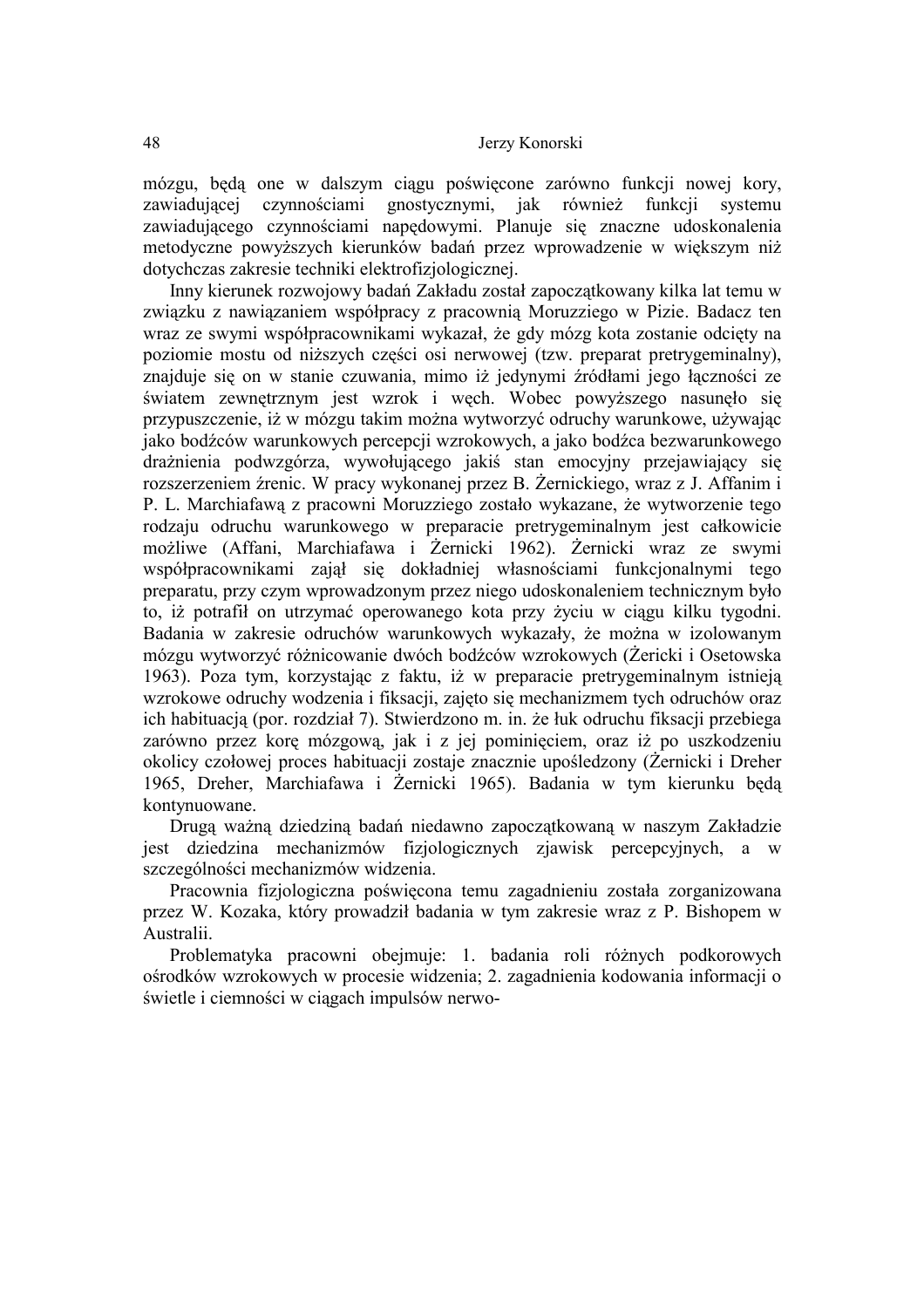wych pojedynczych neuronów siatkówki; 3. przekształcenie informacji na synapsach ośrodków wzrokowych, oraz 4. badania wzrokowych potencjałów wywołanych u kota i u człowieka.

Ad. 1. Wykryto, że neurony jąder śródmózgowia dodatkowej drogi wzrokowej reagują odmiennie od neuronów ciała kolankowatego bocznego, gdyż odpowiadają one tylko na nowe bodźce, wykazują habituację na bodźce powtarzane i mają bardzo wielkie pola recepcyjne. Dodatkowa droga wzrokowa służy więc prawdopodobnie do wykrywania nowych bodźców i pobudzenia uwagi wzrokowej. Planowane są doświadczenia chroniczne z implantowanymi elektrodami w celu zbadania zachowania się kotów przy drażnieniu i niszczeniu tych dróg. Prowadzone są doświadczenia nad odpowiedziami neuronów okolicy przedpokrywowej i wzgórka czworaczego przedniego. Duży procent neuronów przedpokrywowych wykazuje odpowiedzi na ruch figur w wybranym kierunku. Neurony wzgórka czworaczego odpowiadają tak tylko w małym procencie.

W obu tych okolicach wiele neuronów wykazuje habituację odpowiedzi na bodźce powtarzane.

Ad. 2. Stwierdzono, że neurony warstwy zwojowej siatkówki reagują odmiennie na światło i na ciemność, z tym że występują tu dwa typy kodowania: u niektórych neuronów zmiena się w tych warunkach średnia częstotliwość impulsów, a u innych przy zachowaniu tej samej częstości średniej występują odmienne rozkłady statystyczne przerw międzyimpulsowych (Kozak, Harutiunian-Kozak i Dreher 1967).

Ad. 3. Badano stosunki między sygnałami dochodzącymi i wychodzącymi z pojedynczych neuronów ciała kolankowatego bocznego. Stwierdzono, że ciąg impulsów wychodzących różni się od ciągu dochodzącego liczebnością sygnałów oraz m. in. zjawiskami adaptacji i spotęgowania. Ta przemiana informacji na synapsach prowadzi do podkreślenia kontrastu, konturów i ruchu figur widzianych na kontrastującym tle; jest zatem warunkiem widzenia przedmiotowego.

Ad. 4. Wykryto, że zarówno elektroretinogram, jak i potencjały wywołane w ciele kolankowatym bocznym u kota przy działaniu światła stałego zawierają składową rytmiczną, o częstości identycznej z częstotliwością modalną znalezioną w czynności impulsowej neuronów siatkówki w świetle (punkt 2).

W badaniach nad człowiekiem znaleziono, że potencjały wywołane, odbierane *z*  potylicy i analizowane cyfrową maszyną elektronową, mogą służyć jako obiektywny wskaźnik subiektywnego wykrywania progowych bodźców wzrokowych (Kulikowski i Kozak 1967).

Planowane są doświadczenia ostre i chroniczne na szczurach dla

4 — Pięćdziesiąt lat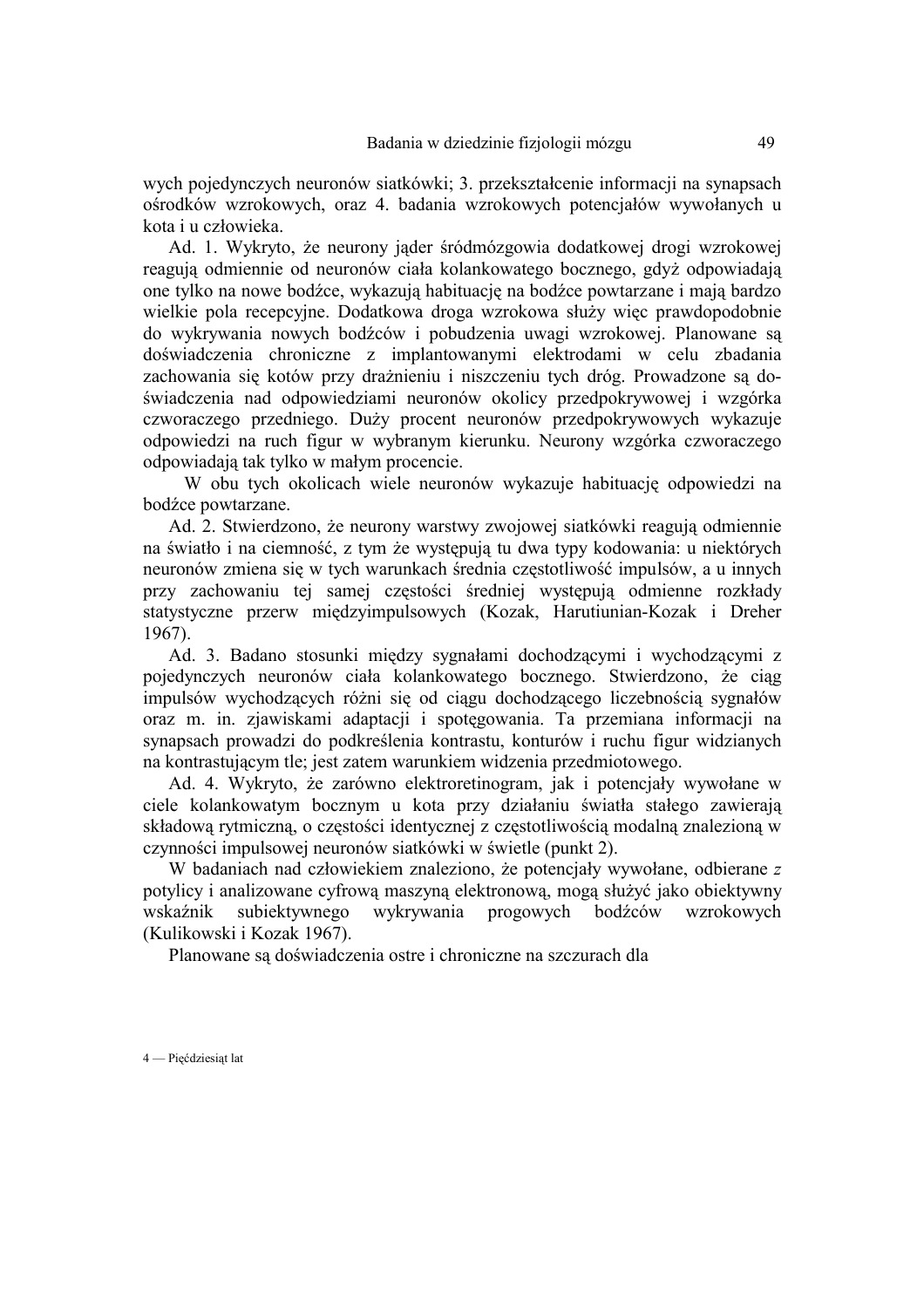sprawdzenia wpływu zubożonego otoczenia wzrokowego na własności czynnościowe neuronów kory wzrokowej, zwłaszcza na ich wybiórczość odpowiedzi na formy bodźców.

### PIŚMIENNICTWO

- AFELT Z. 1963. Variability of reflexes in chronic spinal frogs. W: E. GUTMANN, P. HNIK (Eds) *Central and peripheral mechanisms* of *motor functions. Proceedings* of *the Conference held at Liblice near Prague,* 15—21. V. 1961, s. 177— 182. Prague, Publ. House Czechoslov. Acad. Sci.
- AFELT Z. 1965. Locomotor reactions in a chronic spinal preparation of the frog. *Acta Biol. Exper. (Warsaw),* 25, 161—172.
- [AFELT Z.] AFELT 3. 1966. Woprosy nlacticznosti stinalnych refleksow u liaguszek. (Plastic changes of spinal reflexes in frogs). W: E. A. Asratjan (Ed.) *Nervnye mechanizmy dvigatel'noj dejatel'nosti. 3 meżdunarodnyj simpoziurn,*  Diliżan, Erevan, 12—18. X. 1964, s. 129—137. Moskva, Izdat. ,,Nauka". (Russian).
- AFFANI J., MARCHIAFAVA P. L., ŻERNICKI B. 1962. Conditioning in the midpontine pretrigeminal cat. *Archs ital. Biol.,* 100, 305-310.
- ANDERSSON B., WYRWICKA W. 1957. The eliciation of a drinking motor conditioned reaction by electrical stimulation of the hypothalamic ,,Drinking Area" in the goat. *Acta physiol. scand.,* 41, 194-198.
- AULEYTNER B., BRUTKOWSKI S. 1960. Effects of bilateral prefrontal lobectomy on the classical (type 1) defensive conditioned reflexes and some other responses related to defensive behaviour in dogs. *Acta Biol. Exper. (Warsaw),* 22, 243—262.
- BALIŃSKA H., LEWIŃSKA K., ROMANIUK A., WYRWICKA W. 1961. The effect of lesions of the medial hypothalamus on internal inhibition in the alimentary conditioned reflexes type II. *Acta Biol. Exper. (Warsaw),* 21, 189-197.
- BALIŃSKA H., BRUTKOWSKI S. 1964. Extinction of food-reinforced responses after medial or lateral hypothalamic lesions. *Acta Biol. Exper. (Warsaw),* 24, 213—2 17.
- BALIŃSKA H., ROMANIUK A., WYRWICKA W. 1964. Impairment of conditioned defensive reactions following lesions of the lateral hypothalamus in rabbits. *Acta Biol. Exper. (Warsaw),* 24, 89-97.
- BALIŃSKA H., BRUTKOWSKI S., STEFANICKA J. 1966. Fronto-hypothalamic control over food-reinforced conditioned-reflex performance and differential inhibition in rabbits. *Acta Biol. Exper. (Warsaw),* 26, 3-23.
- BALIŃSKA H. 1966. Extinction of a food-reinforced response in rabbits with lesions on the frontal cortex. *Acta Biol. Exper. (Warsaw),* 26, 419—423.
- BRUNER J., KOZAK W. 1954. Rola osłabienia zdolności wydzielniczej gruczołu w zjawisku hamowania następczego odruchów ślinowych. (The role of weakining of secretory capacity of the gland in the phenomenon of inhibitory after-effect on the salivary reflexes). *Acta physiol. pol.,* 5, 507-512. (Engl. summ.)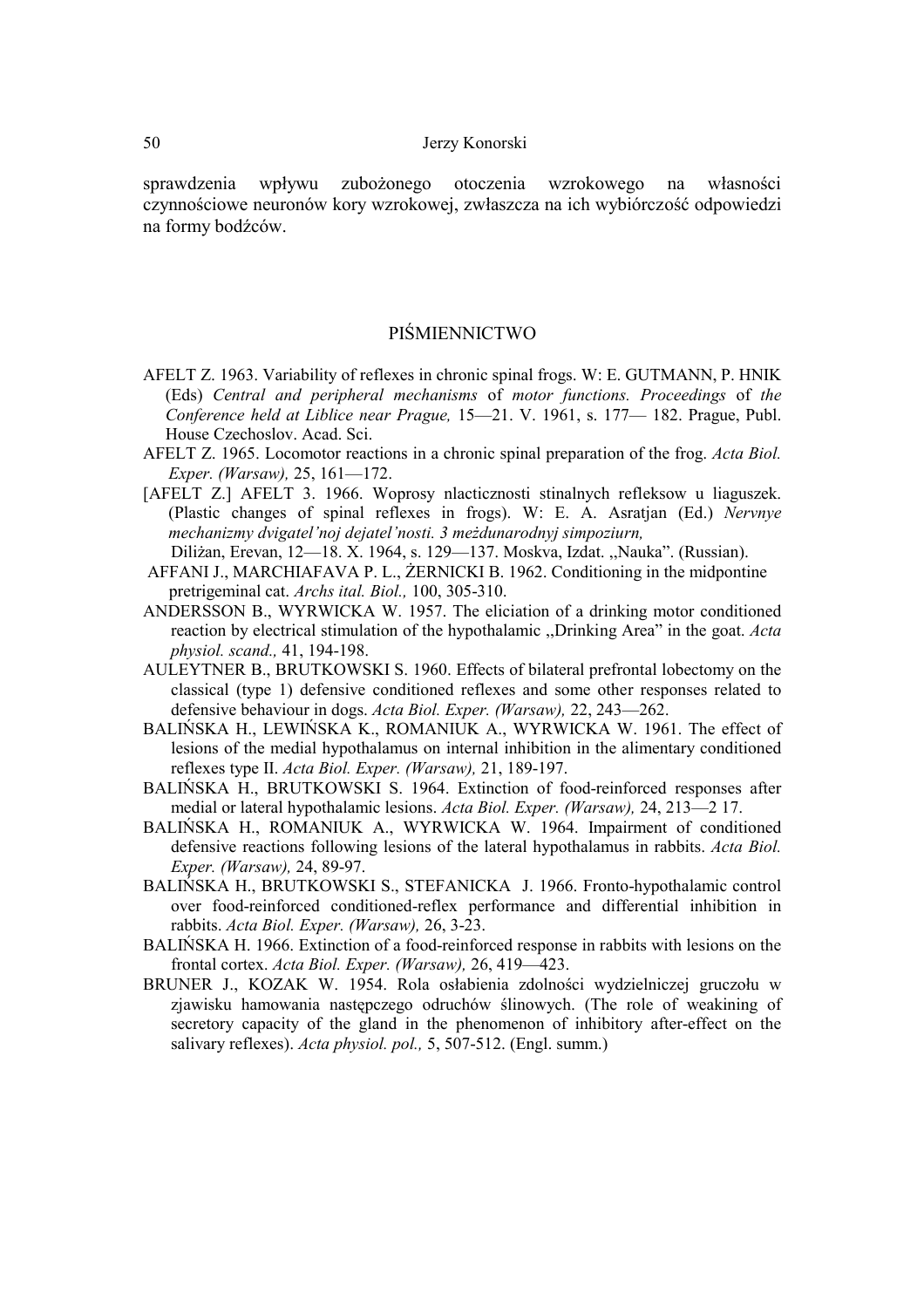- BRUTKOWSKI S., ŁAWICKA W., STĘPIEŃ I. 1956. Badania nad czynności okolic czołowych półkul mózgowych u zwierząt. (Frontal lobe function in animals). *Pr. łódz. Tow. Nauk., Wydz. III,* No 45, ss. 101. (Engl. summ.)
- BRUTKOWSKI S., KONORSKI J., ŁAWICKA W., STĘPIEŃ I., STĘPIEŃ L. 1956. The of frontal poles of the cerebral cortex on motor conditioned reflexes. *Acta Biol. Exper.* (Warsaw), 17, 167-188.
- BRUTKOWSKI S. 1957. The effect of prefrontal lobectomies on salivary conditioned reflexes in dogs. *Acta Biol. Exper. (Warsaw),* 17, 327-337.
- BRUTKOWSKI S. 1959. Comparison of classical and instrumental alimentary conditioned reflexes following bilateral prefrontal lobectomies in dogs. *Acta Biol. Exper. (Warsaw),*  19, 291—299.
- BRUTKOWSKI S., FONBERG E., MEMPEL E. 1960. Alimentary type II (instrumental) conditioned reflexes in amygdala dogs. *Acta Biol. Exper. (Warsaw),* 20, 263—271.
- BRUTKOWSKI S., FONBERG E., KREINER J., MEMPEL E., SYCHOWA B. 1962. Aphagia and adipsia in a dog with bilateral complete lesion of the amygdaloid complex. *Acta Biol. Exper.* (Warsaw), 22, 43-50.
- BRUTKOWSKI S., MISHKIN M., ROSVOLD H. E. 1963. Positive and inhibitory motor conditioned reflexes in monkeys after .ablation of orbital or dorso-lateral surface of the frontal cortex. W: E. Gutmann, P. Hnik (Eds) *Central and peripheral mechanisms of motor functions, Proceedings of the Conference held at Liblice near Prague, 15*—21. V. 1961, s. 133—141. Praque, Publ, House Czechoslov. Acad. Sci.
- BRUTKOWSKI S. 1964. Prefrontal cortex and drive inhibition. W: J. M. Warren, K. Akert (Eds) *The frontal granular cortex and behavior,* s. 242—270. New York, McGraw-Hill.
- BRUTKOWSKI S., DĄBROWSKA J. 1966. Prefrontal cortex control of differentiation behavior in dogs. *Acta Biol. Exper. (Warsaw),* 26, 425-439.
- CHORĄŻYNA H. 1959. Investigations of recent memory of acoustic stimuli in normal dogs. *Bull. Acad. pol. Sci., Sér. Sci. biol., 7,* 119-121.
- CHORĄŻYNA H., STĘPIEŃ I. 1961. Impairment of auditory recent memory produced by cortical lesions in dogs. *Acta Biol. Exper. (Warsaw),* 21, 177-187.
- CHORĄŻYNA H., STĘPIEŃ L. 1961. Impairment of recent memory of the auditory stimuli after bilateral ablations of sylvian gyri in dogs. *Bull. Acad. po1. Sci. Sér. Sci. biol., 9,*  117—120.
- CHORĄŻYNA H. 1967. Differentiation between same tone compound versus low-high tone compound in dogs. *Acta Biol. Exper. (Warsaw),* 27, 199-206**.**
- CZARNECKA M., SOŁTYSIK S. 1962. ,,Augmented secretion" in unconditioned salivary reflexes in dog. *Acta Biol. Exper. (Warsaw),* 22, 15-21.
- DĄBROWSKA J. 1959. Kinaesthetic task in relearning albino rats. *Acta Biol. Exper. (Warsaw),* 19, 105—121.
- DĄBROWSKA J. 1964. Multiple reversal learning in frontal rats. *Acta Biol. Exper. (Warsaw),* 24, 99—102.
- DĄBROWSKA J, 1964. Reversal learning in frontal rats. *Acta Biol. Exper. (Warsaw),* 24, 19-26.
- DIVAĆ I, 1968. Effects of prefrontal and caudate lesions on delayed response in cats. *Acta Biol. Exper. (Warsaw),* 28, in press.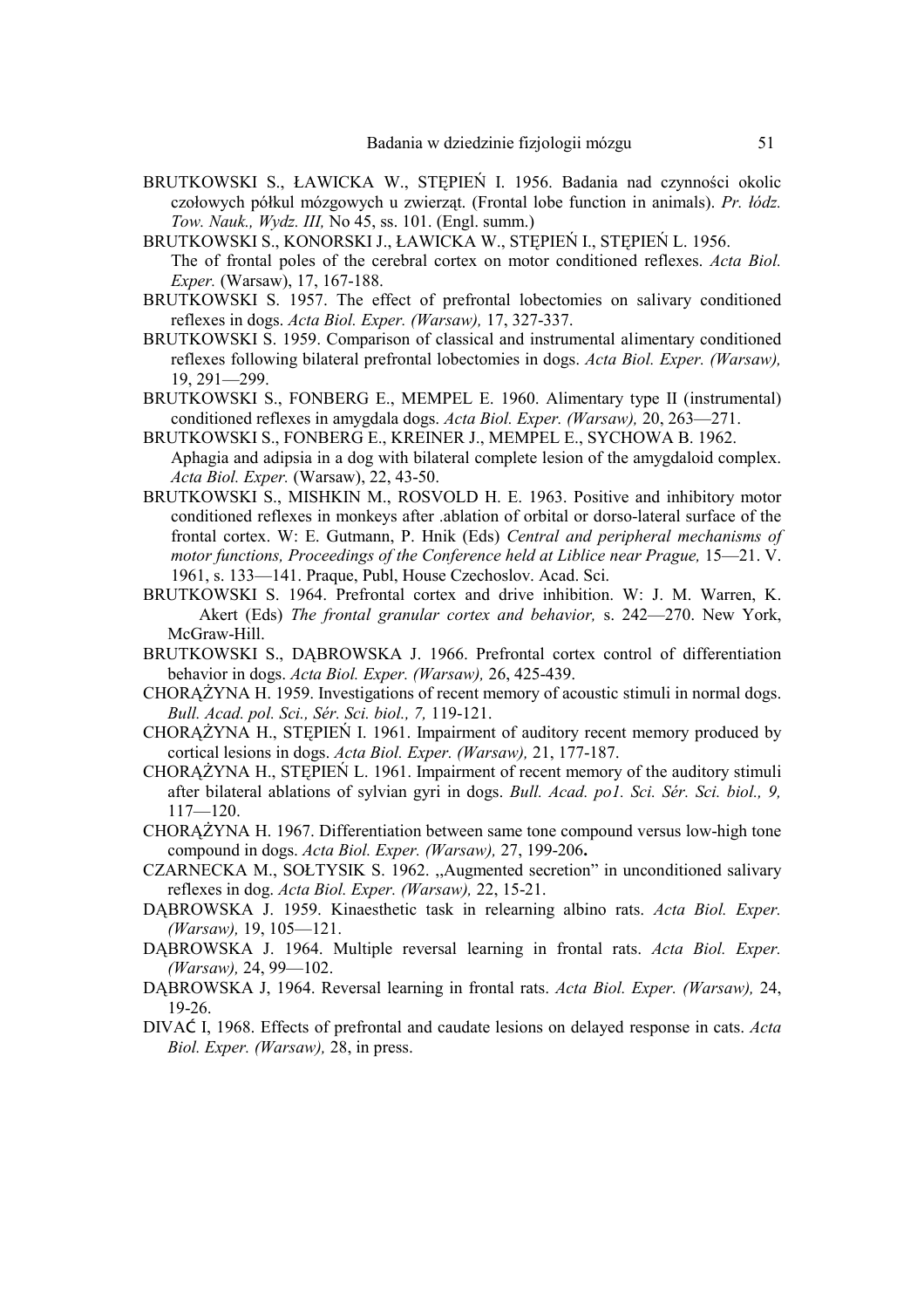- DOBRZECKA C., WYRWICKA W. 1960. On the direct intercentral connections in the alimentary conditioned reflex type II. *Bull. Acad. po1.* Sci,, .Sér. *Sci. biol.,* 8, 373—375.
- DOBRZECKA C., KONORSKI J. 1962. On the peculiar properties of the instrumental conditioned reflexes to ,,specific tactile stimuli". *Acta Biol. Exper. (Warsaw),* 22, 215— 226.
- DOBRZECKA C., SYCHOWA B., KONORSKI J. 1965. The effects of lesions within the sensori-motor cortex upon instrumental response to the ,,specific tactile stimulus". *Acta Biol. Exper. (Warsaw),* 25, 91—106.
- DOBRZECKA C., SZWEJKOWSKA G., KONORSKI J. 1966. Qualitative versus directional cues in two forms of differentiation. *Science,* 153**,** 87—89.
- DOBRZECKA C., KONORSKI J. 1967. Qualitative versus directional cues in differential conditioning. 1. — Left leg-right leg differentiation to cues of a mixed character. *Acta Biol. Exper. (Warsaw),* 27, 163-168.
- DOBRZECKA C., KONORSKI J. 1968. Qualitative versus directional cues in differential conditioning. 4.— *Acta Bio1. Exper. (Warsaw),* 28**,** 61-69.
- DREHER B., MARCHIAFAVA P. L., ŻERNICKI B. 1965. Studies on the visual fixation reflex. II. — The neural mechanism of the fixation reflex in normal and pretrigeminal cats. *Acta Biol. Exper. (Warsaw),* 25, 207-217.
- ECCLES R. M., KOZAK W., WESTERMAN R. A. 1962. Enhancement of spinal monosynaptic reflex responses after denervation of synergic hind-limb muscles. *Expl. Neurol., 6,* 451-464.
- ELLISON G. D., KONORSKI J. 1965. An investigation of the relations between salivary and motor responses during instrumental performance. *Acta Biol. Exper. (Warsaw),* 25, 297-315.
- ELLISON G. D., KONORSKI J. 1966, Salivation and instrumental responding to an instrumental Cs pretrained using the classical conditioning paradigm. *Acta Biol. Exper. (Warsaw),* 26, 159-165.
- FONBERG E., BRUTKOWSKI 5., MEMPEL E. 1962. Defensive conditioned reflexes and neurotic motor reactions following amygdalectomy in dogs. *Acta Biol. Exper. (Warsaw),*  22, 51-57.
- FONBERG E. 1963. The inhibitory role of amygdala stimulation. *Acta Biol. Exper. (Warsaw),* 23, 171—180.
- FONBERG E. 1966. Aphagia, produced by destruction of the dorsomedial amygdala in dogs. *Bull. Acad. pol. Sci., Sér. Sci. biol.,* 14**,** 719-722.
- FONBERG E. 1967. The motivational role of the hypothalamus in animal behaviour. *Acta Biol. Exper. (Warsaw),* 27, 303-318.
- FONBERG E., SYCHOWA B. 1968. Effects of partial lesions of the amygdala in dogs. I. Aphagia. .Acta *Biol. Exper. (Warsaw),* 28, 35-46.
- GÓRSKA T., JANKOWSKA E. 1959. Instrumental conditioned reflexes of the deafferentated limb in cas and rats. *Bull. Acad. pol. Sci., Sér. Sci. biol.,* 7, 161—164.
- GÓRSKA T., JANKOWSKA E. 1960. The effect of deafferentation on the instrumental conditioned reflexes established in dogs by reinforcing passive movements. *Bull. Acad. pol. Sci., Sér. Sci. biol.,* 8, 527—530.
- GÓRSKA T., JANKOWSKA E. 1961. The effect of deafferentation on instrumental (type II) conditioned reflexes in dogs. *Acta Biol. Exper. (Warsaw),* 21, 219-234.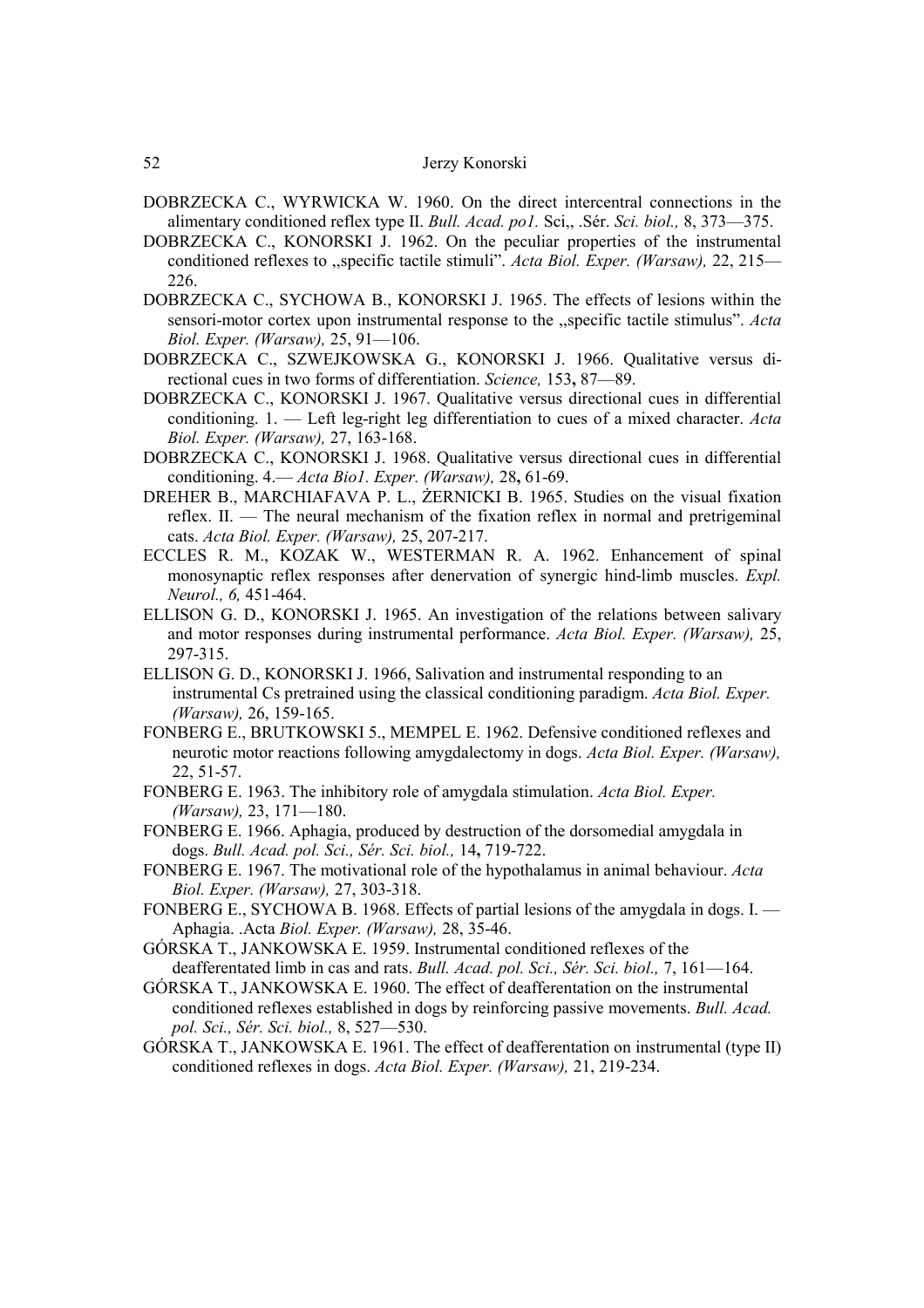- GÓRSKA T., JANKOWSKA E., KOZAK W. 1961. The effect of deafferentation on instrumental (Type II) cleaning reflex in cats. *Acta Biol. Exper. (Warsaw),* 21, 207— 217.
- GÓRSKA T., JANKOWSKA E., MOSSAKOWSKI M. 1966a. Effects of pyramidotomy on instrumental conditioned reflexes in cats. I. — Manipulatory reflexes. *Acta Biol. Exper. (Warsaw),* 26, 441-450.
- GÓRSKA T., JANKOWSKA B., MOSSAKOWSKI M. 1966b. Effects of pyramidotomy on instrumental conditioned reflexes in cats. II. — Reflexes derived from unconditioned reactions. *Acta Biol Ex per. (Warsaw),* 26, 451-462.
- .JANKOWSKA B. 1959. Instrumental scrath reflex of the deafferentated limb in cats and rats. *Acta Biol. Exper. (Warsaw),* 19, 233-247.
- JANKOWSKA B., GÓRSKA T. 1960. The effects of unilateral ablations of sensori-motor cortex on type II conditioned reflexes in cats. I. — Natural conditioned reflexes. *Acta Biol. Ex per. (Warsaw),* 20, 193-210.
- KONORSKI J., MILLER S. 1933. *Podstawy fizjologicznej teorii ruchów nabytych. Ruchowe odruchy warunkowe.* (Les principes fondamentaux de la théorie physiologique des mouvements acquis. Les réflexes conditionnels moteurs). Warszawa-Lwów, Książnica Atlas, TNSW. (French summ.)
- KONORSKI J., MILLER S. 1936. Uslovnyje refleksy dvigatelnogo analizatora. (Conditioned reflexes of the motor analyzer). *Trudy Fizjol. Lab. I. P. Pavlova,* 6, 119- 278. (Engl. summ. s. 285-288).
- KONORSKI J. 1939. 0 zmienności ruchowych odruchów warunkowych. (Zasady przełączania korowego). (Sur la variabilité des reactions conditionnelles matrices. Les principles d'aiguillage cortical). *Przegl. Fizjol. Ruchu, 9,* 1-51. (French summ.)
- KONORSKI J. 1948. *Conditioned reflexes and neuron organization.* Cambridge, Cambridge University Press.
- KONORSKI J., SZWEJKOWSKA G. 1950. Chronic extinction and restoration of conditioned reflexes. I. — Extinction against the excitatory background. *Acta Biol. Exper. (Warsaw),* 15**,** 155-170.
- KONORSKI J., SZWEJKOWSKA G. 1952. Chronic extinction and restoration of conditioned reflexes. III. — Defensive motor reflexes. *Acta Biol. Exper. (Warsaw),* 16, 91-94.
- KONORSKI J., SZWEJKOWSKA G. 1952. Chronic extinction and restoration of conditioned reflexes. IV. — The dependence of the course of extinction and restoration of conditioned reflexes on the ,,history" of the conditioned stimulus. (The principle of the primacy of first training). *Acta Biol. Exper. (Warsaw),* 16, 95-113.
- KONORSKI J., SZWEJKOWSKA G. 1956. Reciprocal transformations of heterogeneous conditioned reflexes. *Acta Biol. Exper. (Warsaw),* 17, 141-165.
- KONORSKI J. 1959. A new method of physiological investigation of recent memory in animals. *Bull. Acad. po1. Sci., Sér. Sci. biol.,* 3, 115-117.
- KONORSKI J., ŁAWICKA W. 1959. Physiological mechanism of delayed reactions. I.- The analysis and classification of delayed -reactions. *Acta Biol. Exper. (Warsaw),* 19, 175— 191.
- KONORSKI J. 1961. The physiological approach to the problem of recent memory. W:J.F. Delafresnaye (Ed) *Brain mechanisms and learning.* s. 115-132. Oxford, Blackwell Sci. Publ.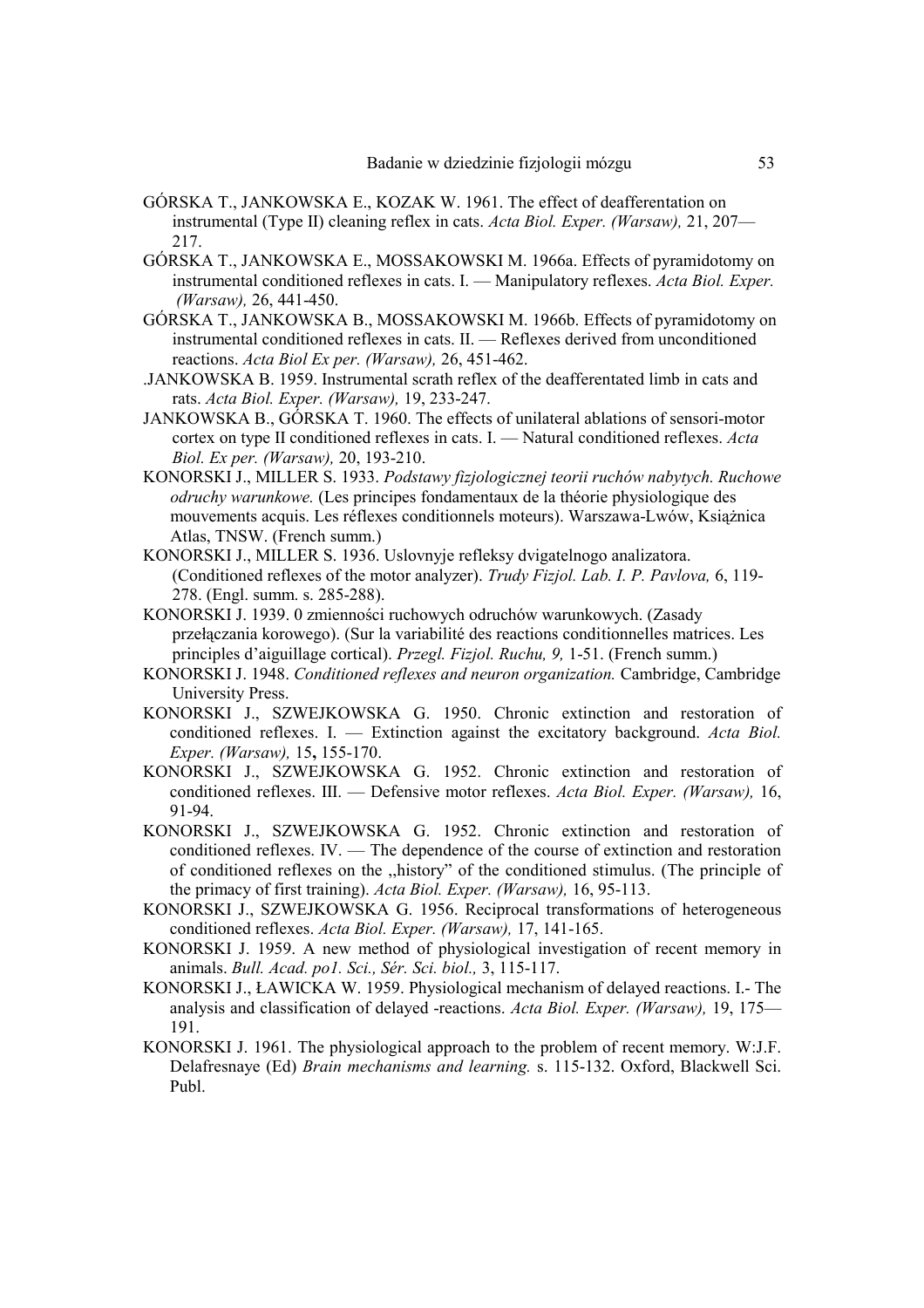- KONORSKI J. 1962. Changing concepts concerning physiological mechanisms of animal motor behaviour. *Brain,* 85, 277-294.
- KONORSKI J., ŁAWICKA W. 1964. Analysis of errors by prefrontal animals on the delayed-response test. W: J. M. Warren, K. Akert (Eds) *The frontal granular cortex and behavior.* s. 271-294. New York, McGraw-Hill.
- KONORSKI J. 1967. *Integrative activity of the brain. An interdisciplinary approach.*  Chicago, University of Chicago Press.
- KOZAK W., MACFARLANE W. V. 1962. Long-lasting reversible changes in the reflex responses of chronic spinal cats to touch, heat and cold. *Nature, Lond.,* 193, 171—172.
- KOZAK W., WESTERMAN R. 1966. Voprosy plasticznosti spinalnyh refleksov u koszek. (Problems of plasticity of spinal reflexes in cats). W: E. A. Asratjan (Ed) *Nervnye mechanizmy dvigatel'noj dejatel'nosti. 3 meżdunarodnyj simpozium,* Diliżan, Erevan, 12-18, V. 1964, s. 64-74. Moskva, Izdat., ,,Nauka" (Russian).
- KOZAK W., HARUTIUNIAN-KOZAK B., DREHER B. 1967. Transmission of information about brightness and retinal inhibition. - W: C. v. Euler (Ed), *Structure and function of inhibitory neural mechanisms.* s. 111-116. Oxford, Pergamon Press.
- KUJLIKOWSKI J. J., KOZAK W. 1968. ERG, visual evoked responses and pattern detection in man. *6th Int. Symp. of the ISCERG,* Erfurt, Oxford, Pergamon Press.
- MILLER S., KONORSKI J. 1928. Sur une forme particulière des reflexes conditionnels. *C. R. Séanc. Soc. Biol.,* 99, 1155-1157.
- MILLER S., KONORSKI J. 1928. Le phénomène de la généralisation motrice. *C. 11. Séanc. Soc. Biol.,* 99, 1158.
- LEWIŃSKA M. K. 1964. The effect of food deprivation on blood sugar level, food intake and conditioning in rabbits with medial hypothalamic lesions. *Aca Biol. Exper. (Warsaw),* 24, 219-246.
- LEWIŃSKA M. K., ROMANIUK A. 1966. Is the ventromedial nucleus of the hypothalamus a ,,satiation center"? *Acta Biol. Exper.* (Warsaw), 26, 285-297.
- LEWIŃSKA M. K. 1968. Inhibition and facilitation of alimentary behavior elicited by stimulation of amygdala in the cat. *Acta Biol. Exper. (Warsaw),* 28, 23-34.
- LEWIŃSKA M. K. 1968. The effect of amygdaloid stimulation on daily food intake in cats. *Acta Biol. Exper. (Warsaw),* 28, 71-81.
- ŁAWICKA W. 1957. Physiological analysis of the disturbances of the delayed responses in dogs after prefrontal ablation. *Bull. Acad. pal. Sci., Sér. Sci. biol.,* 5, 107—110.
- ŁAWICKA W. 1957. The effect of the prefrontal lobectony on the vocal conditioned reflexes in dogs. *Acta Biol. Exper. (Warsaw),* 17, 317-325.
- ŁAWICKA W., KONORSKI J. 1959. Physiological mechanism of delayed reactions. III.- The effects of prefrontal ablations on the delayed reactions in dogs. *Acta Biol. Exper, (Warsaw),* 19, 221-231.
- ŁAWICKA W., KONORSKI J. 1961. The effects. of prefrontal lobectomies on the delayed responses in cats. *Acta Biol*. *Exper. (Warsaw),* 21**,** 141-156.
- ŁAWICKA W., KONORSKI J. 1962. The properties of delayed responses to double preparatory signals in normal and prefrontal dogs. *Acta Biol. Exper. (Warsaw),*  22, 126-134.
- ŁAWICKA W. 1964. The role of stimuli modality in successive discrimination and differentiation learning. *Bull. Acad. pol.* ScL, *Sér. Sci. biol.,* 12**,** 35-38.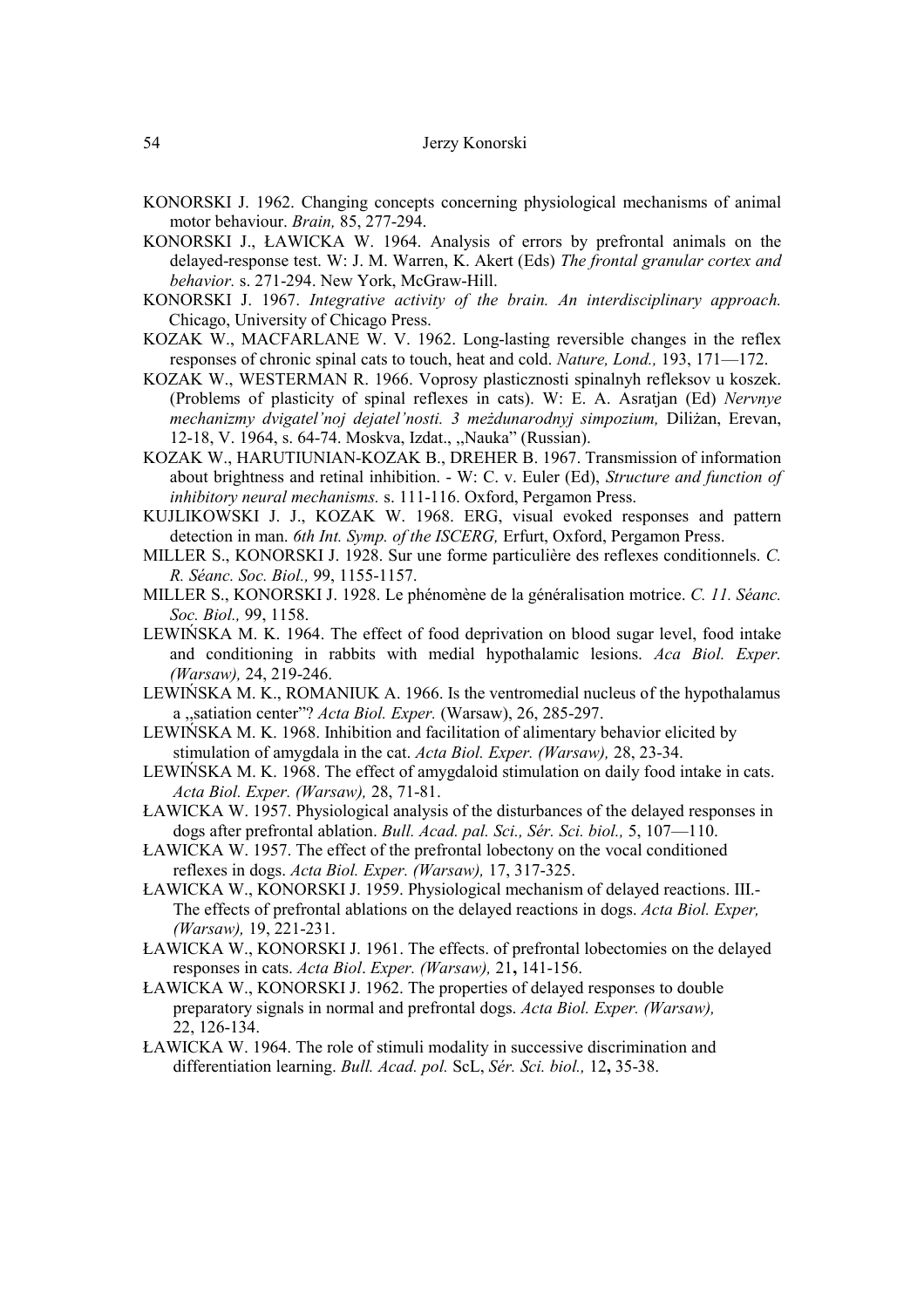- ŁAWICKA W., MISHKIN M., KREINER J., BRUTKOWSKI S. 1966. Delayed response deficit in dogs after selective ablation of the proreal gyrus. *Acta Biol. Exper. (Warsaw),*  26, 309-322.
- ŁUKASZEWSKA I. 1959. Return reaction as a test of the space orientation of white rats in the horizontal and perpendicular plane. *Acta Biol. Exper. (Warsaw),* 19**,** 273-280.
- ŁUKASZEWSKA I. 1961. A study of returning behaviour of white rat on elevated maze. *Acta Soc. Biol., 99,* 1155-1157.
- ŁUKASZEWSKA I. 1963. Sensory cues in return reaction. *Acta Biol. Exper. (Warsaw),* 23**,**  249-256.
- ŁUKASZEWSKA I. 1966.Reakcyja vozvraszczenija u frontalnych krys. (Return reaction in frontal rats). W: E. A. Asratjan (Ed) *Nervnye mechanizmy dvigatel'noj dejatel'nosti. 3 meżdunarodnyj simpozium,* Diliżan, Erevan, 12-18, X. 1964, s. 205-210. Moskva, Izdat. ,,Nauka" (Russian).
- MILLER S., KONORSKI J. 1928. Sur une particulière des reflexes conditionnels. *C. R.*  Séanc.
- MILLER S., KONORSKI J. 1928. Le phénomène de la généralisation motrice. *C.* R. *Séanc.*  Soc. *Biol.,* 99**,** 11.58.
- ROMANIUK A. 196.2. The effects of lesions of the medial hypothalamus on the conditioned reflexes type II and emotional behaviour. *Acta Biol. Exper. (Warsaw),* 22, 59-67.
- ROMANIUK A. 1967. The role of the hypothalamus in defensive behaviour. *Acta Biol. Exper. (Warsaw),* 27, 339-343.
- SOŁTYSIK S. 1960. Studies on the avoidance conditioning. II.- Differentiation and extinction of avoidance reflexes. *Acta Biol. Exper. (Warsaw),* 20**,** 171-182.
- SOŁTYSIK S. 1960. K voprosu o meżcentralnych otnoszenijach v piszczevych uslovnych refleksach II tipa. (On the intercentral connections in the reflex arc of the alimentary conditioned reflexes. W: *Central'nyje i periferičeskie mechanizmy dvigatel'noj dejatel'nosti żivotnych.* (Spisok dokladov pervogo meżdunarodnogo Simpoziuma Po1'ša, 1958), s. 58-60. Moskva, Izdat. Akad. SSSR. (Russian)
- SOŁTYSIK S. 1960. Vlijanie povreżdenija golovy chvostatogo tela na dvigatelnyje uslovnyje refleksy (II tipa). (Effects of lesions on the head of caudate nucleus on conditioned reflexes in dogs). W: *Central'nye periferičeskie mechanizmy dvigatel'noj dejatel'nosti żivotnych.* (Spisok dokladov pervogo meżdunarodnogo Simpoziuma Pol'ša, 1958), s. 300-309. Moskva, Izdat. Akad. Nauk SSSR. (Russian).
- SOŁTYSIK S., KOWALSKA M. 1960. Studies on the avoidance conditioning. I.- Relations between cardiac (type I) and motor (type II) effects in the avoidance reflex. Acta *Biol. Exper. (Warsaw),* 20**,** 157-170.
- SOŁTYSIK S., ZIELIIŃSKI K. 1962. Conditioned inhibition of the avoidance reflex. *Acta Biol. Exper. (Warsaw),* 22, 157-167.
- SOŁTYSIK S. 1963. Inhibitory feedback in avoidance conditioning, B*onl. Inst. Estud. med. biol. Univ. nac. Mex.,* 21, 443-449.
- SOŁTYSIK S., JAWORSKA K. 1963. The role of the emotional component in classical and instrumental defensive conditioning. W: E. Gutmann, P. Hnik (Eds). *Central and peripheral mechanisms* of *motor functions. Proceedings of the Conference held at*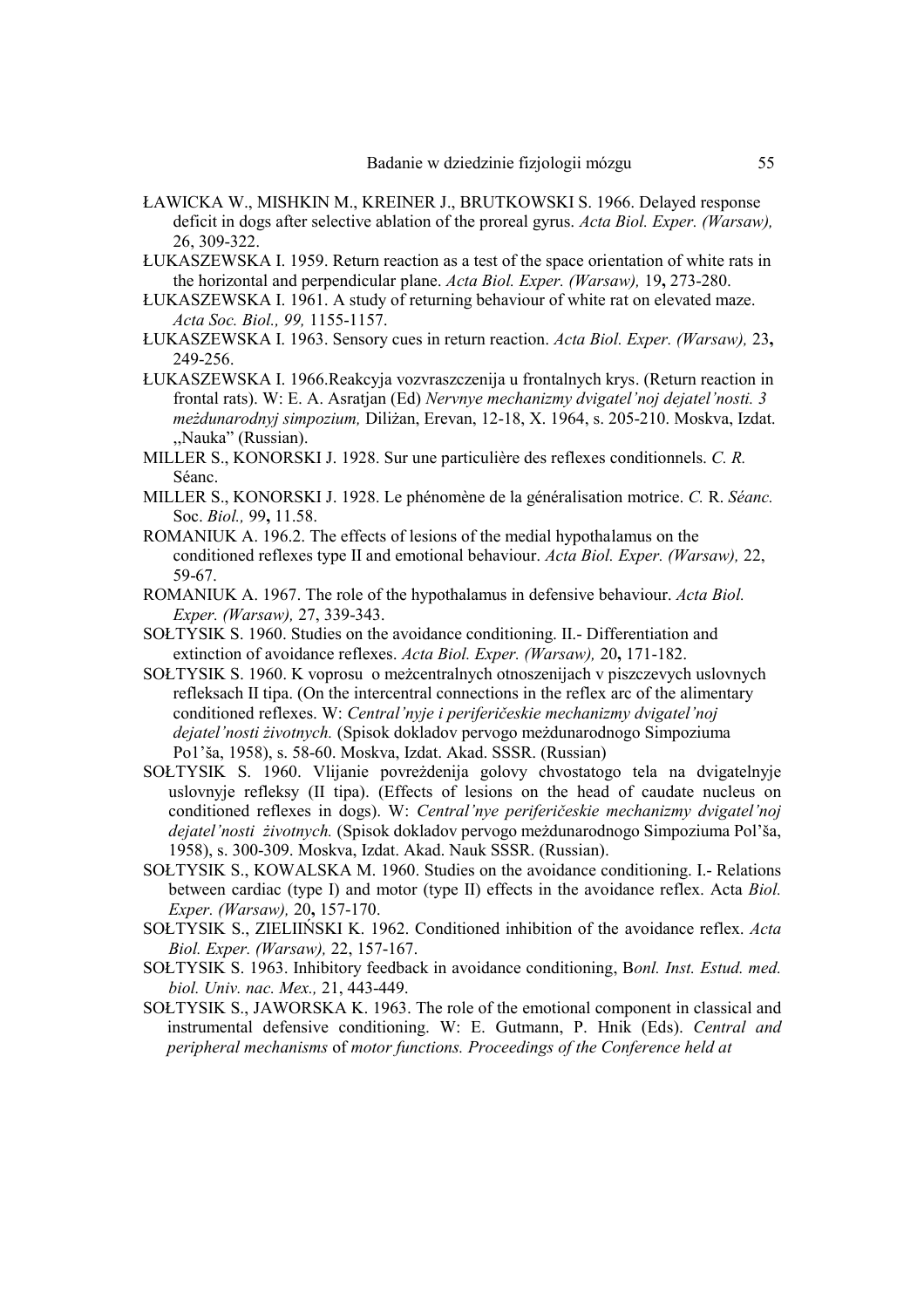*Liblice near Prague,* l5-21.V.1961, s, 227-234. Prague, Publ. House Czechoslov. Acad. Sci.

- SOŁTYSIK S. ZIELIŃSKI K. 1963. The role of afferent feedback in conditioned avoidance reflex. W: E. Gutmann, P. Hnik (Eds) *Central and peripheral mechanisms of motor functions. Proceedings* of *the Conference held at Liblice near Prague,* 15-21.V.1961, s. 215-221. Prague, Publ. House Czechoslov. Acad, Sci.
- SOŁTYSIK S., JAWORSKA K. 1968. Prefrontal cortex and fear motivated behavior. *Acta Biol. Exper. (Warsaw),* 27, 429-440.
- STĘPIEŃ I., STĘPIEŃ L. 1959. The effect of sensory cortex ablations on instrumental (type II) conditioned reflexes in dogs. *Acta Biol. Exper. (Warsaw),* 19, 257—272.
- STĘPIEŃ I., STĘPIEŃ L., KONORSKI J. 1960. The effects of bilateral lesions in the motor cortex on type II conditioned reflexes in dogs. *Acta Biol. Exper. (Warsaw),* 20, 211— 223.
- STĘPIEŃ I., STĘPIEŃ L., KONORSKI J. 1960. The effects of bilateral lesions in the premotor cortex on type II conditioned reflexes in dogs. *Acta Biol. Exper. (Warsaw),* 20, 225-242.
- STĘPIEŃ., STĘPIEŃ L., KONORSKI J. 1961. The effects of unilateral and bilateral ablations of sensori-motor cortex on the instrumental (type II) alimentary conditioned reflexes in dogs. *Acta Biol. Exper. (Warsaw),* 21, 121-140.
- STĘPIEŃ I., STĘPIEŃ L., KREINER J. 1963. The effects of total and partial ablations of the premotor cortex on the instrumental conditioned reflexes in dogs. *Acta Biol. Exper. (Warsaw),* 23, 45-59.
- STĘPIEŃ I., STĘPIEŃ L. 1965. The effects of bilateral lesions in precruciate cortex on simple locomotor conditioned response in dogs. *Acta Biol. Exper. (Warsaw),* 25, 387- 394.
- STĘPIEŃ I., STĘPIEŃ L., SYCHOWA B. 1966. Disturbance of motor conditioned behaviour following bilateral ablations of the precruciate area in dogs and cats. *Acta Biol. Exper. (Warsaw),* 26, 323-340.
- SZWEJKOWSKA G. 1959. The transformation of differentiated inhibitory stimuli into positive conditioned stimuli. *Acta Biol. Exper. (Warsaw),* 19**,** 151-159.
- SZWEJKOWSKA G., KONORSKI J. 1959. The influence of the primary inhibitory stimulus upon the salivary effect of excitatory conditioned stimulus. *Acta Biol. Exper. (Warsaw),*  19, 161-174.
- SZWEJKOWSKA G., KREINER J., SYCHOWA B. l963. The effect of partial lesions of the prefrontal area on alimentary conditioned reflexes in dogs. *Acta Biol. Exper. (Warsaw),*  23, 181-192.
- SZWEJKOWSKA G. 1965. The effect of prefrontal lesions on instrumental conditioned alternation reflexes in dogs. *Acta Biol. Exper. (Warsaw),* 25, 379-386.
- SZWEJKOWSKA G., STĘPIEŃ L., KREINER J. 1965. The effect of subproreal lesions of the prefrontal area on alimentary conditioned reflexes in dogs. *ActaBiol. Exper. (Warsaw),* 25, 373-378.
- SZWEJKOWSKA G. 1967. Qualitative versus directional cues in differential conditioning. II.- Go-no go differentiation to cues of a mixed character. *Acta Biol. Exper. (Warsaw),*  27, 169—175.
- TARNECKI R. 1962. The formation of instrumental conditioned reflexes by direct